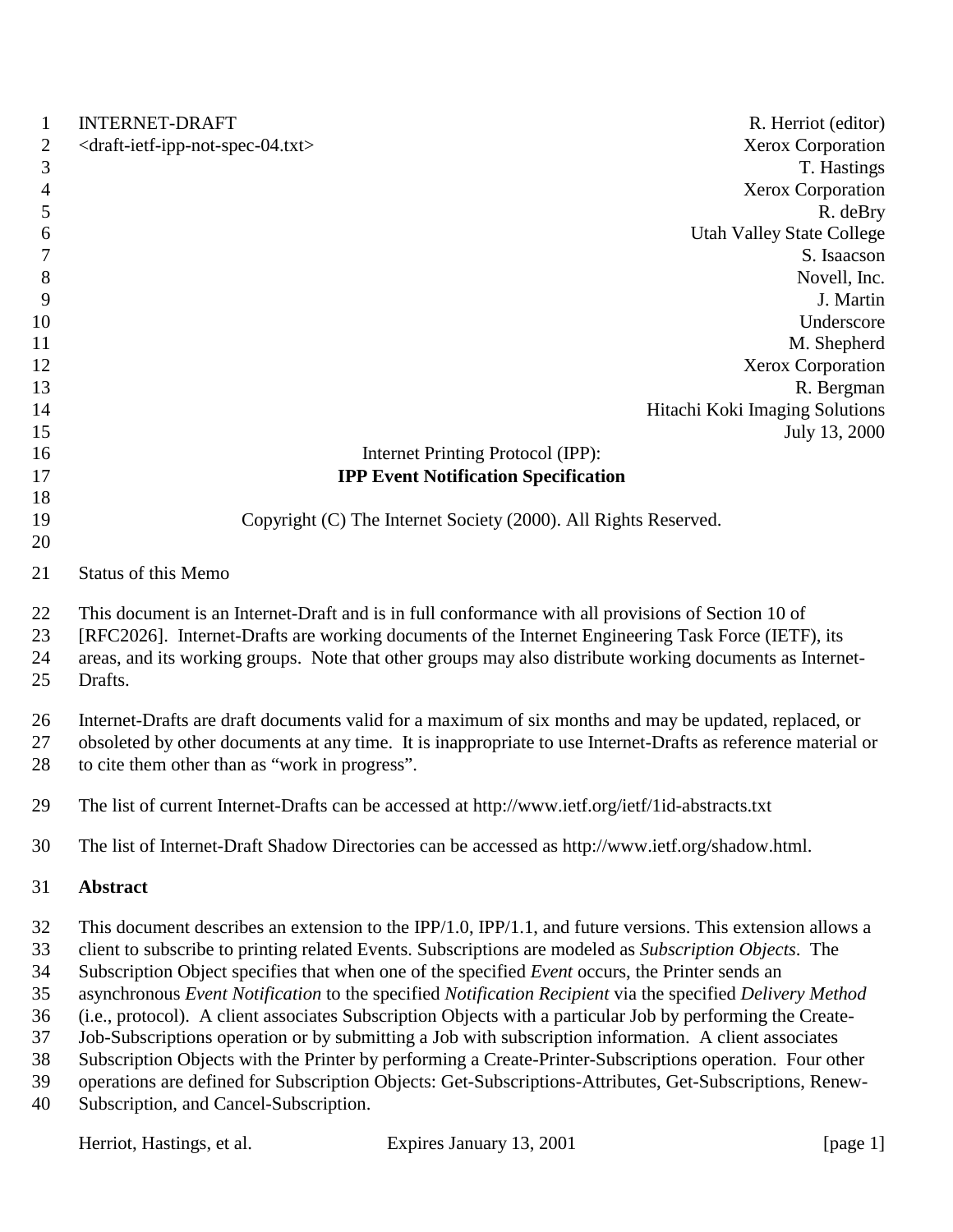- The full set of IPP documents includes:
- Design Goals for an Internet Printing Protocol [RFC2567]
- Rationale for the Structure and Model and Protocol for the Internet Printing Protocol [RFC2568]
- Internet Printing Protocol/1.1: Model and Semantics [IPP-MOD]
- Internet Printing Protocol/1.1: Encoding and Transport [IPP-PRO]
- Internet Printing Protocol/1.1: Implementer's Guide [IPP-IIG]
- Mapping between LPD and IPP Protocols [RFC2569]

The "Design Goals for an Internet Printing Protocol" document takes a broad look at distributed printing

functionality, and it enumerates real-life scenarios that help to clarify the features that need to be included

- in a printing protocol for the Internet. It identifies requirements for three types of users: end users,
- Operators, and Administrators. It calls out a subset of end user requirements that are satisfied in IPP/1.0.
- Operator and Administrator requirements are out of scope for version 1.0. A few OPTIONAL Operator
- operations have been added to IPP/1.1.
- The "Rationale for the Structure and Model and Protocol for the Internet Printing Protocol" document
- describes IPP from a high level view, defines a roadmap for the various documents that form the suite of
- IPP specifications, and gives background and rationale for the IETF working group's major decisions.
- The "Internet Printing Protocol/1.1: Model and Semantics", describes a simplified model with abstract
- objects, their attributes, and their operations that are independent of encoding and transport. It introduces a
- Printer object and a Job object. The Job object optionally supports multiple documents per Job. It also
- addresses security, internationalization, and directory issues.
- The "Internet Printing Protocol/1.1: Encoding and Transport" document is a formal mapping of the abstract operations and attributes defined in the model document onto HTTP/1.1. It defines the encoding rules for a new Internet MIME media type called "application/ipp". This document also defines the rules for transporting over HTTP a message body whose Content-Type is "application/ipp". This document defines a new scheme named 'ipp' for identifying IPP printers and jobs. Finally, this document defines
- interoperability rules for supporting IPP/1.0 clients.
- The "Internet Printing Protocol/1.1: Implementer's Guide" document gives insight and advice to
- implementers of IPP clients and IPP objects. It is intended to help them understand IPP/1.0 and some of the
- considerations that may assist them in the design of their client and/or IPP object implementations. For
- example, a typical order of processing requests is given, including error checking. Motivation for some of the specification decisions is also included.
- - The "Mapping between LPD and IPP Protocols" document gives some advice to implementers of gateways between IPP and LPD (Line Printer Daemon) implementations.
- 

#### **Table of Contents**

 [1 Introduction ................................................................................................................................................7](#page-6-0) [1.1 Notification Overview..........................................................................................................................7](#page-6-0)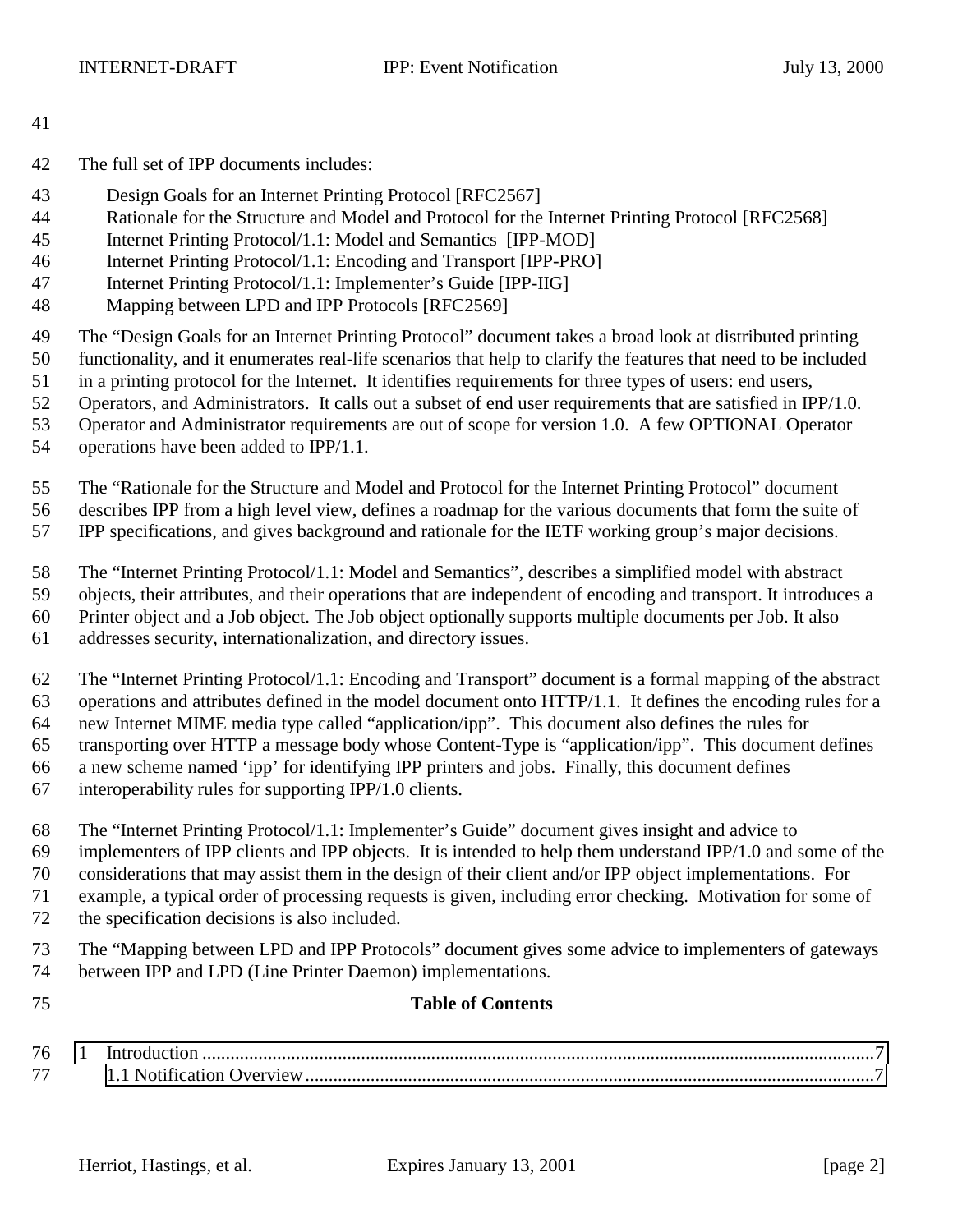| 78  | $\overline{2}$ |       |  |
|-----|----------------|-------|--|
| 79  |                |       |  |
| 80  |                |       |  |
| 81  |                |       |  |
| 82  |                |       |  |
| 83  | 3              |       |  |
| 84  |                |       |  |
| 85  |                |       |  |
| 86  | $\overline{4}$ |       |  |
| 87  |                |       |  |
| 88  |                |       |  |
| 89  | 5              |       |  |
| 90  |                |       |  |
| 91  |                |       |  |
| 92  |                |       |  |
| 93  |                | 5.3.1 |  |
| 94  |                | 5.3.2 |  |
| 95  |                | 5.3.3 |  |
| 96  |                | 5.3.4 |  |
| 97  |                | 5.3.5 |  |
| 98  |                | 5.3.6 |  |
| 99  |                | 5.3.7 |  |
| 100 |                | 5.3.8 |  |
| 101 |                |       |  |
| 102 |                | 5.4.1 |  |
| 103 |                | 5.4.2 |  |
| 104 |                | 5.4.3 |  |
| 105 |                | 5.4.4 |  |
| 106 |                | 5.4.5 |  |
| 107 |                | 5.4.6 |  |
| 108 |                | 5.4.7 |  |
| 109 | 6              |       |  |
| 110 |                |       |  |
| 111 |                |       |  |
| 112 | 7              |       |  |
| 113 |                |       |  |
| 114 | 8              |       |  |
| 115 |                |       |  |
| 116 |                |       |  |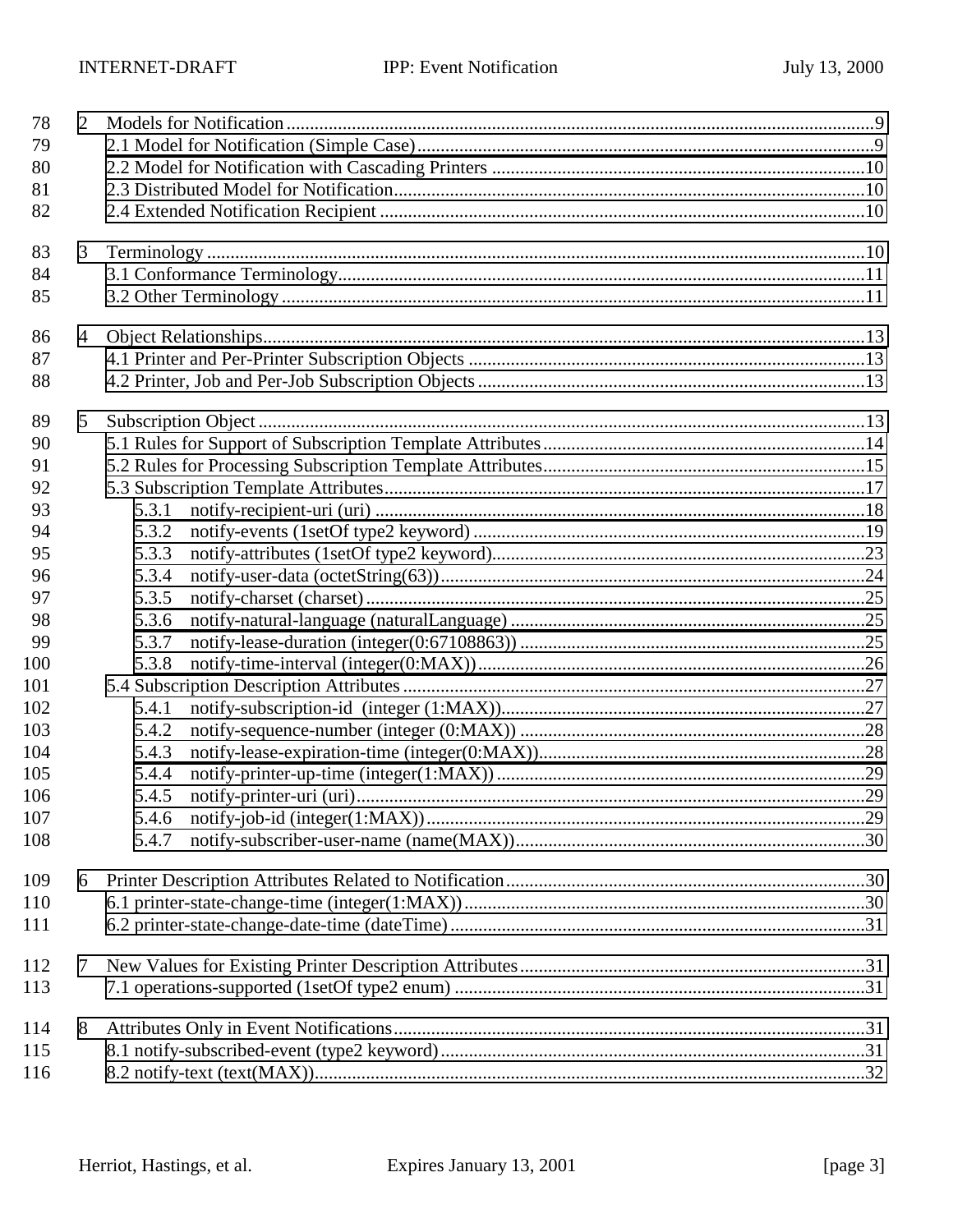| 117 | 9 |       |  |
|-----|---|-------|--|
| 118 |   |       |  |
| 119 |   | 9.1.1 |  |
| 120 |   | 9.1.2 |  |
| 121 |   | 9.1.3 |  |
| 122 |   |       |  |
| 123 |   | 9.2.1 |  |
| 124 |   | 9.2.2 |  |
| 125 |   | 9.2.3 |  |
| 126 |   |       |  |
| 127 |   |       |  |
| 128 |   | 11.1  |  |
| 129 |   |       |  |
| 130 |   |       |  |
| 131 |   |       |  |
| 132 |   | 11.2  |  |
| 133 |   |       |  |
| 134 |   |       |  |
| 135 |   |       |  |
| 136 |   |       |  |
| 137 |   |       |  |
| 138 |   |       |  |
| 139 |   |       |  |
| 140 |   |       |  |
| 141 |   | 13.1  |  |
| 142 |   |       |  |
| 143 |   |       |  |
| 144 |   |       |  |
| 145 |   | 16.1  |  |
| 146 |   | 16.2  |  |
| 147 |   |       |  |
| 148 |   | 17.1  |  |
| 149 |   | 17.2  |  |
| 150 |   | 17.3  |  |
| 151 |   | 17.4  |  |
| 152 |   |       |  |
| 153 |   |       |  |
|     |   |       |  |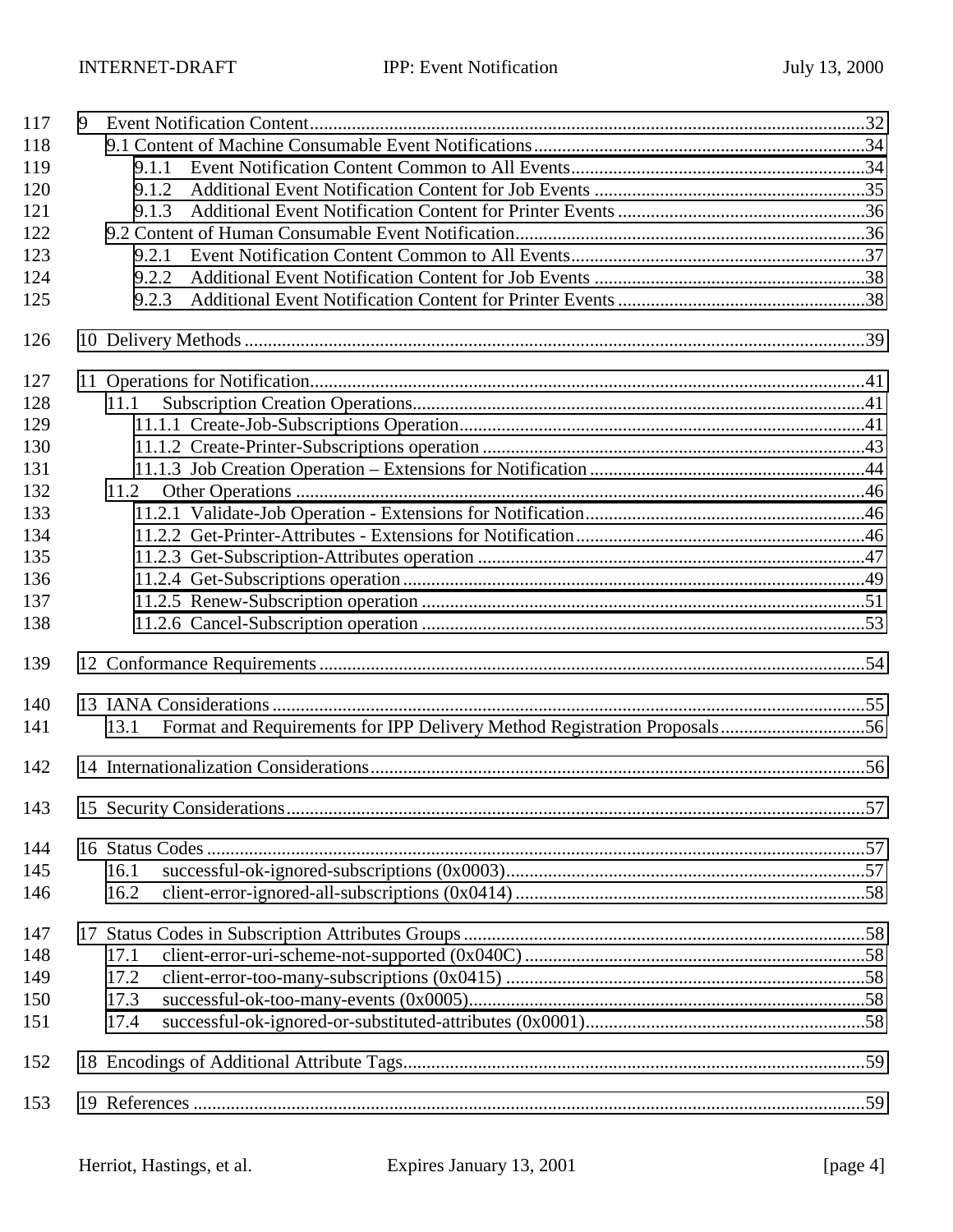| 154               |                                                                                           |  |
|-------------------|-------------------------------------------------------------------------------------------|--|
| 155               |                                                                                           |  |
| 156               |                                                                                           |  |
| 157               |                                                                                           |  |
| 158               |                                                                                           |  |
| 159<br>160<br>161 |                                                                                           |  |
| 162               |                                                                                           |  |
| 163               |                                                                                           |  |
| 164               |                                                                                           |  |
| 165               |                                                                                           |  |
| 166               |                                                                                           |  |
| 167               |                                                                                           |  |
| 168               |                                                                                           |  |
| 169               |                                                                                           |  |
| 170               |                                                                                           |  |
| 171               |                                                                                           |  |
| 172               |                                                                                           |  |
| 173               | <b>Tables</b>                                                                             |  |
| 174               |                                                                                           |  |
| 175               |                                                                                           |  |
| 176               |                                                                                           |  |
| 177               |                                                                                           |  |
| 178               |                                                                                           |  |
| 179               |                                                                                           |  |
| 180               | Table 7 - Combinations of Events and Subscribed Events for "job-impressions-completed" 35 |  |
| 181               |                                                                                           |  |
| 182               |                                                                                           |  |
| 183               |                                                                                           |  |
| 184               |                                                                                           |  |

**Figures**

 [Table 12 – Job Name in Event Notification Content .....................................................................................38](#page-37-0) [Table 13 – Job State in Event Notification Content.......................................................................................38](#page-37-0) [Table 14 – Printer State in Event Notification Content..................................................................................39](#page-38-0) [Table 15 – Information about the Delivery Method.......................................................................................39](#page-38-0) [Table 16 – Conformance Requirements for Operations.................................................................................55](#page-54-0)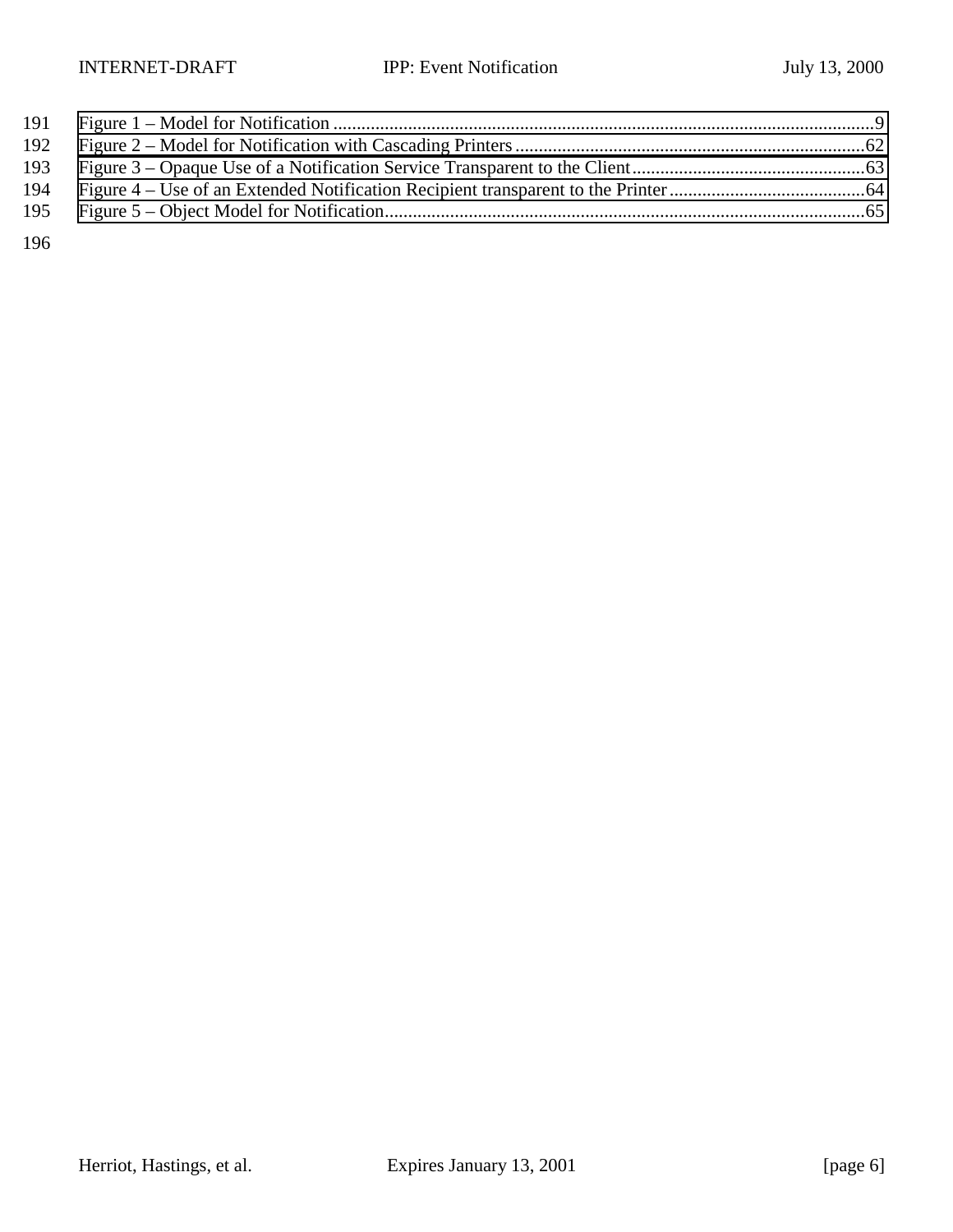# <span id="page-6-0"></span>**1 Introduction**

This IPP notification specification is an extension to IPP/1.0 [RFC2568, RFC2569] and IPP/1.1 [ipp-mod,

- ipp-pro]. This document in combination with the following documents is intended to meet the notification requirements described in [ipp-not-req]:
- Internet Printing Protocol (IPP): "Job Progress Attributes" [ipp-prog]
- One or more Delivery Method Documents registered with IANA (see section [13\)](#page-54-0).
- 

 Note: this document does not define any Delivery Methods, but it does define the rules for conformance for Delivery Method Documents.

Refer to the Table of Contents for the layout of this document.

# **1.1 Notification Overview**

This document defines operations that a client can perform in order to create *Subscription Objects* in a

Printer and carry out other operations on them. A Subscription Object represents a Subscription abstraction.

The Subscription Object specifies that when one of the specified *Events* occurs, the Printer sends an

asynchronous *Event Notification* to the specified *Notification Recipient* via the specified *Delivery Method*

(i.e., protocol).

When a client (called a *Subscribing Client*) performs an operation that creates a Subscription Object, the

operation contains one or more *Subscription Template Attributes Group*s. Each such group holds

information used by the Printer to initialize a newly created Subscription Object. The Printer creates one

Subscription Object for each Subscription Template Attributes Group in the operation. This group is like

the Job Template Attributes group defined in [ipp-mod]. The following is an example of the information

 included in a Subscription Template Attributes Group (see section [5](#page-12-0) for details on the Subscription Object attributes):

- 1. The names of Subscribed Events that are of interest to the Notification Recipient.
- 221 2. The address (URL) of one Notification Recipient.
- 3. The Delivery Method (i.e., the protocol) which the Printer uses to send the Event Notification.
- 4. Some opaque data that the Printer sends to the Notification Recipient in the Event Notification. The Notification Recipient might use this opaque data as a forwarding address for the Event Notification.
- 5. The charset to use in text fields within an Event Notification
- 6. The natural language to use in the text fields of the Event Notification
- 7. The requested lease time in seconds for the Subscription Object

An operation that creates a Subscription Object is called a *Subscription Creation Operation*. These

operations include the following operations (see section [11.1](#page-40-0) for further details):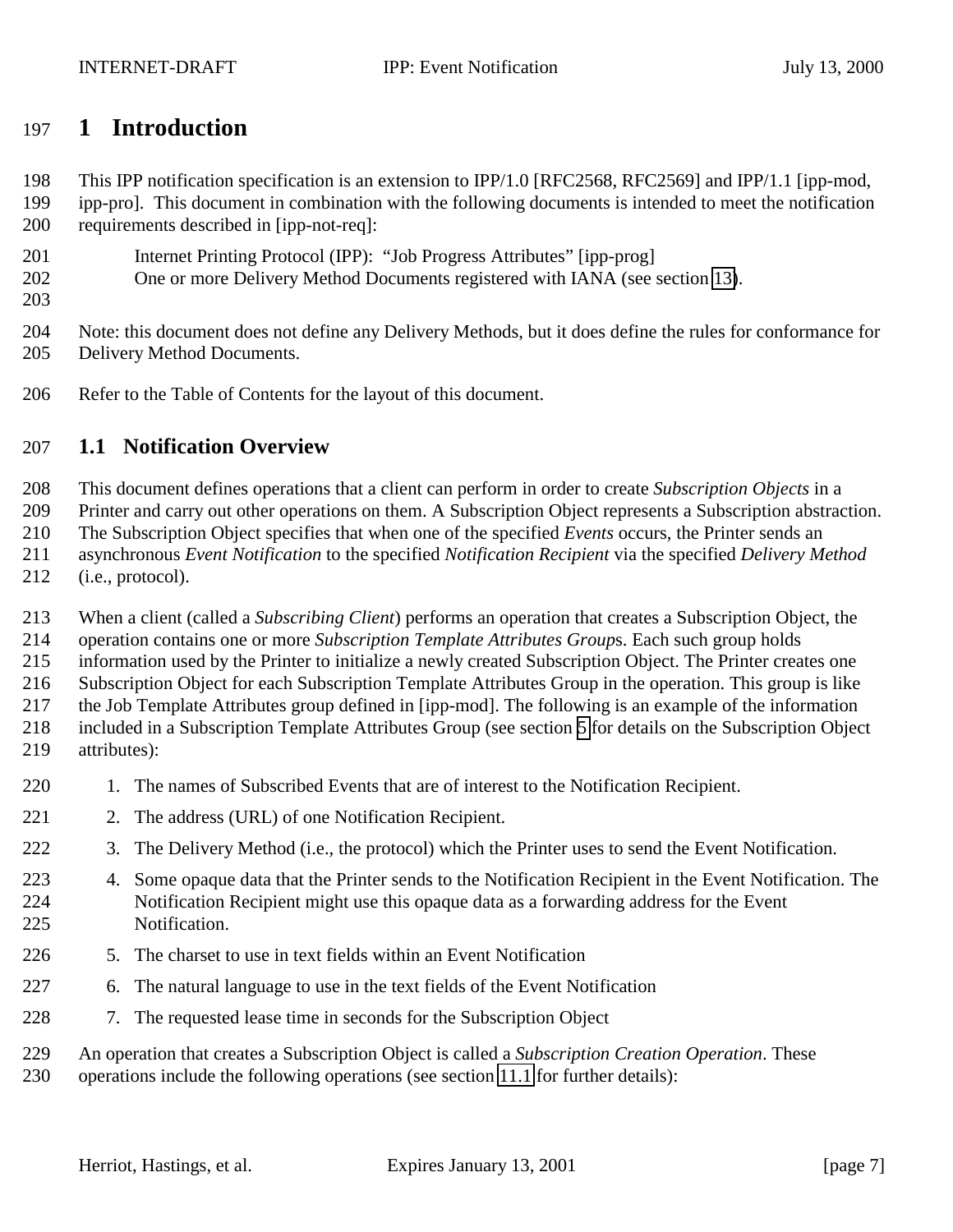- **Job Creation operation**: When a client performs such an operation (Print-Job, Print-URI, and Create-Job), a client can include zero or more Subscription Template Attributes Groups in the request. The Printer creates one Subscription Object for each Subscription Template Attributes Group in the request, and the Printer associates each such Subscription Object with the newly created Job. This document extends these operations' definitions in [ipp-mod] by adding Subscription Template Attributes Groups in the request and Subscription Attributes Groups in the response.
- **Create-Job-Subscriptions operation:** A client can include one or more Subscription Template Attributes Groups in the request. The Printer creates one Subscription Object for each Subscription Template Attributes Group and associates each with the job that is the target of this operation.
- **Create-Printer-Subscriptions operation:** A client can include one or more Subscription Template Attributes Groups in the request. The Printer creates one Subscription Object for each Subscription Template Attributes Group and associates each with the Printer that is the target of this operation.
- For each of the above operations:
- 245 the Printer associates a Subscription Object with the Printer or a specific Job. When a Subscription Object is associated with a Job Object, it is called a *Per-Job Subscription Object*. When a Subscription Object is associated with a Printer Object, it is called a *Per-Printer Subscription Object*.
- the response contains one Subscription Attributes Group for each Subscription Template Attributes Group in the request and in the same order. When the Printer successfully creates a Subscription Object, its corresponding Subscription Attributes Group contains the "notify-subscription-id" attribute. This attribute uniquely identifies the Subscription Object and is analogous to a "job-id" for a Job object. Some operations described below use the "notify-subscription-id" to identify the target Subscription Object.
- This document adds the following additional operations (see section [11.2](#page-45-0) for further details)::
- **Validate-Job operation:** When a client performs this operation, a client can include zero or more Subscription Template Attributes Groups in the request. The Printer determines if it could create one Subscription Object for each Subscription Template Attributes Group in the request. This document extends this operation's definition in [ipp-mod] by adding Subscription Template Attributes Groups in the request and Subscription Attributes Groups in the response.
- **Get-Subscription-Attributes operation:** This operation allows a client to obtain the specified attributes of a target Subscription Object.
- **Get-Subscriptions operation:** This operation allows a client to obtain the specified attributes of all Subscription Objects associated with the Printer or a specified Job.
- **Renew-Subscription operation:** This operation renews the lease on the target Per-Printer Subscription Object before it expires. A newly created Per-Printer Subscription Object receives an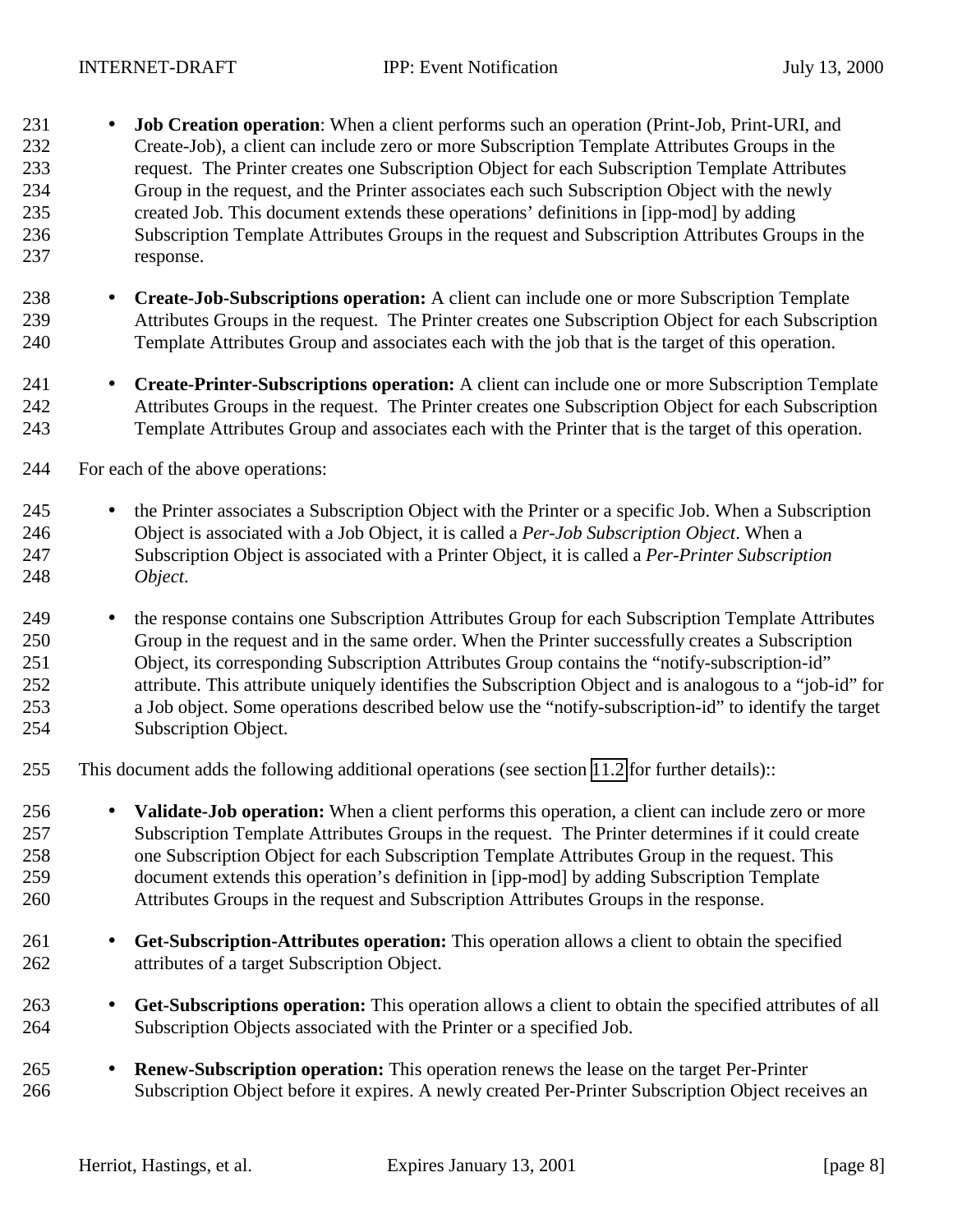<span id="page-8-0"></span> initial lease. It is the duty of the client to use this operation frequently enough to preserve a Per- Printer Subscription Object. The Printer deletes a Per-Printer Subscription Object when its lease expires. A Per-Job Subscription Object last exactly as long as its associated Job Object and thus doesn't have a lease.

 • **Cancel-Subscription operation:** This operation cancels the lease on the specified Per-Printer Subscription Object and thereby deletes the Subscription Object.

 When an Event occurs, the Printer finds all Subscription Objects listening for the Event (see section [9](#page-31-0) for details on finding such Subscription Objects). For each such Subscription Object, the Printer:

- a) generates an Event Notification with information specified in section [9,](#page-31-0) AND
- b) either:
- 277 i) delivers the Event Notification using the Delivery Method and target address identified in the Subscription Object's "notify-recipient-uri" attribute if the Delivery Method is a "push", OR
- 279 ii) saves Event Notification for a time period defined by the Delivery Method if the Delivery Method is a "pull", i.e., the Notification Recipient is expected to fetch the Event Notifications.

# **2 Models for Notification**

#### **2.1 Model for Notification (Simple Case)**

As part of a Subscription Creation Operation, an IPP Printer (i.e., an output device or a server) creates one

or more Subscription Objects. In a Subscription Creation Operation, the client specifies the Notification

Recipient to which the Printer is to deliver Event Notifications. A Notification Recipient can be the

- Subscribing Client or a third party.
- Figure 1 shows the Notification model for a simple Client-Printer relationship.
- 

 embedded printer: 290 290 cutput device or server<br>291 DDA, desktop, or server example the to-the-theory of the server PDA, desktop, or server +---------------+ +--------+ | ########### |  $\vert$  client  $\vert$ -----Subscription ---------># Printer # 294  $\vert$  +--------+ Creation Operation  $\vert$  # Object # +---------+ Creation Operation | # Object #<br>++-----------+ +------------+ | #####|##### | |Notification| +-------|-------+ |Recipient |<----IPP Event Notifications----+ +------------+ (Job and/or Printer Events)

**Figure 1 – Model for Notification**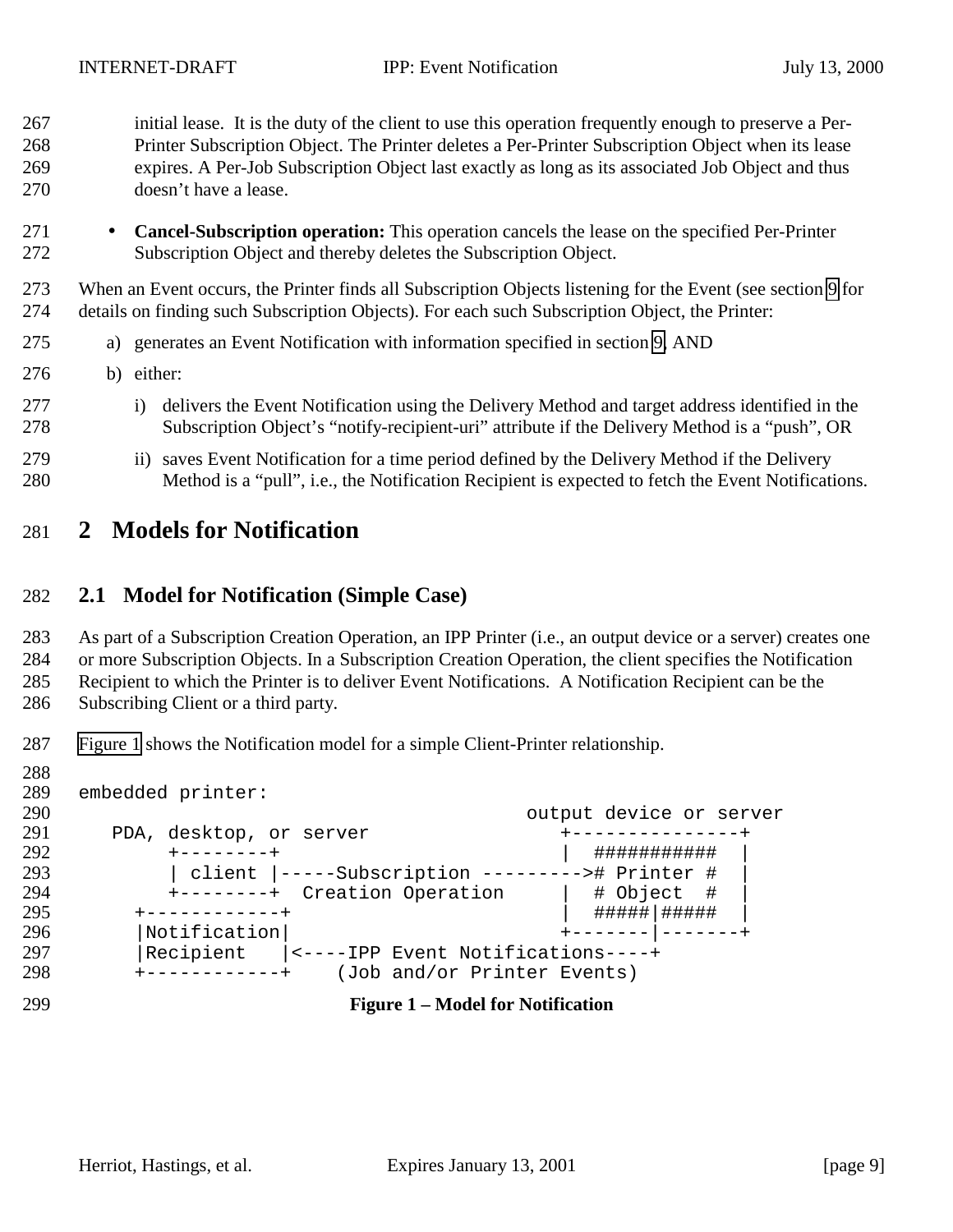#### <span id="page-9-0"></span>**2.2 Model for Notification with Cascading Printers**

 With this model, there is an intervening Print server between the human user and the Printer in the output device. If the Printer in the output device generates an Event, the system can be configured to send Event Notification either

- directly to the Notification Recipient specified by the Subscribing Client or
- via the Print Server to the Notification Recipient specified by the Subscribing Client.
- See Appendix [A](#page-60-0) for more details.

#### **2.3 Distributed Model for Notification**

The preceding sections [\(2.1](#page-8-0) and 2.2) assume that the Notification software resides in the same device or

Server box as the rest of the Printer software. In many implementations, the assumption is correct.

However, the Notification model also permits a distributed implementation.

For example, the software that supports both Subscription Creation Operations and sending of Event

Notifications could be on hardware that is separate from the output device. To make this work, there must

be a symbiotic relationship between the output device software and the remote Notification software.

Without the remote Notification software, the output device software is not a complete Printer.

- The term "Printer" in this document includes the software on the output device or server box as well as Notification software that is local to or remote from the output device.
- Appendix [B](#page-61-0) describes this example in detail.

#### **2.4 Extended Notification Recipient**

The model allows for an extended Notification Recipient that is itself a Notification service that forwards

each Event Notification to another recipient. The client contacts this Notification Recipient to arrange for

forwarding by means outside the scope of this document. The Printer need not be aware that the

Notification Recipient forwards Event Notifications.

Appendix [C](#page-62-0) describes this example in detail.

# **3 Terminology**

This section defines terminology used throughout this document.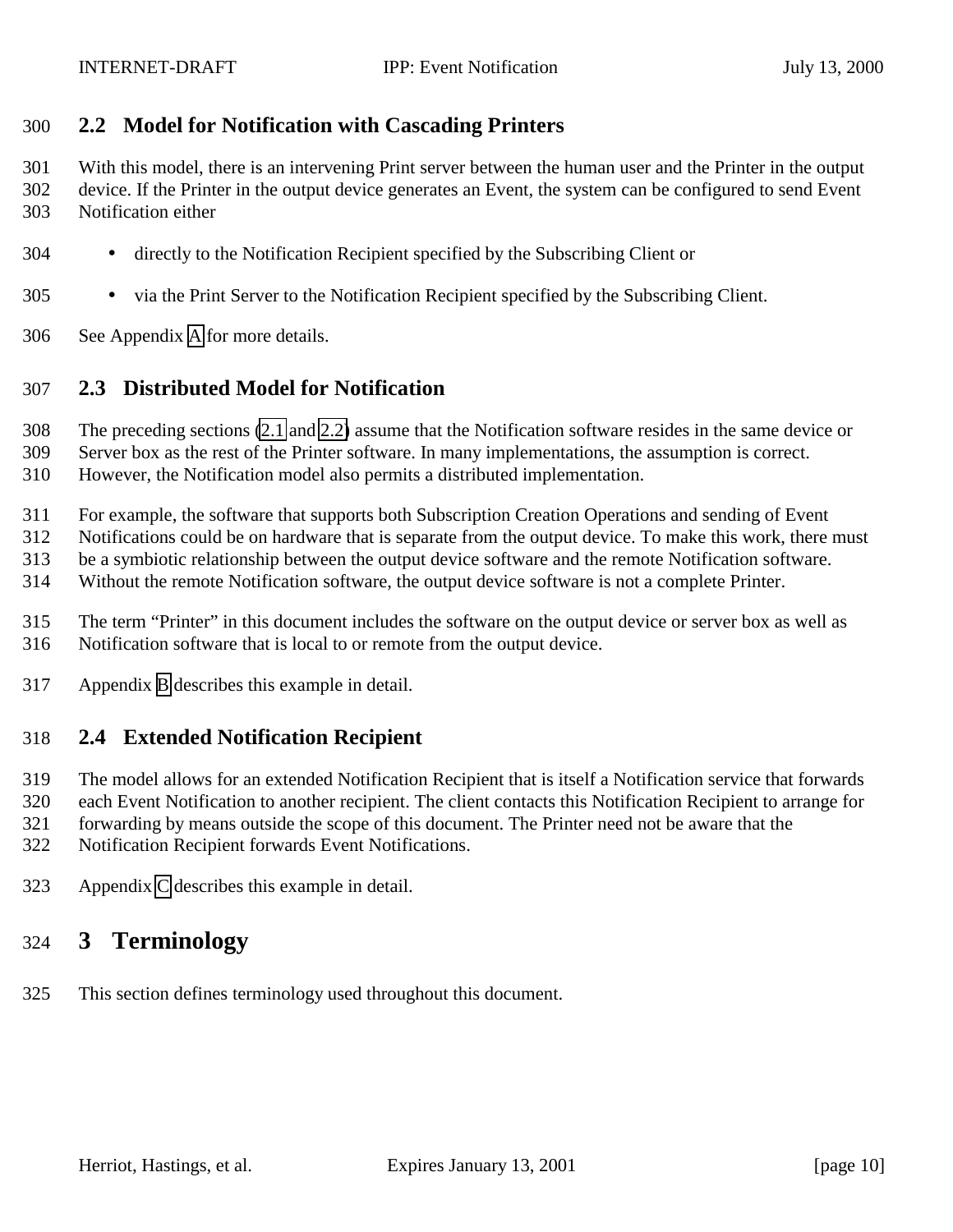#### <span id="page-10-0"></span>**3.1 Conformance Terminology**

- Capitalized terms, such as **MUST, MUST NOT, REQUIRED, SHOULD, SHOULD NOT, MAY, NEED NOT,** and **OPTIONAL**, have special meaning relating to conformance to this specification. These terms are defined in [ipp-mod section 13.1 on conformance terminology, most of which is taken from RFC 2119 [RFC2119]. See Appendix [D](#page-63-0) for complete details.
- Note: a feature that is OPTIONAL in this document becomes REQUIRED if the Printer implements a Delivery Method that REQUIRES the feature
- **READ-ONLY** an adjective used in an attribute definition to indicate that an IPP Printer MUST NOT allow the attribute's value to be modified with the Set-Job-Attributes or Set-Printer-Attributes operations (see [ipp-set]). Note: there is no Set-Subscription operation so this term is not used for Subscription object attributes.

#### **3.2 Other Terminology**

- **Administrator**  A human user who establishes policy for and configures the print system.
- **Operator** A human user who carries out the policy established by the Administrator and controls the day to day running of the print system.
- **IPP Client (or client)** The software component (PDA, desktop, or server) that performs an IPP operation directed at an IPP Printer (server or output device).
- **Job Creation operation** One of the operations that creates a Job object: Print-Job, Print-URI and Create-Job. The Validate-Job operation is not a Job Creation operation because no Job object is created. Therefore, when a statement also applies to the Validate-Job operation, it is mentioned explicitly.
- **Event** some occurrence (either expected or unexpected) within the printing system of a change of state, condition, or configuration of a Job or Printer object. An Event occurs only at one instant in time and does not span the time the physical Event takes place. For example, jam-occurred and jam-cleared are two distinct, instantaneous Events, even though the jam may last for a while.
- **Job Event** an Event caused by some change in a particular job on the Printer, e.g., job-completed.
- **Printer Event** an Event caused by some change in the Printer that is not specific to a job, e.g., printer-state-changed.
- **Subscribed Event** an Event that the Subscribing Client expresses interest in by making it a value of the "notify-events" attribute on a Subscription Object.
- **Subscribed Job Event** a Subscribed Event that is a Job Event.
- **Subscribed Printer Event** a Subscribed Event that is a Printer Event.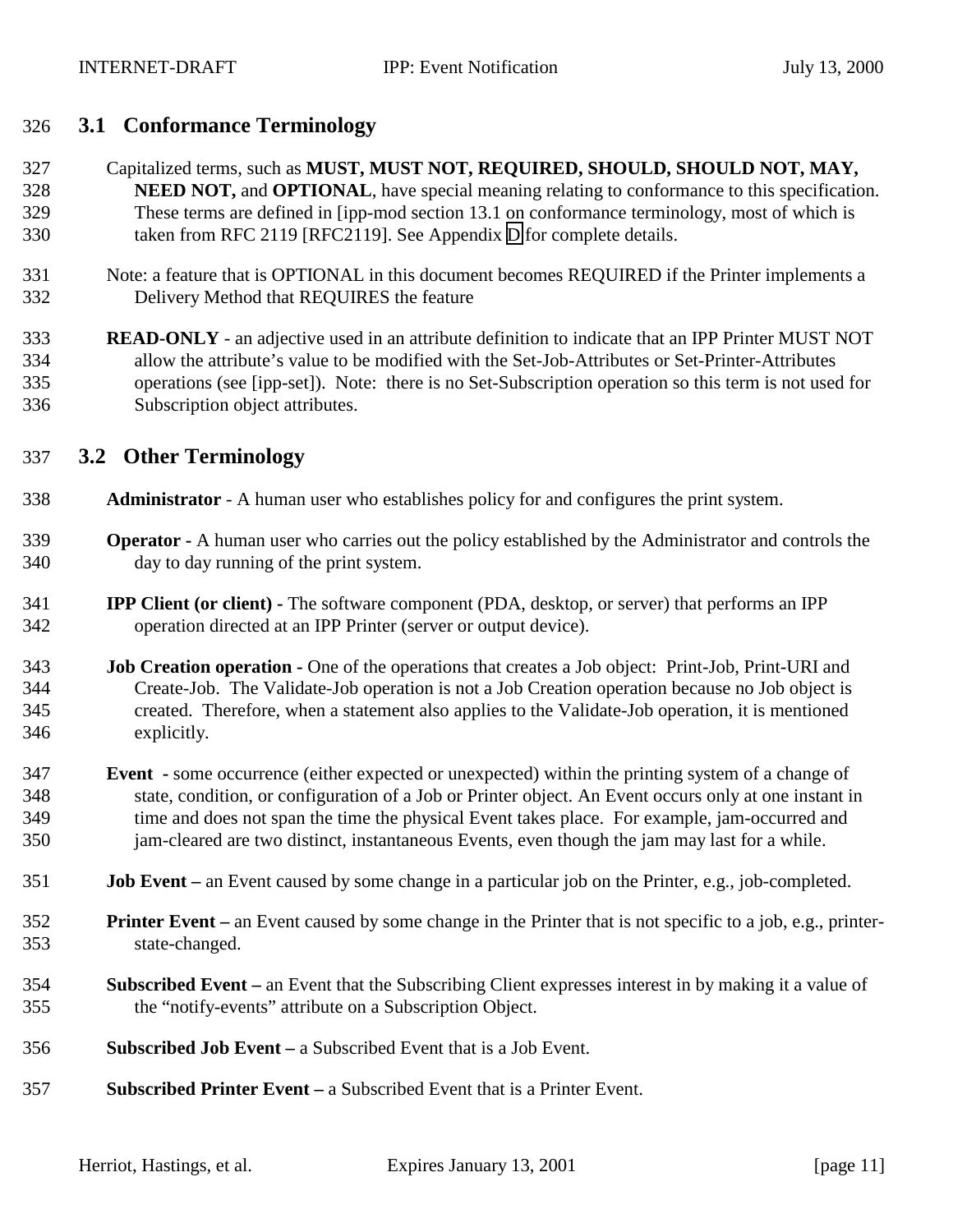| 358 | <b>Event Notification</b> - the information about an Event that the Printer sends when an Event occurs.          |
|-----|------------------------------------------------------------------------------------------------------------------|
| 359 | Notification Recipient - the entity to which the Printer sends an Event Notification.                            |
| 360 | <b>Delivery Method</b> - the mechanism by which the Printer delivers the Event Notification, e.g., via email     |
| 361 | or via SNMP.                                                                                                     |
| 362 | <b>Delivery Method Document - a document, separate from this document, that defines a Delivery</b>               |
| 363 | Method.                                                                                                          |
| 364 | <b>Compound Event Notification</b> - two or more Event Notifications that a Printer sends together as a          |
| 365 | single entity. The Delivery Method Document specifies whether the Delivery Method supports                       |
| 366 | Compound Event Notifications.                                                                                    |
| 367 | <b>Subscription Object -</b> An object containing a set of attributes that indicate: the Notification Recipient, |
| 368 | the Delivery Method, the Subscribed Events that cause the Printer to send an Event Notification,                 |
| 369 | and the information to send in an Event Notification.                                                            |
| 370 | Per-Job Subscription Object - A Subscription Object that is associated with a single Job. The Create-            |
| 371 | Job-Subscriptions operation and Job Creation operations create such an object.                                   |
| 372 | <b>Per-Printer Subscription Object</b> - A Subscription Object that is associated with the Printer as a          |
| 373 | whole. The Create-Printer-Subscriptions operation creates such an object.                                        |
| 374 | <b>Subscribing Client - The client that creates the Subscription Object.</b>                                     |
| 375 | Subscription Creation Operation - An operation that creates a Subscription Object: Job Creation                  |
| 376 | operations, Create-Job-Subscriptions operation, and Create-Printer-Subscriptions operation. In the               |
| 377 | context of a Job Creation operation, a Subscription Creation Operation is the part of the Job                    |
| 378 | Creation operation that creates a Subscription object.                                                           |
| 379 | Subscription Creation Request – The request portion of a Subscription Creation Operation.                        |
| 380 | <b>Subscription Template Attributes</b> – Subscription Object attributes that a client can supply in a           |
| 381 | Subscription Creation Operation and associated Printer Object attributes that specify supported and              |
| 382 | default values for the Subscription Object attributes.                                                           |
| 383 | Subscription Description Attributes – Subscription Object attributes that a Printer supplies during a            |
| 384 | Subscription Creation Operation.                                                                                 |
| 385 | Subscription Template Attributes Group - The attributes group in a request that contains                         |
| 386 | Subscription Object attributes that are Subscription Template Attributes.                                        |
| 387 | <b>Subscription Attributes Group</b> – The attributes group in a response that contains Subscription Object      |
| 388 | attributes.                                                                                                      |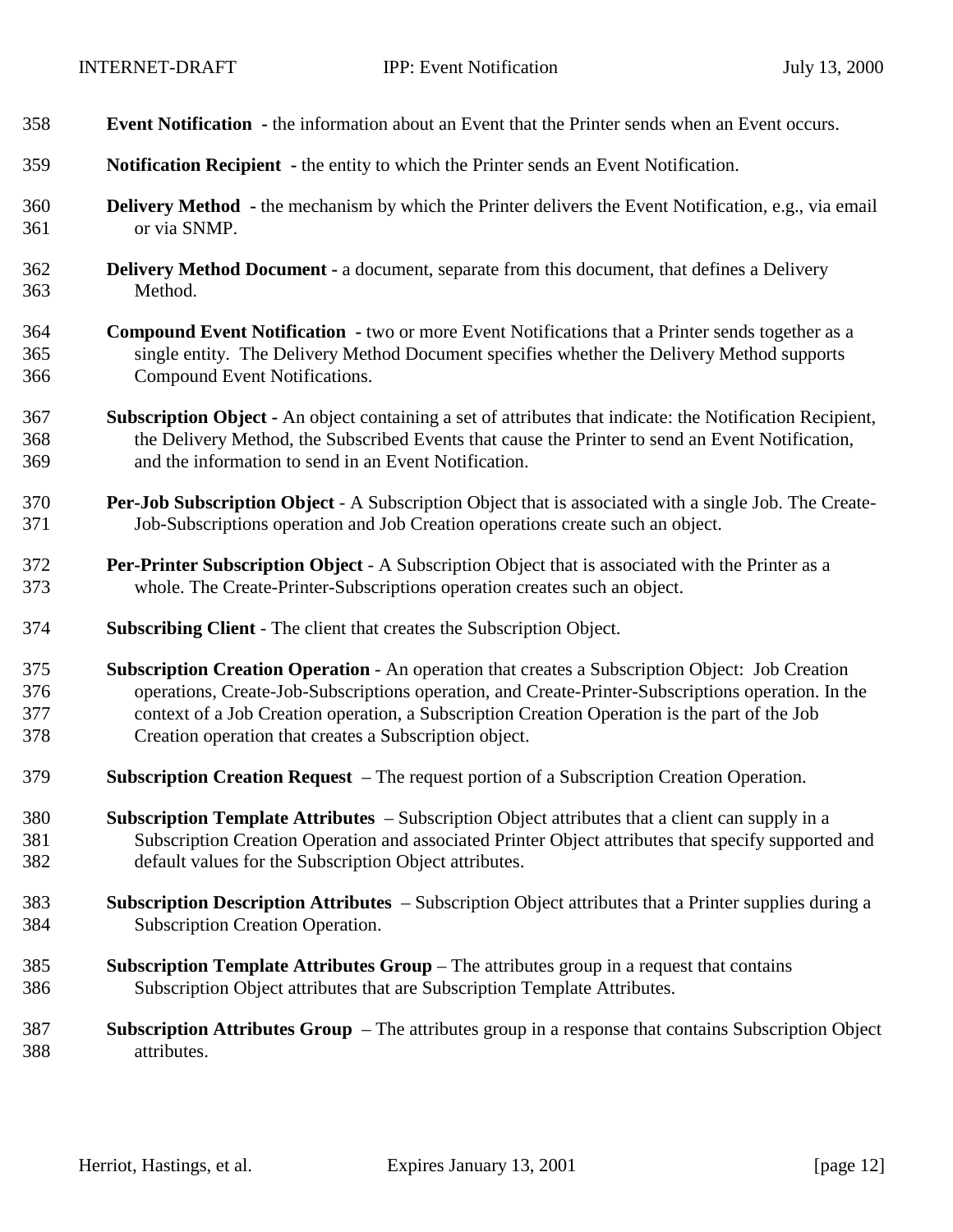<span id="page-12-0"></span> **Human Consumable Event Notification –** localized text for human consumption only. There is no standardized format and thus programs should not try to parse this text.

#### **Machine Consumable Event Notification -** bytes for program consumption. The bytes are formatted according to the Delivery Method document.

- **Printer** the software that supports an output device or print server (see IPP/1.1 [ipp-mod] which uses the terms Printer and Printer object interchangeably). This document extends the IPP/1.1 Printer definition to include the software that implements Subscription Creation Operations and the sending of Event Notifications, even if the software for such a Printer would be distributed across a network (see section [2.3\)](#page-9-0).
- **Notification –** when not in the phrases 'Event Notification' and 'Notification Recipient' the concepts of this specification, i.e., Events, Subscription Objects, and Event Notifications.

# **4 Object Relationships**

 This section defines the object relationships between the Printer, Job, and Subscription Objects. It does not define the implementation. For an illustration of these relationships, see Appendix [E.](#page-63-0)

## **4.1 Printer and Per-Printer Subscription Objects**

- 1. A Printer object can be associated with zero or more Per-Printer Subscription Objects.
- 2. Each Per-Printer Subscription Object is associated with exactly one Printer object.

#### **4.2 Printer, Job and Per-Job Subscription Objects**

- 1. A Printer object is associated with zero or more Job objects.
- 2. Each Job object is associated with exactly one Printer object.
- 3. A Job object is associated with zero or more Per-Job Subscription Objects.
- 4. Each Per-Job Subscription Object is associated with exactly one Job object.

# **5 Subscription Object**

- A Subscribing Client creates a Subscription Object with a Subscription Creation Operation in order to
- indicate its interest in certain Events. See section [11](#page-40-0) for a description of these operations. When an Event
- occurs, the Subscription Object specifies to the Printer where to send Event Notifications, how to send them
- and what to put in them. See section [9](#page-31-0) for details on the contents of an Event Notification.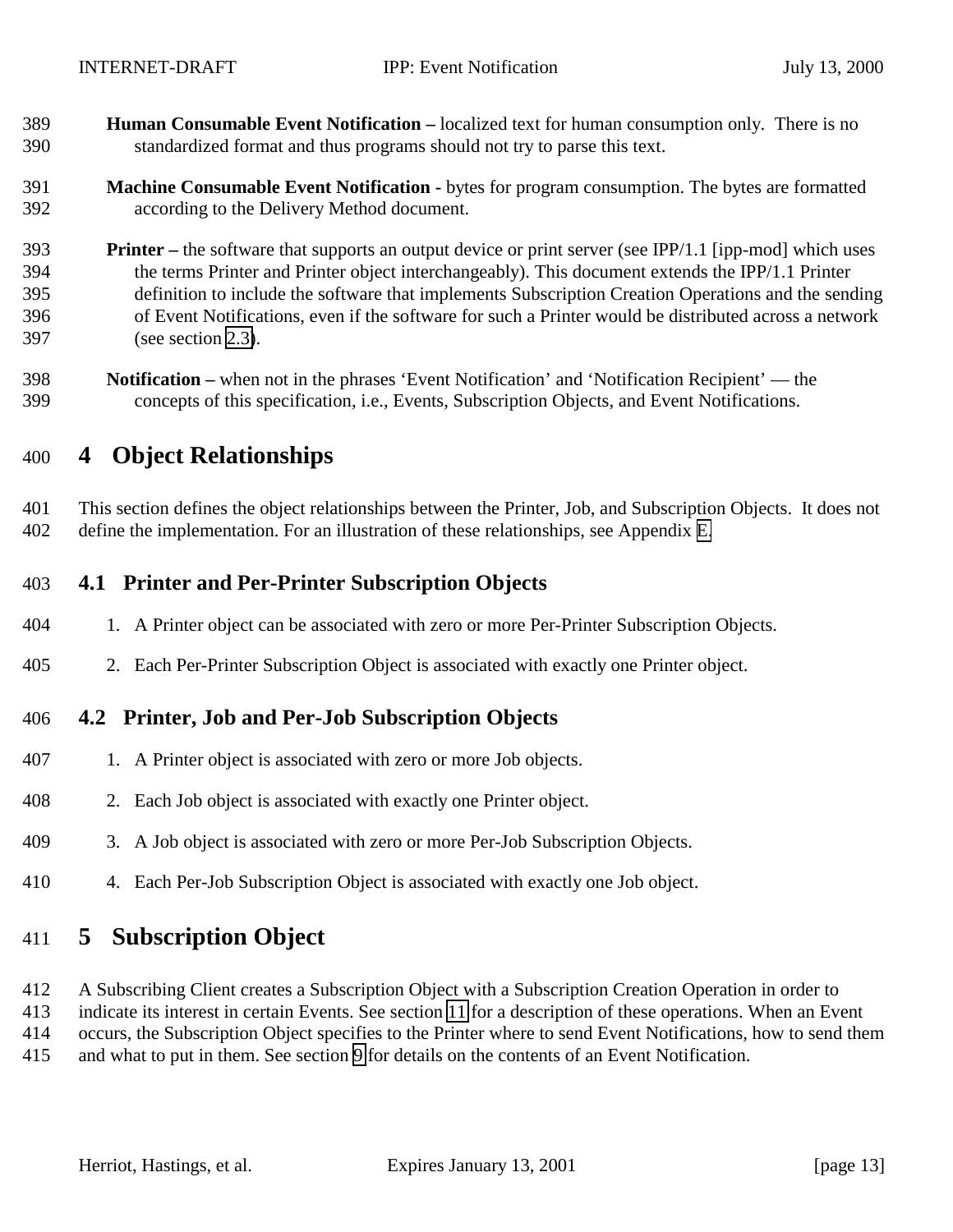- <span id="page-13-0"></span>Using the IPP Job Template attributes as a model (see [ipp-mod] section 4.2), the attributes of a
- Subscription Object are divided into two categories: Subscription Template Attributes and Subscription
- Description Attributes.
- Subscription Template attributes are, in turn, like the Job Template attributes, divided into
- 1. Subscription Object attributes that a client can supply in a Subscription Creation Request and
- 2. their associated Printer Object attributes that specify supported and default values for the Subscription Object attributes
- The remainder of this section specifies general rules for Subscription Template Attributes and describes each attribute in a Subscription Object.

## **5.1 Rules for Support of Subscription Template Attributes**

 Subscription Template Attributes are fundamental to the Notification model described in this specification. The client supplies these attributes in Subscription Creation Operations and the Printer uses these attributes to populate a newly created Subscription Object.

- Subscription Objects attributes that are Subscription Template Attributes conform to the following rules:
- 430 1. Each attribute's name starts with the prefix string "notify-" and this document calls such attributes "notify-xxx".
- 2. For each "notify-xxx" Subscription Object attribute defined in column 1 of [Table 1, Table 1](#page-17-0) specifies corresponding Printer attributes: "notify-xxx-default", "notify-xxx-supported", "yyy-supported" and "notify-max-xxx-supported" defined in column 2 of [Table 1.](#page-17-0)
- 3. If a Printer supports "notify-xxx" in column 1 of [Table 1,](#page-17-0) then the Printer MUST support all associated attributes specified in column 2 of [Table 1.](#page-17-0) For example, [Table 1](#page-17-0) shows that if the Printer supports "notify-events", it MUST support "notify-events-default", "notify-events-supported" and "notify-max-events-supported".
- 439 4. If a Printer does not support "notify-xxx" in column 1 of [Table 1,](#page-17-0) then the Printer MUST NOT support any associated "notify-yyy" attributes specified in column 2 of [Table 1.](#page-17-0) For example, [Table](#page-17-0) [1](#page-17-0) shows that if the Printer doesn't support "notify-events", it MUST NOT support "notify-events- default", "notify-events-supported" and "notify-max-events-supported". Note this rule does not apply to attributes whose names do not start with the string "notify-" and are thus defined in another object and used by other attributes.
- 5. Most "notify-xxx" attributes have a corresponding "yyy-supported" attribute that specifies the supported values for "notify-xxx". Column 2 of [Table 1](#page-17-0) specifies the name of each "yyy-supported" attribute. The naming rules of IPP/1.1 (see [ipp-mod]) are used when "yyy-supported" is "notify-xxx-supported".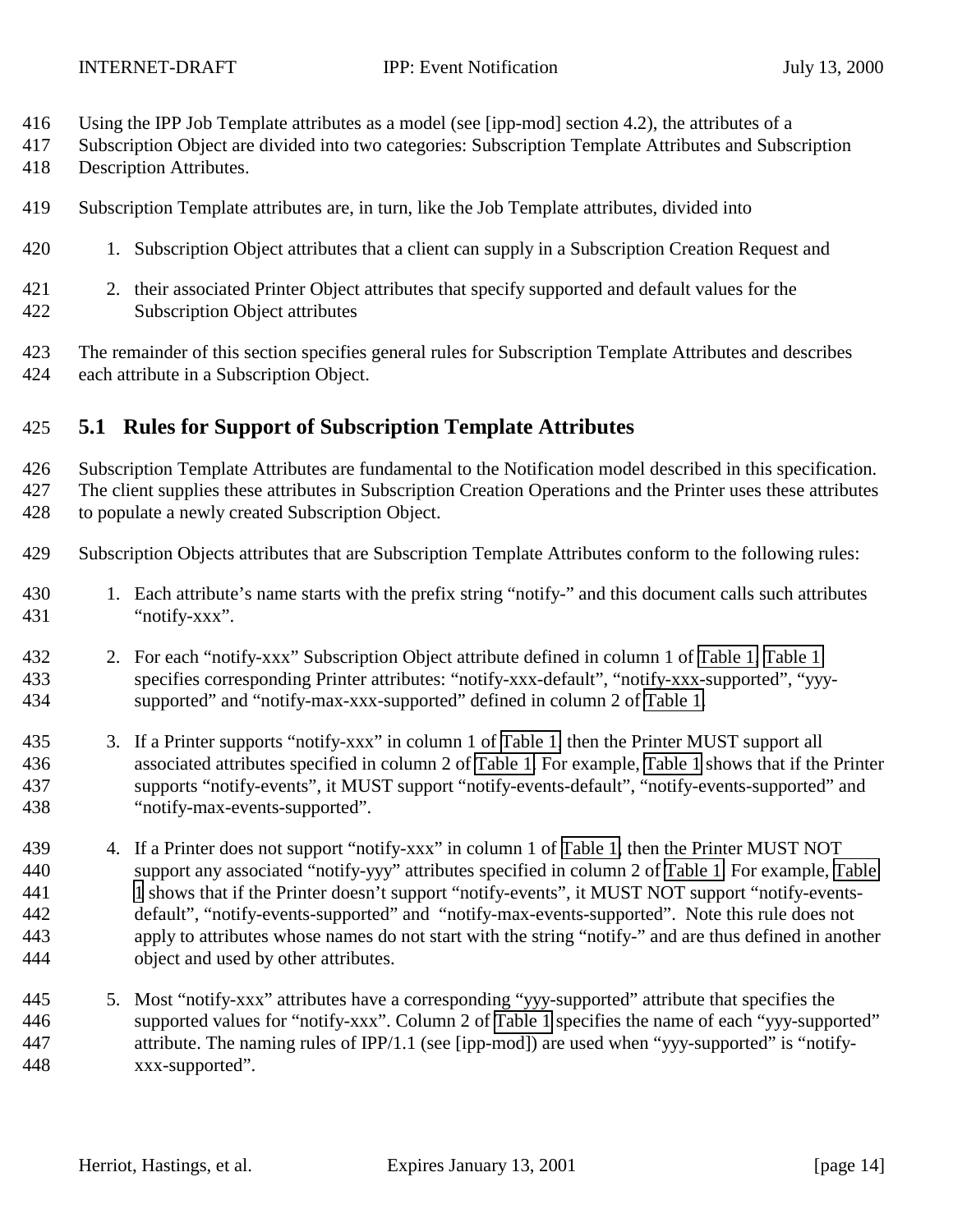<span id="page-14-0"></span> 6. Some "notify-xxx" attributes have a corresponding "notify-xxx-default" attribute that specifies the value for "notify-xxx" if the client does not supply it. Column 2 of [Table 1](#page-17-0) specifies the name of each "notify-xxx-default" attribute. The naming rules of IPP/1.1 (see [ipp-mod]) are used.

 If a client wishes to present an end user with a list of supported values from which to choose, the client SHOULD query the Printer for its supported value attributes. The client SHOULD also query the default value attributes. If the client then limits selectable values to only those values that are supported, the client can guarantee that the values supplied by the client in the create request all fall within the set of supported values at the Printer. When querying the Printer, the client MAY enumerate each attribute by name in the Get-Printer-Attributes Request, or the client MAY just supply the 'subscription-template' group name in order to get the complete set of supported attributes (both supported and default attributes).

### **5.2 Rules for Processing Subscription Template Attributes**

 This section defines a detailed set of rules that a Printer follows when it processes Subscription Template Attributes in a Subscription Creation Request. These rules for are similar to the rules for processing Operation attributes in [ipp-mod]. That is, the Printer may or may not support an attribute and a client may or may not supply the attribute. Some combinations of these cases are OK. Others return warnings or errors, and perhaps a list of unsupported attributes.

 A Printer MUST implement the following behavior for processing Subscription Template Attributes in a Subscription Creation Request:

- 1. If a client supplies a "notify-xxx" attribute from column 1 of [Table 1](#page-17-0) and the Printer supports it and its value, the Printer MUST populate the attribute on the created Subscription Object.
- 2. If a client supplies a "notify-xxx" attribute from column 1 of [Table 1](#page-17-0) and the Printer doesn't support 470 it or its value, the Printer MUST NOT populate the attribute on the created Subscription Object with it. The Printer MUST do one of the following:
- a) If the value of the "notify-xxx" attribute is unsupported, the Printer MUST return the attribute with its value in the Subscription Attributes Group of the response.
- b) If "notify-xxx" is an unsupported attribute, the Printer MUST return the attribute in the Subscription Attributes Group of the response with the 'unsupported' out-of-band value.
- Note: The rules of this step are the same as for Unsupported Attributes [ipp-mod] section 3.1.7. except that the unsupported attributes are returned in the Subscription Attributes Group rather than the Unsupported Attributes Group because Subscription Creation Operations can create more than one Subscription Object).
- 3. If a client is REQUIRED to supply a "notify-xxx" attribute from column 1 of [Table 1](#page-17-0) and the Printer doesn't support the supplied value, the Printer MUST NOT create a Subscription Object. The rules for Unsupported Attributes in step #2 still apply.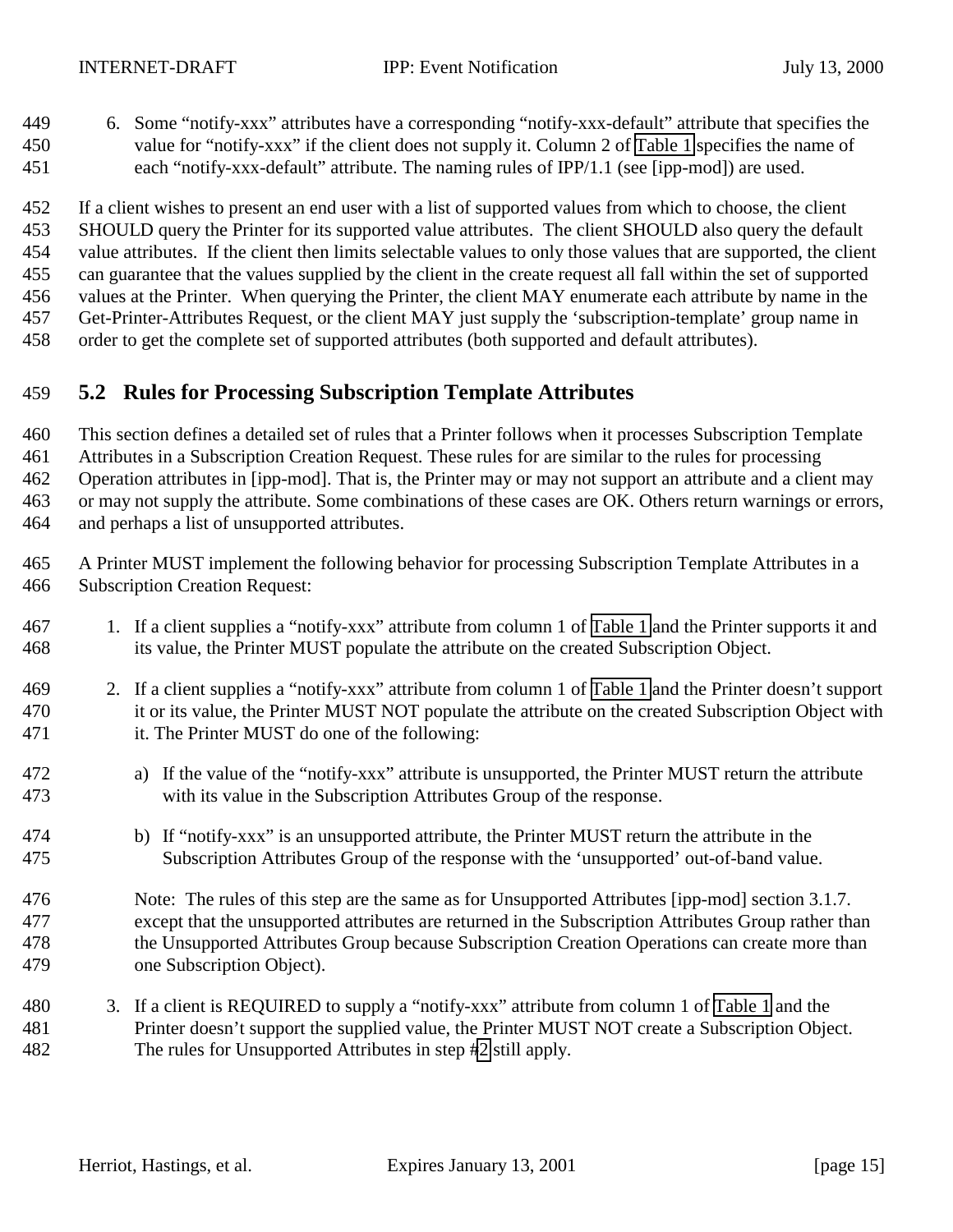<span id="page-15-0"></span>4. If a client does not supply a "notify-xxx" attribute from column 1 of [Table 1](#page-17-0) and the attribute is

 REQUIRED for the client to supply, the Printer MUST reject the Subscription Creation Operation (including Job Creation operations) without creating a Subscription Object, and MUST return in the response: c) the status code 'client-error-bad-request' AND d) no Subscription Attribute Groups. 5. If a client does not supply a "notify-xxx" attribute from column 1 of [Table 1](#page-17-0) that is OPTIONAL for the client to supply, and column 2 of [Table 1](#page-17-0) either: a) specifies a "notify-xxx-default" attribute, the Printer MUST behave as if the client had supplied the "notify-xxx-default" attribute (see step [#1\)](#page-14-0) and populate the Subscription object with the value of the "notify-xxx-default" attribute as part of the Subscription Creation operation (unlike Job Template attributes where the Printer does not populate the Job object with defaults - see [ipp-mod]) OR 496 b) does not specify a "notify-xxx-default" attribute, the Printer MUST populate the "notify-xxx" attribute on the Subscription Object according to the definition of the "notify-xxx" attribute in a section [5.3.](#page-16-0) For some attributes, the "notify-xxx" is populated with the value of some other attribute, and for others, the "notify-xxx" is NOT populated on the Subscription object at all. 6. A Printer MUST create a Subscription Object for each Subscription Template Attributes group in a request unless the Printer: a) encounters some attributes in a Subscription Template Attributes Group that require the Printer not to create the Subscription Object OR b) would create a Per-Job Subscription Object when it doesn't have space for another Per-Job Subscription Object OR c) would create a Per-Printer Subscription Object when it doesn't have space for another Per- Printer Subscription Object. 7. A response MUST contain one Subscription Attributes Group for each Subscription Template Attributes Group in the request (and in the same order) whether the Printer creates a Subscription Object from the Subscription Template Attributes Group or not. However, the attributes in each Subscription Attributes Group can be in any order. 8. The Printer MUST populate each Subscription Attributes Group of the response such that each contains: a) the "notify-subscription-id" attribute (see section [5.4.1\)](#page-26-0), if and only if the Printer creates a Subscription Object.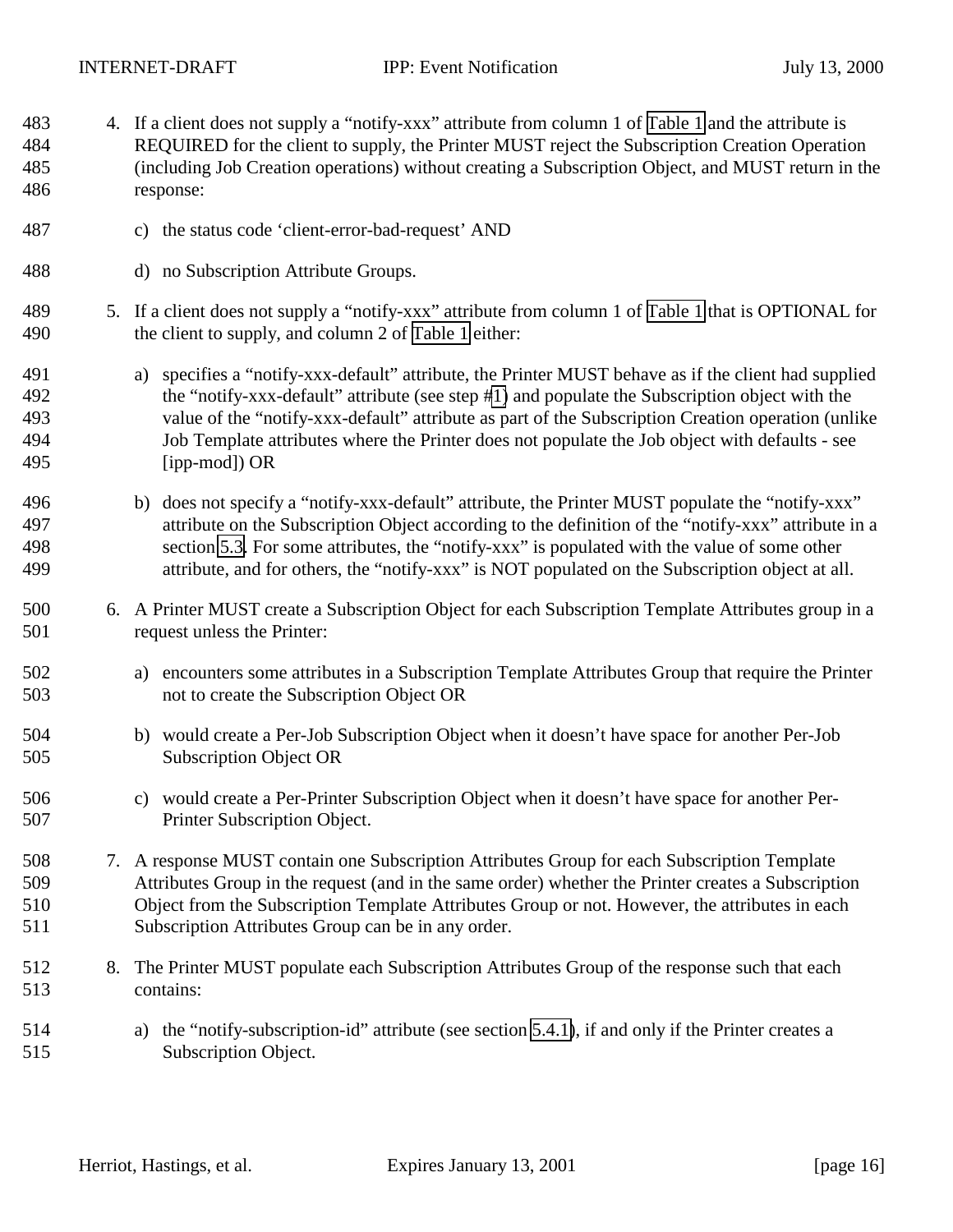<span id="page-16-0"></span> b) the "notify-lease-duration" attribute (see section [5.3.7\)](#page-24-0), if and only if the Printer creates a Per- Printer Subscription Object. The value of this attribute is the value of the Subscription Object's "notify-lease-duration" attribute. This value MAY be different from the client-supplied value (see section [5.3.7\)](#page-24-0). If a client supplies this attribute in the creation of a Per-Job Subscription Object, it MUST appear in this group with the out-of-band value 'unsupported' to indicate that the Printer doesn't support it in this context. c) all of the unsupported Subscription Template Attributes from step [#2.](#page-14-0) d) the "notify-status-code" attribute if the Printer does not create the Subscription Object or if there are unsupported attributes from step [#2.](#page-14-0) The possible values of the "notify-status-code" attribute are shown below (see section [17](#page-57-0) for more details). The Printer returns the first value in the list below that describes the status. 'client-error-uri-scheme-not-supported': the Subscription Object was not created because the scheme of the "notify-recipient-uri" attribute is not supported. See section [17.1](#page-57-0) for more details about this status code. See step [#3](#page-14-0) in this section for the case that causes 530 this error, and the resulting step [#6a\)](#page-15-0) that causes the Printer not to create the Subscription Object. 'client-error-too-many-subscriptions': the Subscription Object was not created because the Printer has no space for additional Subscription Objects. The client SHOULD try again later. See section [17.2](#page-57-0) for more details about this status code. See steps [#6b\)](#page-15-0) and [#6c\)](#page-15-0) in this section for the cases that causes this error. 536 'successful-ok-too-many-events': the Subscription Object was created without the "notify- events" values included in this Subscription Attributes Group because the "notify- events" attribute contains too many values. See section [17.3](#page-57-0) for more details about this status code. See step [#2](#page-14-0) in this section and section [5.3.2](#page-18-0) for the cases that cause this status code. 'successful-ok-ignored-or-substituted-attributes' : the Subscription Object was created but some supplied Subscription Template Attributes are unsupported. These unsupported attributes are also in the Subscription Attributes Group. See section [17.4](#page-57-0) for more details 544 bout this status code. See step [#2](#page-14-0) in this section for the cases that cause this status code. 9. The Printer MUST validate all Subscription Template Attributes and MUST return all unsupported attributes and values in the corresponding Subscription Attributes Group of the response (see step [#2\)](#page-14-0) unless it determines that it could not create additional Subscription Objects because of condition [#6b\)](#page-15-0) or condition [#6c\).](#page-15-0) Then, the Printer NEED NOT validate these additional Subscription Template Attributes and the client MUST NOT expect to find unsupported attributes from step [#2](#page-14-0) in such additional Subscription Attribute Groups.

# **5.3 Subscription Template Attributes**

This section contains the Subscription Template Attributes defined for the Subscription and Printer objects.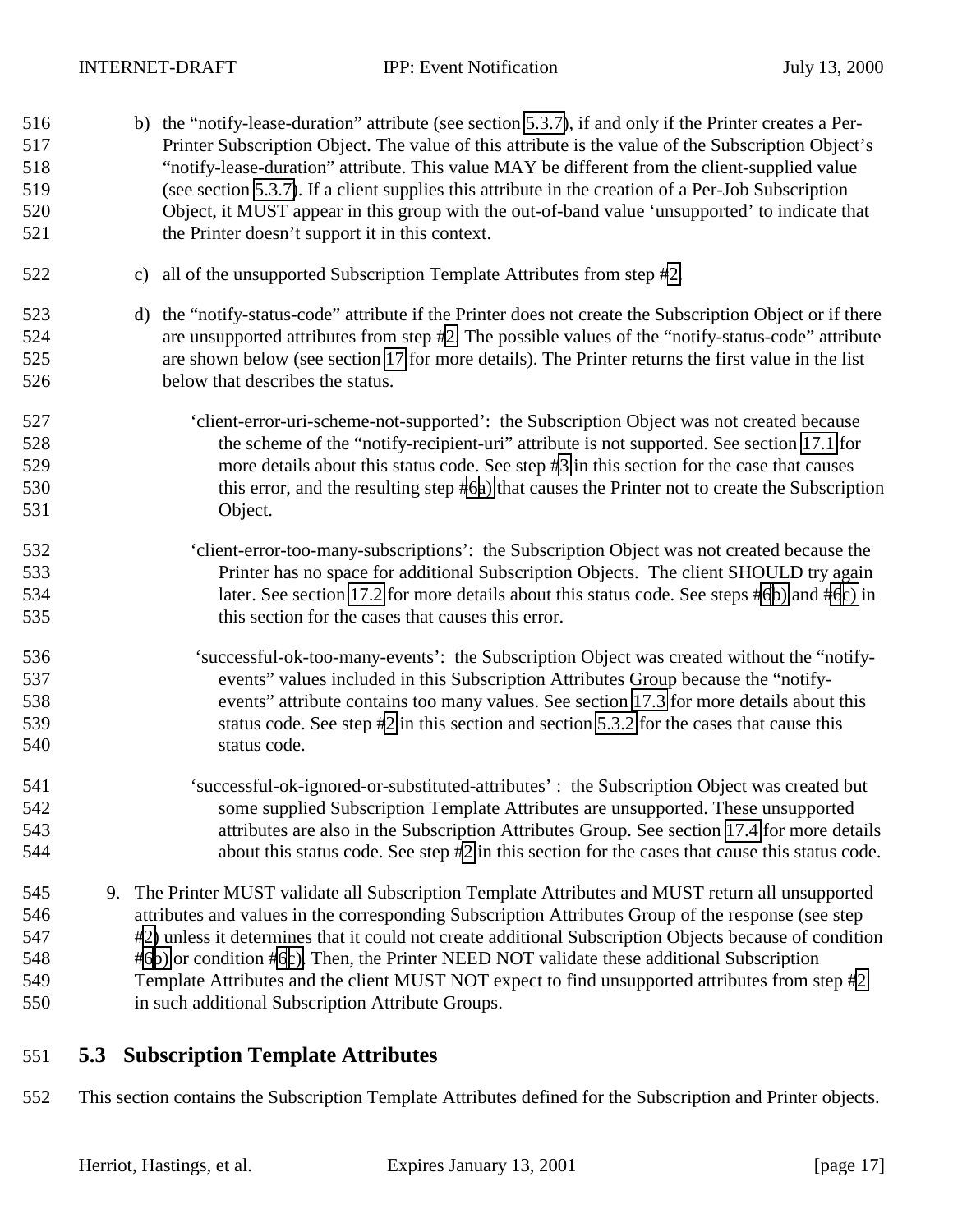- <span id="page-17-0"></span>553 Table 1 below shows the Subscription Template Attributes and has two columns:
- 554 **Attribute in Subscription Object:** the name and attribute syntax of each Subscription Object 555 Attribute that is a Subscription Template Attribute
- 556 **Default and Supported Printer Attributes:** the default attribute and supported Printer attributes 557 that are associated with the attribute in column 1.

558 A Printer MUST support all attributes in Table 1 below except for "notify-attributes" (and "notify-

559 attributes-supported"). A client MUST supply "notify-recipient-uri" and MAY omit any of the rest of the

560 attributes in column 1 of Table 1 in a Subscription Creation Request.

| 561 | <b>Table 1 – Subscription Template Attributes</b> |
|-----|---------------------------------------------------|
|     |                                                   |

| <b>Attribute in Subscription Object</b>    | <b>Default and Supported Printer Attributes</b>                                                 |  |
|--------------------------------------------|-------------------------------------------------------------------------------------------------|--|
| notify-recipient-uri (uri)                 | notify-schemes-supported (1setOf uriScheme)                                                     |  |
| notify-events (1setOf type2 keyword)       | notify-events-default (1setOf type2 keyword)                                                    |  |
|                                            | notify-events-supported (1setOf type2 keyword)                                                  |  |
|                                            | notify-max-events-supported (integer(2:MAX))                                                    |  |
| notify-attributes (1setOf type2 keyword)   | notify-attributes-supported (1setOf type2 keyword)                                              |  |
| notify-user-data (octetString(63))         |                                                                                                 |  |
| notify-charset (charset)                   | charset-supported (1setOf charset)                                                              |  |
| notify-natural-languages (naturalLanguage) | generated-natural-language-supported<br>(1setOf naturalLanguage)                                |  |
| notify-lease-duration (integer $(0:MAX)$ ) | notify-lease-duration-default (integer(0:67108863))                                             |  |
|                                            | notify-lease-duration-supported (1setOf (integer(0:<br>67108863)   rangeOfInteger(0:67108863))) |  |
| notify-time-interval (integer $(0:MAX)$ )  |                                                                                                 |  |

#### 562 **5.3.1 notify-recipient-uri (uri)**

563 This attribute's value is a URL, which is a special case of a URI. Its value consists of a scheme and an

564 address. The address specifies the Notification Recipient and the scheme specifies the Delivery Method for

- 565 each Event Notification associated with this Subscription Object.
- 566 A Printer MUST support this attribute.
- 567 A client MUST supply this attribute in Subscription Creation Operation. Thus there is no need for a default 568 attribute.
- 569 The "notify-schemes-supported (1setOf uriScheme)" attribute MUST specify the schemes supported for 570 this attribute.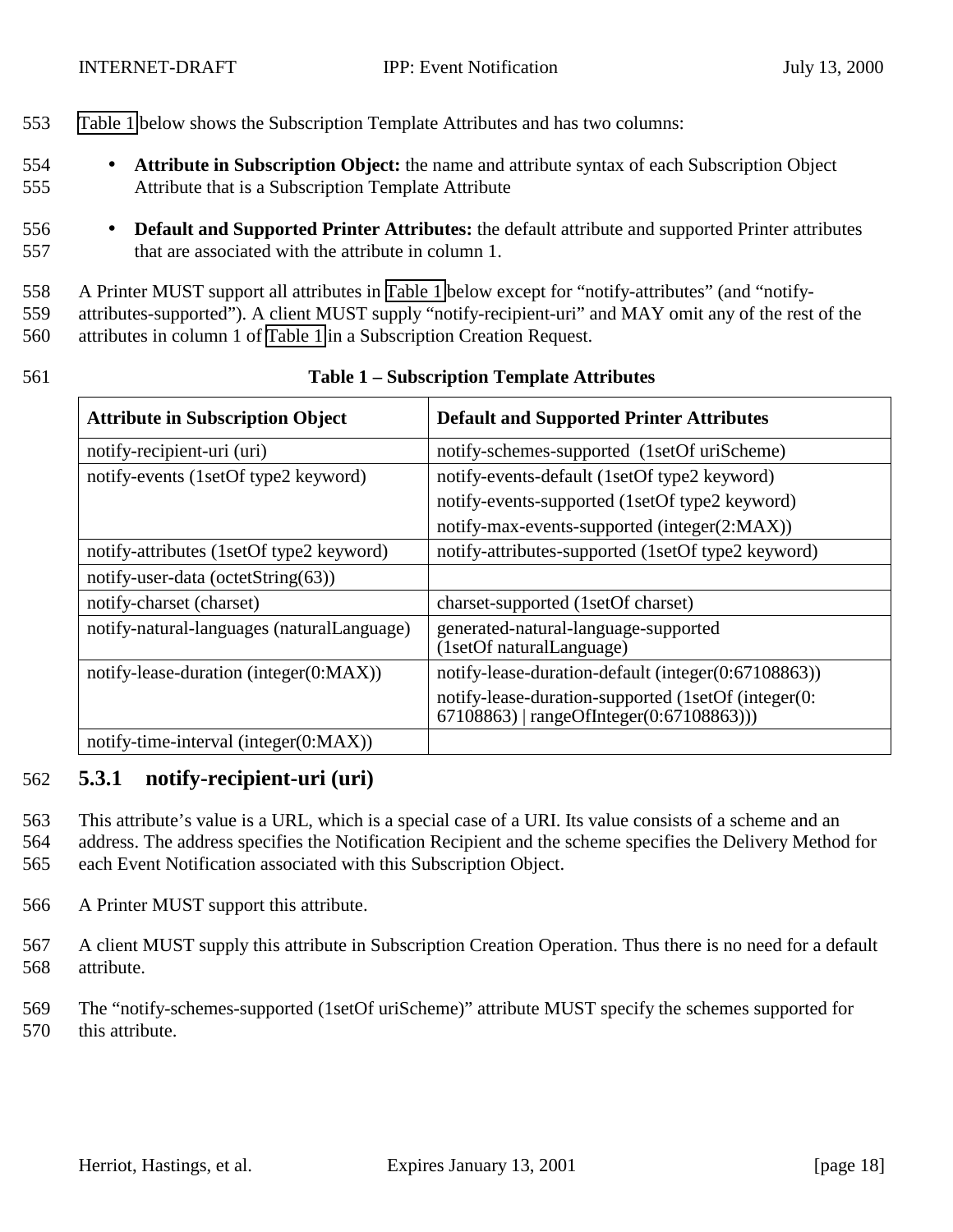- <span id="page-18-0"></span>If the client supplies an unsupported scheme in the value of this attribute, then the Printer MUST not create
- the Subscription Object and MUST return the "notify-status-code" attribute with the 'client-error-uri-
- scheme-not-supported' value in the Subscription Attributes Group in the response.
- The Printer MUST treat the address part of this attribute as opaque.

## **5.3.2 notify-events (1setOf type2 keyword)**

 This attribute contains a set of Subscribed Events. When an Event occurs and it "matches" a value of this attribute, the Printer sends an Event Notification using information in the Subscription Object. The details of "matching" are described subsection [5.3.2.2.](#page-21-0)

- A Printer MUST support this attribute.
- A client MAY supply this attribute in a Subscription Creation Operation. If the client does not supply this
- attribute in Subscription Creation Operation, the Printer MUST populate this attribute on the Subscription
- Object with its "notify-events-default" attribute value.
- Each value of this attribute on a Subscription Object MUST be one of the values of the "notify-events-supported (1setOf type2 keyword)" attribute.
- The number of values of this attribute MUST NOT exceed the value of the "notify-max-events-supported"
- attribute. A Printer MUST support at least 2 values per Subscription Object. If the number of values
- supplied by a client in a Subscription Creation Operation exceeds the value of this attribute, the Printer
- MUST treat extra values as unsupported values and MUST use the value of 'successful-ok-too-many-
- events' for the "notify-status-code" attribute in the Subscription Attributes Group of the response.

#### **5.3.2.1 Standard Values for Subscribed Events**

Each value of this attribute is a keyword and it specifies a Subscribed Event that represents certain changes.

- Some keywords represent a subset of changes of another keyword, e.g., 'job-completed' is an Event value
- which is a sub-value of 'job-state-change'. See section [5.3.2.2](#page-21-0) for the case where this attribute contains both
- a value and a sub-value.
- The values in this section are divided into three categories: No Events, Job Events and Printer Events.
- A Printer MUST support the Events indicated as "REQUIRED" and MAY support the Events indicated as "OPTIONAL".
- **5.3.2.1.1 No Events**
- The standard and only keyword value for No Events is:
- **'none':** REQUIRED no Event Notifications for any Events. As the sole value of "notify-events- supported", this value means that the Printer does not support the sending of Event Notifications. As the sole value of "notify-events-default", this value means that a client MUST specify the "notify-
- events" attribute in order for a Subscription Creation Operation to succeed. If the Printer receives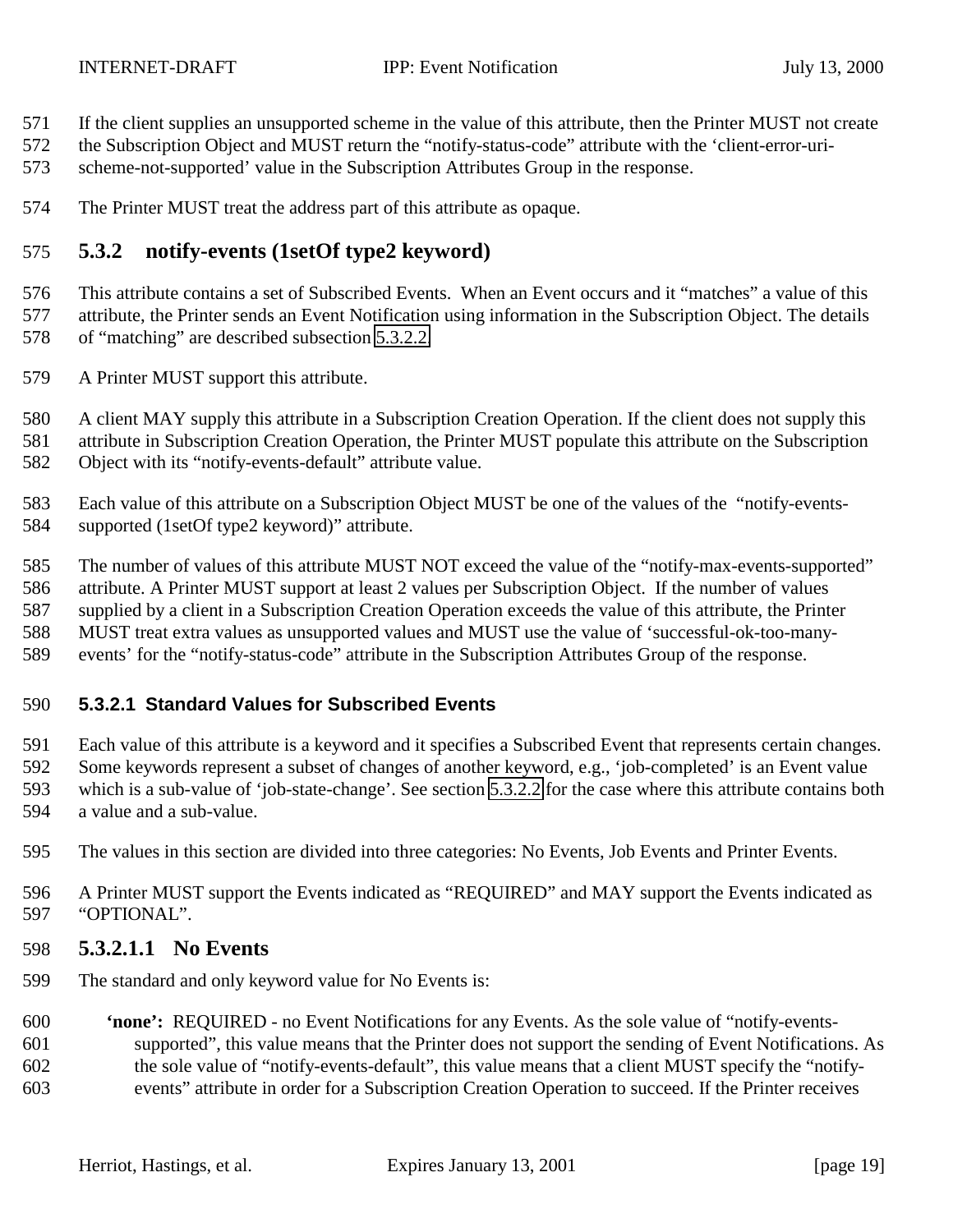- this value as the sole value of a Subscription Creation Operation, it does not create a Subscription Object. If a Printer receives this value with other values of a Subscription Creation Operation, the
- Printer MUST treat this value as an unsupported value.

# **5.3.2.1.2 Subscribed Printer Events**

- The standard keyword values for Subscribed Printer Events are:
- **'printer-state-changed'**: REQUIRED the Printer changed state from any state to any other state. Specifically, the value of the Printer's "printer-state", "printer-state-reasons" or "printer-is-accepting-jobs" attributes changed.
- 
- This Subscribed Event value has the following sub-values: 'printer-restarted' and 'printer- shutdown'. A client can listen for any of these sub-values if it doesn't want to listen to all printer-state changes:
- **'printer-restarted'**: OPTIONAL when the printer is powered up .
- **'printer-shutdown'**: OPTIONAL when the device is being powered down .
- **'printer-stopped**: REQUIRED when the printer stops printing, i.e. the value of the "printer-state" Printer attribute becomes 'stopped'.
- **'printer-config-changed'**:OPTIONAL when the configuration of a Printer has changed, i.e., the value of the "printer-message-from-operator" or any "configuration" Printer attribute has changed. A "configuration" Printer attribute is an attribute which can change value because of some human interaction either direct or indirect, and which is not covered by one of the other Events in this section. Examples of "configuration" Printer attributes are any of the Job Template attributes, such as "xxx-supported", "xxx-ready" and "xxx-default". Often, such a change is the result of a client performing a Set-Printer-Attributes operation (see [ipp-set]) on the Printer. The client has to perform a Get-Printer-Attributes to find out the new values of these changed attributes. This Event is useful for GUI clients and drivers to update the available printer capabilities to the user.
- This Event value has the following sub-values: 'printer-media-changed' and 'printer-finishings- changed'. A client can listen for any of these sub-values if it doesn't want to listen to all printer-configuration changes:
- **'printer-media-changed'**:OPTIONAL when the media loaded on a printer has been changed, i.e., the "media-ready" attribute has changed. This Event includes two cases: an input tray that goes empty and an input tray that receives additional media of the same type or of a different type. The client must check the "media-ready" Printer attribute (see [ipp-mod] section 4.2.11) separately to find out what changed.
- **'printer-finishings-changed'**:OPTIONAL when the finisher on a printer has been changed, i.e., the "finishings-ready" attribute has changed. This Event includes two cases: a finisher that goes empty and a finisher that is refilled (even if it is not full). The client must check the "finishings-ready" Printer attribute separately to find out what changed.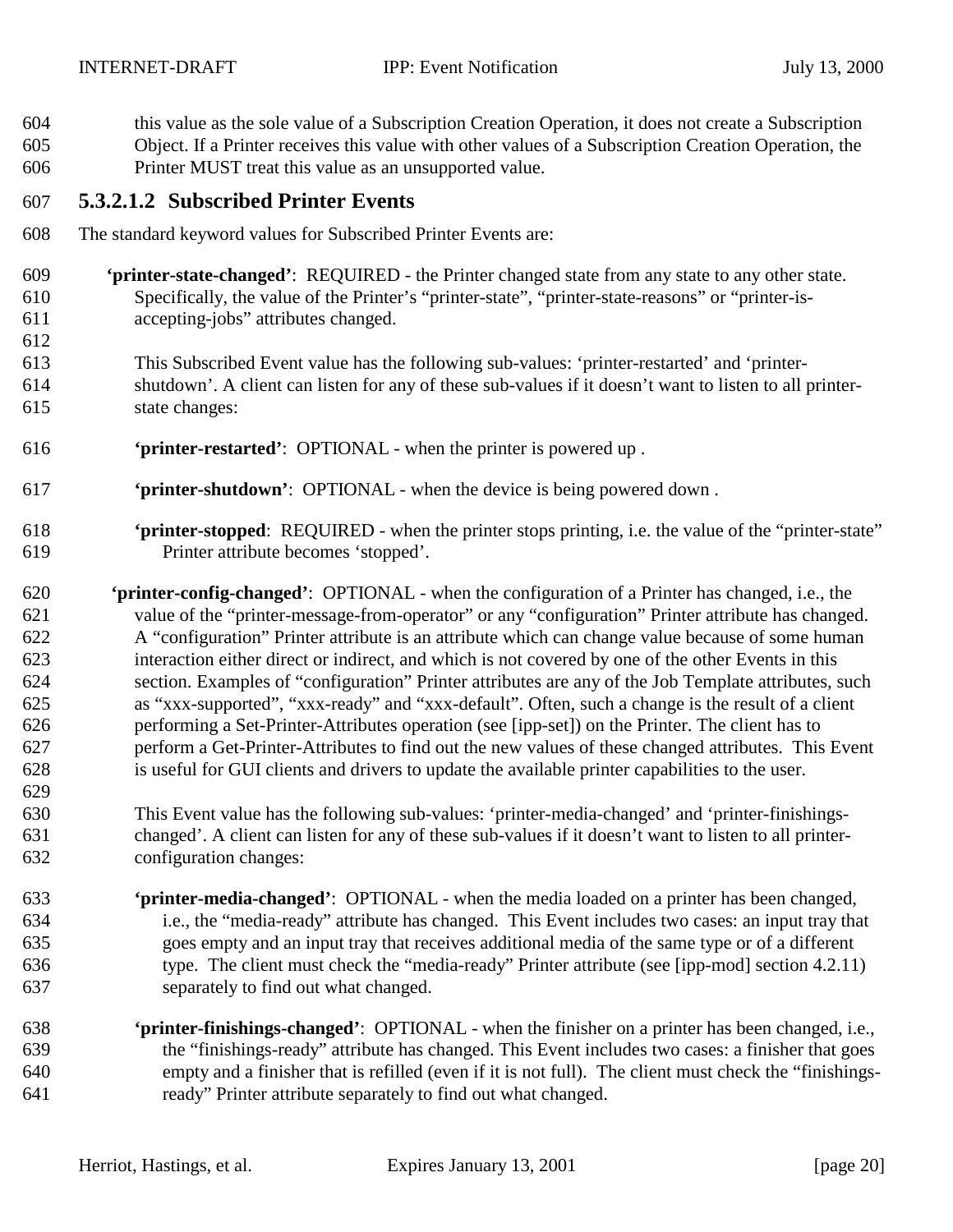**'printer-queue-order-changed'**: OPTIONAL - the order of jobs in the Printer's queue has changed, so that an application that is monitoring the queue can perform a Get-Jobs operation to determine the new order. This Event does not include when a job enters the queue (the 'job-created' Event covers that) and does not include when a job leaves the queue (the 'job-completed' Event covers that).

#### **5.3.2.1.3 Subscribed Job Events**

- The standard keyword values for Subscribed Job Events are:
- **'job-state-changed'**: REQUIRED the job has changed from any state to any other state. Specifically, the Printer sends this Event whenever the value of the "job-state" attribute or "job-state-reasons" attribute changes. When a Job is removed from the Job History (see [ipp-mod] 4.3.7.1), no Event is generated.
- This Event value has the following sub-values: 'job-created', 'job-completed' and 'job-purged'. A client can listen for any of these sub-values if it doesn't want to listen to all 'job-state changes'.
- **'job-created'**: REQUIRED the Printer has accepted a Job Creation operation and the job's "time- at-creation" attribute value is set (see [ipp-mod] section 4.3.14.1). The Printer puts the job in the 'pending', 'pending-held' or 'processing' states..
- **'job-completed'**: REQUIRED the job has reached one of the completed states, i.e., the value of the job's "job-state" attribute has changed to: 'completed', 'aborted', or 'canceled'. The Job's "time-at-completed" and "date-time-at-completed" (if supported) attributes are set (see [ipp- mod] section 4.3.14).. The Printer also sends this Event when a Job is removed with the Purge-Job operation. In this case, the Event Notification MUST report the 'job-state' as 'canceled'.
- **'job-stopped**: OPTIONAL when the job stops printing, i.e. the value of the "job-state" Job attribute becomes 'processing-stopped'.
- **'job-config-changed':** OPTIONAL when the configuration of a job has changed, i.e., the value of the "job-message-from-operator" or any of the "configuration" Job attributes have changed. A "configuration" Job attribute is an attribute that can change value because of some human interaction either direct or indirect. Examples of "configuration" Job attributes are any of the job template attributes and the "job-name" attribute. Often, such a change is the result of the user or the Operator performing a Set-Job-Attributes operation (see [ipp-set]) on the Job object. The client performs a Get-Job-Attributes to find out the new values of the changed attributes. This Event is useful for GUI clients and drivers to update the job information to the user.
- 673 '**job-progress**'**:** OPTIONAL when the Printer has completed Printing a sheet. See the separate [ipp- prog] specification for additional attributes that a Printer MAY send in an Event Notification caused by this Event. The "notify-time-interval" attribute affects this Event by causing the Printer NOT to send an Event Notification every time a 'job-progress' Events occurs. See section [5.3.8](#page-25-0) for full details.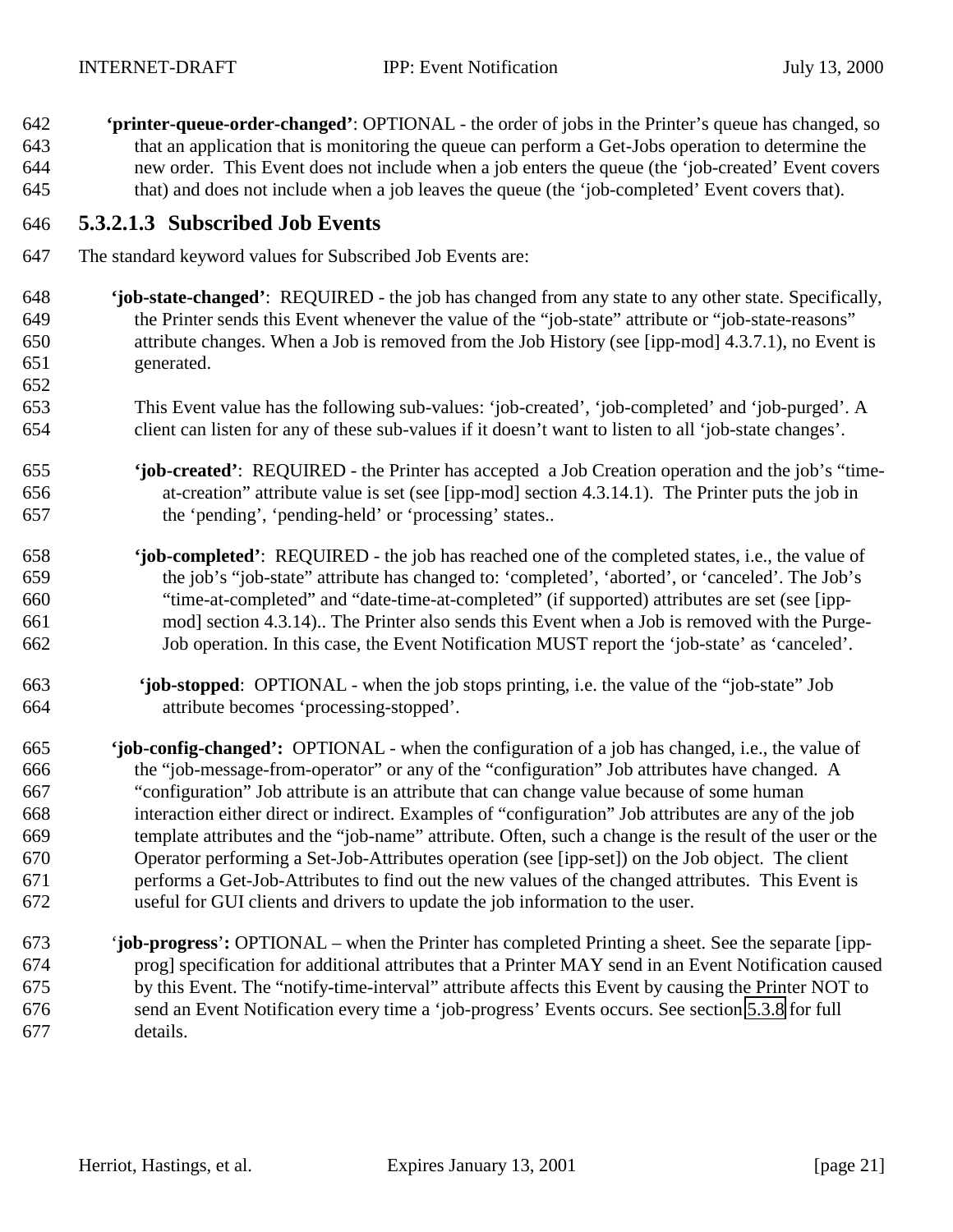#### <span id="page-21-0"></span>**5.3.2.2 Rules for Matching of Subscribed Events**

When an Event occurs, the Printer MUST find each Subscription object whose "notify-events" attribute

 "matches" the Event. The rules for "matching" of Subscribed Events are described separately for Printer Events and for Job Events. This section also describes some special cases.

### **5.3.2.2.1 Rules for Matching of Printer Events**

 Suppose that the Printer causes Printer Event E to occur. For each Per-Job or Per-Printer Subscription S in the Printer, if E equals a value of this attribute in S or E is a sub-value of a value of this attribute in S, the Printer MUST generate an Event Notification.

- Consider the example. There are three Subscription Objects each with the Subscribed Printer Event
- 'printer-state-changed'. Subscription Object A is a Per-Printer Subscription Object. Subscription Object
- B is a Per-Job Subscription Object for Job 1, and Subscription Object C is a Per-Job Subscription
- Object for Job 2. When the Printer enters the 'stopped' state, the Printer sends an Event Notification to
- the Notification Recipients of Subscription Objects A, B, and C because this is a Printer Event. Note if
- Job 1 has already completed, the Printer would not send an Event Notification for its Subscription
- Object.

## **5.3.2.2.2 Rules for Matching of Job Events**

- Suppose that Job J causes Job Event E to occur.
- 3. For each Per-Printer Subscription S in the Printer, if E equals a value of this attribute in S or E is a sub-value of a value of this attribute in S, the Printer MUST generate an Event Notification.
- 4. For each Per-Job Subscription S associated with Job J, if E equals a value of this attribute in S or E is a sub-value of a value of this attribute in S, the Printer MUST generate an Event Notification.
- 5. For each Per-Job Subscription S that is NOT associated Job J, if E equals a value of this attribute in S or E is a sub-value of a value of this attribute in, the Printer MUST NOT generate an Event Notification from S.
- Consider the example: There are three Subscription Objects listening for the Job Event 'job-completed'. Subscription Object A is a Per-Printer Subscription Object. Subscription Object B is a Per-Job Subscription Object for Job 1, and Subscription Object C is a Per-Job Subscription Object for Job 2. In addition, Per-Printer Subscription Object D is listening for the Job Event 'job-state-changed'. When Job 1 completes, the Printer sends an Event Notification to the Notification Recipient of Subscription Object A (because it is Per-Printer) and Subscription Object B because it is a Per-Job Subscription Object associated with the Job generating the Event. The Printer also sends an Event Notification to the Notification Recipient of Subscription Object D because 'job-completed' is a sub-value of 'job-state- changed' – the value that Subscription Object D is listening for. The Printer does not send an Event Notification to the Notification Recipients of Subscription Object C because it is a Per-Job Subscription Object associated with some Job other than the Job generating the Event.

# **5.3.2.2.3 Special Cases for Matching Rules**

This section contains rule for special cases.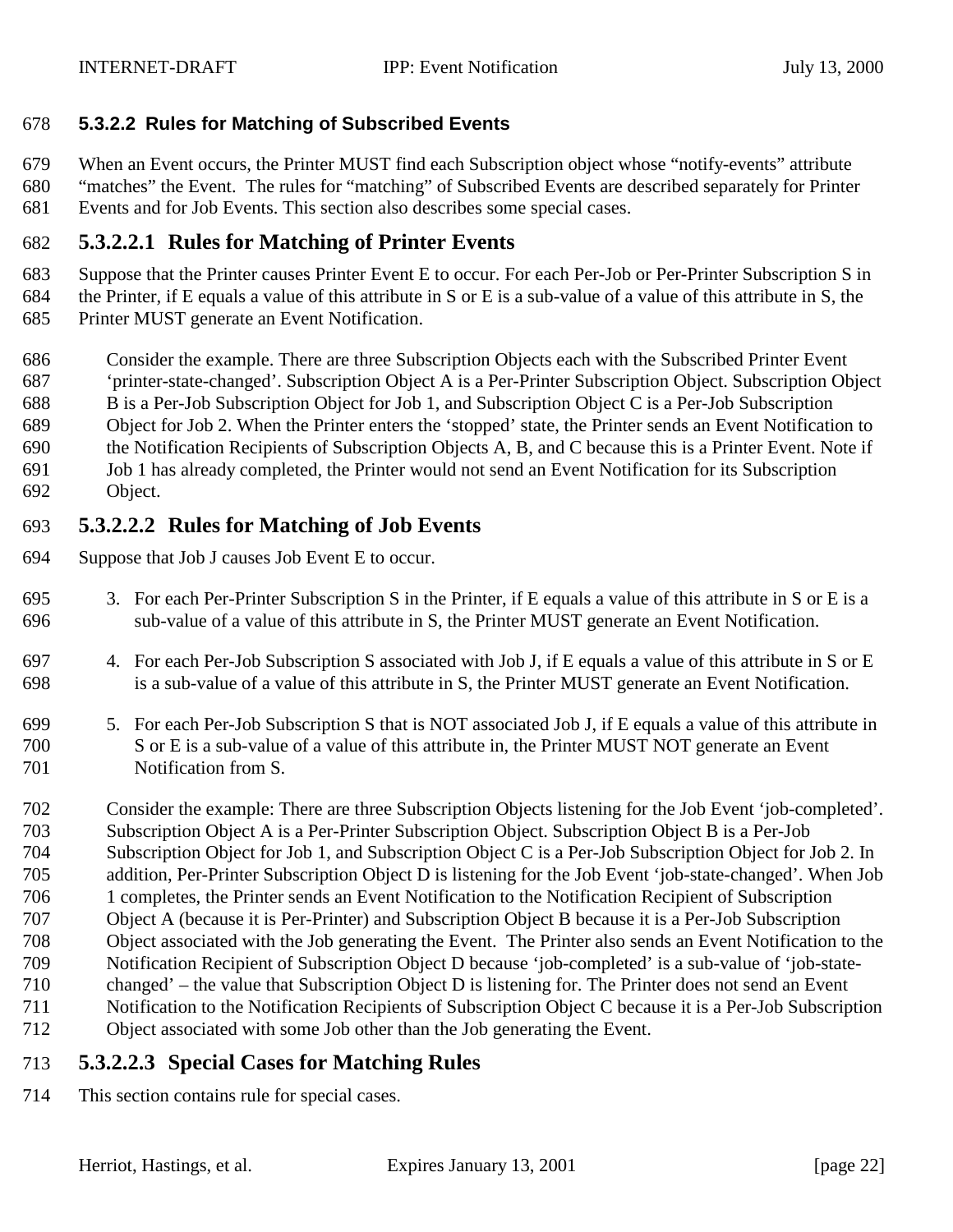<span id="page-22-0"></span>

- If an Event matches Subscribed Events in two different Subscription Objects and the Printer would send
- two identical Event Notifications (except for the "notify-subscription-id" attribute) to the same Notification
- Recipient using the same Delivery Method, the Printer MUST send both Event Notifications. That is, the
- Printer MUST NOT try to consolidate seemingly identical Event Notifications that occur in separate
- Subscription objects. Incidentally, the Printer MUST NOT reject Subscription Creation Operations that
- would create this scenario.
- If an Event matches two values of this "notify-events" attribute in a single Subscription object (e.g., a value and its sub-value), a Printer MAY send one Event Notification for each matched value in the Subscription Object or it MAY send only one Event Notification per Subscription Object. The rules in sections [5.3.2.2.1](#page-21-0) and [5.3.2.2.2](#page-21-0) are purposefully ambiguous about the number of Event Notification sent when Event E matches two or more values in a Subscription Object.
- Consider the example: There are two Per-Printer Subscription Objects when a Job completes.
- Subscription Object A has the Subscribed Job Event 'job-state-changed'. Subscription Object B has the
- Subscribed Job Events 'job-state-changed' and 'job-completed'. The Printer sends an Event
- Notification to the Notification Recipient of Subscription Object A with the value of 'job-state-
- changed' for the "notify-subscribing-event" attribute. The Printer sends either one or two Event
- Notifications to the Notification Recipient of Subscription Object B, depending on implementation. If it
- sends two Event Notifications, one has the value of 'job-state-changed' for the "notify-subscribing-
- event" attribute, and the other has the value of 'job-completed' for the "notify-subscribing-event"
- attribute. If it sends one Event Notification, it has the value of either 'job-state-changed' or 'job-
- completed' for the "notify-subscribing-event" attribute, depending on implementation. The algorithm 736 for choosing such a value is implementation dependent.

# **5.3.3 notify-attributes (1setOf type2 keyword)**

 This attribute contains a set of attribute names. When a Printer sends a Machine Consumable Event Notification, it includes a fixed set of attributes (see section [9.1\)](#page-33-0). If this attribute is present and the Event

Notification is Machine Consumable, the Printer also includes the attributes specified by this attribute.

- A Printer MAY support this attribute.
- A client MAY supply this attribute in a Subscription Creation Operation. If the client does not supply this attribute in Subscription Creation Operation or the Printer does not support this attribute, the Subscription Object MUST NOT contain the "notify-attributes" attribute. There is no "notify-attributes-default" attribute.
- Each keyword value of this attribute on a Subscription Object MUST be a value of the "notify-attributes- supported (1setOf type2 keyword)" attribute. The "notify-attributes-supported" MAY contain any Printer attribute, Job attribute or Subscription Object attribute that the Printer supports in an Event Notification. It MUST NOT contain any of the attributes in Section [9.1](#page-33-0) that a Printer automatically puts in an Event Notification; it would be redundant. If a client supplies an attribute in Section [9.1,](#page-33-0) the Printer MUST treat it
- as an unsupported attribute value of the "notify-attributes" attribute.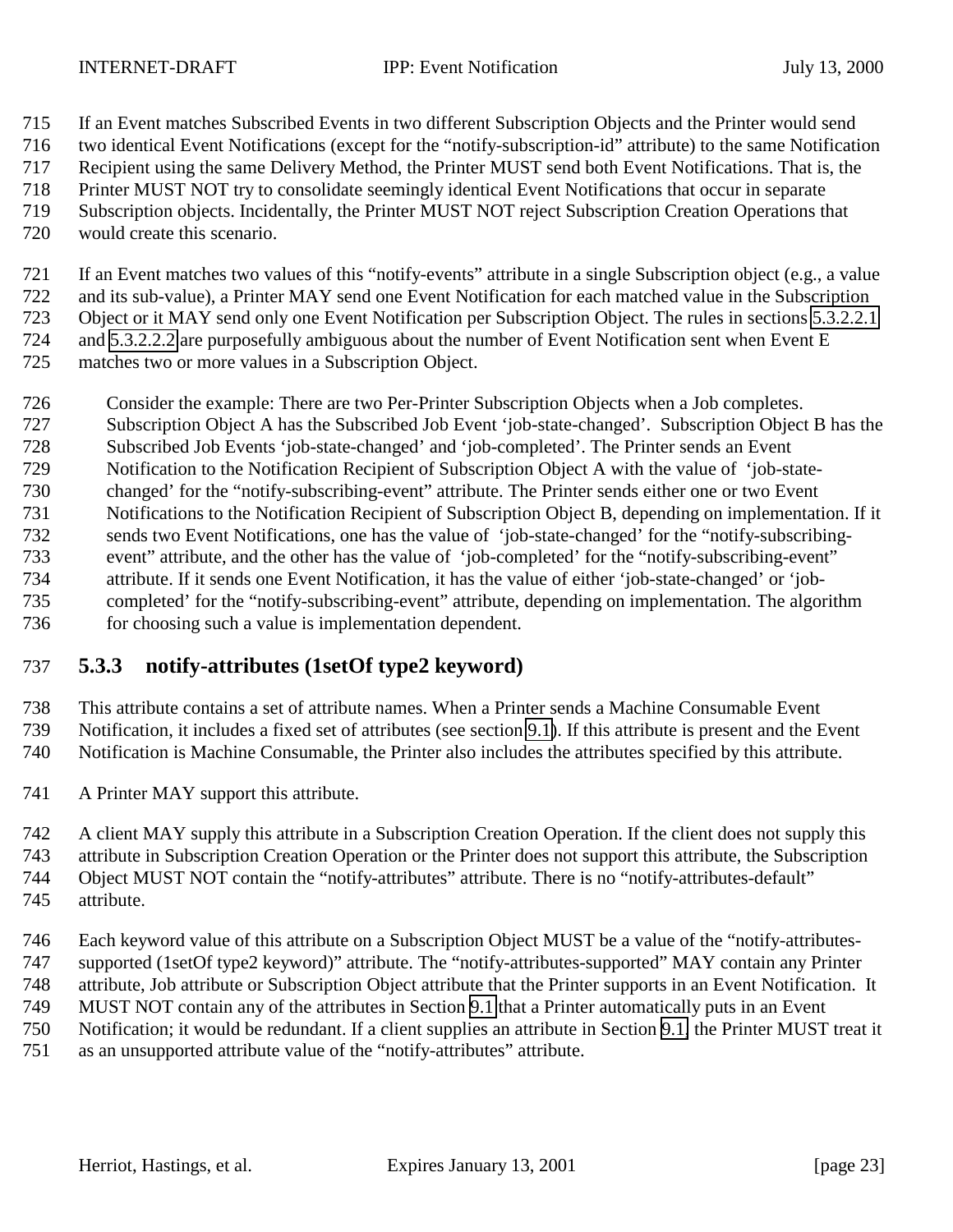<span id="page-23-0"></span>

|     | 752 The following rules apply to each keyword value N of the "notify-attributes" attribute: If the value N |
|-----|------------------------------------------------------------------------------------------------------------|
| 753 | names:                                                                                                     |

- a) a Subscription attribute, the Printer MUST use the attribute N in the Subscription Object that is being used to generate the Event Notification.
- b) a Job attribute and the Printer is generating an Event Notification from a Per-Job Subscription Object S, the Printer MUST use the attribute N in the Job object associated with S.
- c) a Job attribute and the Printer is generating an Event Notification from a Per-Printer Subscription Object and the Event is:
- a Job Event, the Printer MUST use the attribute N in the Job object that caused the Event.
- a Printer Event, the Printer MUST use the attribute N in the active Job.

 If a Printer supports this attribute and a Subscription Object contains this attribute and the Delivery Method generates a Machine Consumable Event Notification, the Printer MUST include in each Event Notification:

- a) the attributes specified in section [9.1](#page-33-0) and
- b) each attribute named by this attribute.

#### **5.3.4 notify-user-data (octetString(63))**

 This attribute contains opaque data that some Delivery Methods include in each Machine Consumable Event Notification. The opaque data might contain, for example:

- the identity of the Subscriber
- a path or index to some Subscriber information
- a key that identifies to the Notification Recipient the ultimate recipient of the Event Notification
- <sup>772</sup> the id for a Notification Recipient that had previously registered with an Instant Messaging Service
- A Printer MUST support this attribute.

 A client MAY supply this attribute in a Subscription Creation Operation. If the client does not supply this attribute in Subscription Creation Operation, the Subscription Object MUST NOT contain the "notify-user-data" attribute. There is no "notify-user-data-default" attribute.

 There is no "user-data-supported" attribute. Rather, any octetString whose length does not exceed 63 octets is a supported value. If the length exceeds 63 octets, the Printer MUST treat it as an unsupported value.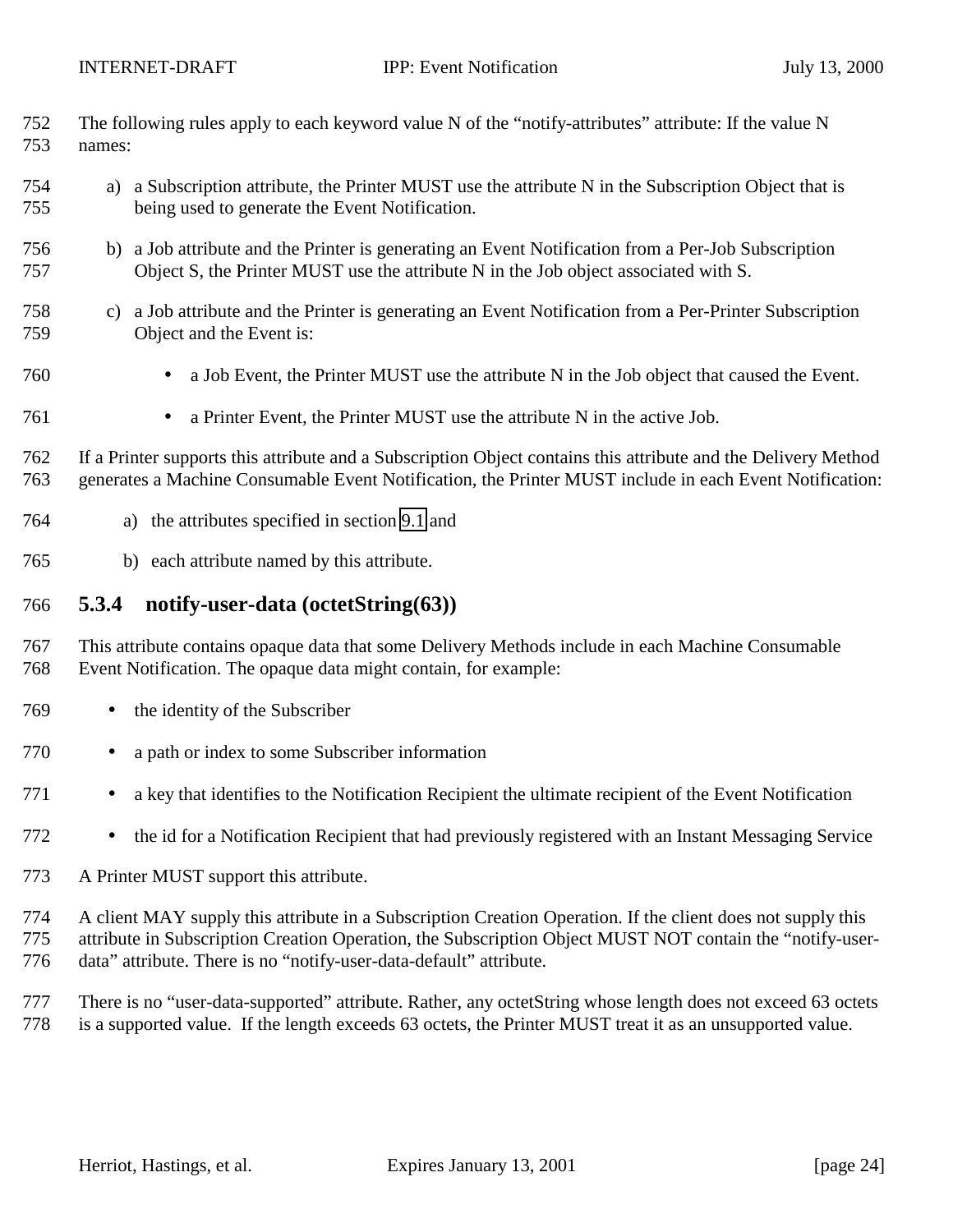#### <span id="page-24-0"></span>**5.3.5 notify-charset (charset)**

 This attribute specifies the charset to be used in the Event Notification content sent to the Notification Recipient, whether the Event Notification content is Machine Consumable or Human Consumable.

A Printer MUST support this attribute.

 A client MAY supply this attribute in a Subscription Creation Operation. If the client does not supply this attribute in Subscription Creation Operation or supplies an unsupported value, the Printer MUST populate this attribute in the Subscription Object with the value of the "attributes-charset" operation attribute, which is a REQUIRED attribute in all IPP requests (see [ipp-mod]). If the value of the "attributes-charset" attribute is unsupported, the Printer MUST populate this attribute in the Subscription Object with the value of the Printer's "charset-configured" attribute. There is no "notify-charset-default" attribute.

 The value of this attribute on a Subscription Object MUST be a value of the "charset-supported (1setOf charset)" attribute.

### **5.3.6 notify-natural-language (naturalLanguage)**

This attribute specifies the natural language to be used in any human consumable text in the Event

 Notification content sent to the Notification Recipient, whether the Event Notification content is Machine Consumable or Human Consumable.

A Printer MUST support this attribute.

 A client MAY supply this attribute in a Subscription Creation Operation. If the client does not supply this attribute in Subscription Creation Operation or supplies an unsupported value, the Printer MUST populate this attribute in the Subscription Object with the value of the "attributes-natural-language" operation attribute, which is a REQUIRED attribute in all IPP requests (see [ipp-mod]). If the value of the "attributes- natural-language" attribute is unsupported, the Printer MUST populate this attribute in the Subscription Object with the value of the Printer's "natural-language-configured" attribute. There is no "notify-natural-

- language-default" attribute.
- The value of this attribute on a Subscription Object MUST be a value of the "generated-natural-language-supported (1setOf type2 naturalLanguage)" attribute.

## **5.3.7 notify-lease-duration (integer(0:67108863))**

 This attribute specifies the duration of the lease associated with the Per-Printer Subscription Object at the time the Subscription Object was created or the lease was renewed. The duration of the lease is infinite if the value is 0, i.e., the lease never expires.

This attribute is not present on a Per-Job Subscription Object because the Subscription Object lasts exactly

810 as long as the associated Job object. See section [5.4.3](#page-27-0) on "[notify-lease-expiration-time \(integer\(0:MAX\)\)"](#page-27-0) for more details.

A Printer MUST support this attribute.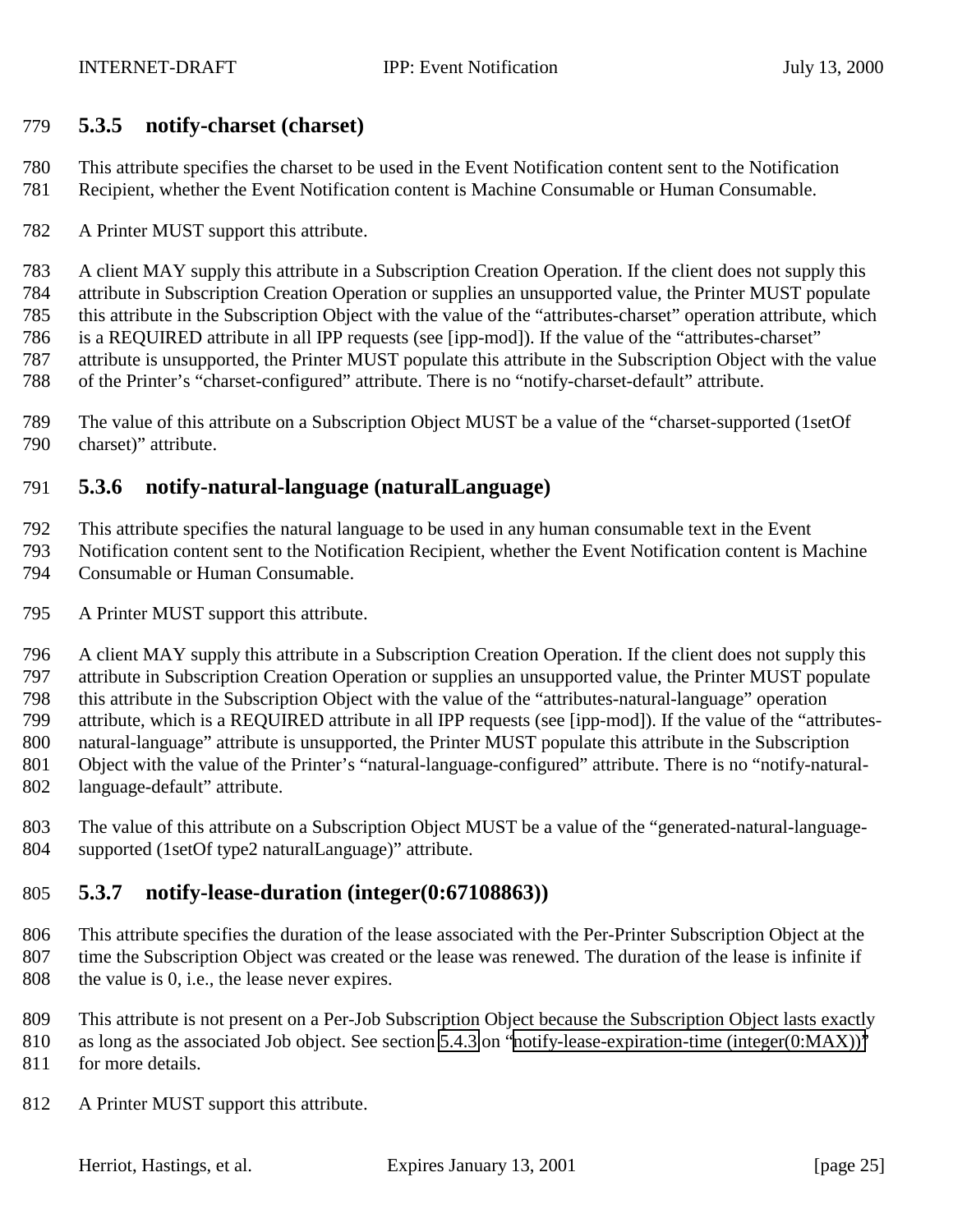- <span id="page-25-0"></span>For a Subscription Object Creation operation of a Per-Job Subscription Object, the client MUST NOT
- supply this attribute. If the client does supply this attribute, the Printer MUST treat it as an unsupported attribute.
- For a Subscription Creation Operation of a Per-Printer Subscription Object or a Renew-Subscription
- 817 operation, a client MAY supply this attribute. If the client does not supply this attribute, the Printer MUST
- 818 populate this attribute with its "notify-lease-duration-default" (0:67108863) attribute value. If the client supplies this attribute with an unsupported value, the Printer MUST populate this attribute with a supported
- value, and this value SHOULD be as close as possible to the value requested by the client. Note: this rule
- implies that a Printer doesn't assign the value of 0 (infinite) unless the client requests it.
- After the Printer has populated this attribute with a supported value, the value represents the "granted duration" of the lease and the Printer sets the value of the Subscription Object's "notify-lease-expiration-time" attribute as specified in section [5.4.3.](#page-27-0)
- The value of this attribute on a Subscription Object MUST be a value of the "notify-lease-duration-supported" (1setOf (integer(0:67108863) | rangeOfInteger(0:67108863))) attribute.
- A Printer MAY require authentication in order to return the value of 0 (the lease never expires) as one of the values of "notify-lease-duration-supported", and to allow 0 as a value of the "notify-lease-duration" attribute.
- Note: The maximum value 67,108,863 is 2 raised to the 26 power minus 1 and is about 2 years in seconds.
- 831 The value is considerably less than MAX so that there is virtually no chance of an overflow when it is added to "printer-up-time" to produce "notify-lease-expiration-time".

# **5.3.8 notify-time-interval (integer(0:MAX))**

- The 'job-progress' Event occurs each time that a Printer completes a sheet. Some Notification Recipients do not want to receive an Event Notification every time this Event occurs. This attribute allows a
- Subscribing Client to request how often it want to receive Event Notifications for 'job-progress' Events.
- The Printer MUST support this attribute if and only if the Printer supports the 'job-progress' Event.
- 838 A client MAY supply this attribute in a Subscription Creation Operation. If the client does not supply this
- attribute, the Printer MUST not populate this attribute on the Subscription Object. There is no default
- "notify-time-interval-default" attribute.
- There is no "notify-time-interval-supported". The value of this attribute MAY be any nonnegative integer (0,MAX).
- If the 'job-progress' Event occurs and a Subscription Object contains the 'job-progress' Event as a value of the 'notify-events' attribute, there are two cases to consider:
- 1. This attribute is not present on the Subscription Object or has the value of 0. The Printer MUST generate and send an Event Notification (as is the case with other Events).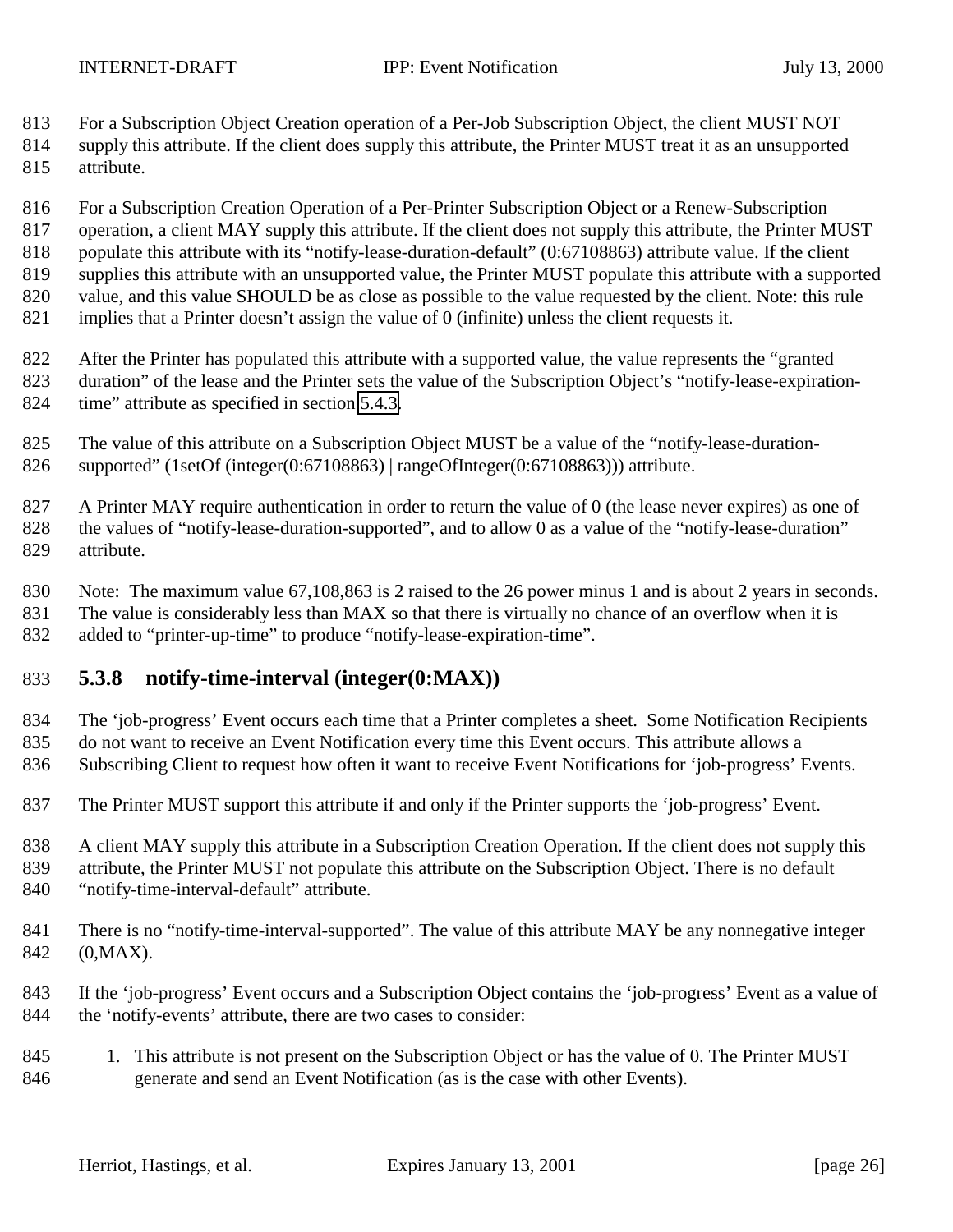- <span id="page-26-0"></span>2. This attribute is present with a nonzero value of N:
- a) If the Printer has not sent an Event Notification for the 'job-progress' Event for the associated Subscription Object within the past N seconds, the Printer MUST send an Event Notification for the Event that just occurred. Note when the Printer completes the first page of a Job, this rule implies that the Printer sends an Event Notification for a Per-Job Subscription Objects.
- b) Otherwise, the Printer MUST NOT generate or send an Event Notification for the associated Subscription Object. The Printer MUST NOT increase the value of the "notify-sequence- number" Subscription Object attribute (i.e., the sequence of values of the "notify-sequence- number" attribute counts the Event Notifications that the Printer sent and not the Events that do not cause an Event Notification to be sent).
- It is RECOMMENDED that a Subscribing Client use this attribute when it subscribes to the 'job-progress' Event, and that the value be sufficiently large to limit the frequency with which the Printer sends Event Notifications.
- This attribute MUST not effect any Events other than 'job-progress'.

#### **5.4 Subscription Description Attributes**

- Subscription Description Attributes are those attributes that a Printer adds to a Subscription Object at the time of its creation.
- A Printer MUST support all attributes in this Table 2.

 A client MUST NOT supply the attributes in Table 2 in a Subscription Template Attributes Group of a Subscription Creation Operation. If the client supplies them, the Printer MUST NOT set them and MUST treat them as unsupported attributes. There are no corresponding default or supported attributes.

#### **Table 2 – Subscription Description Attributes**

#### **Subscription Object attributes:**

notify-subscription-id (integer(1:MAX)) notify-sequence-number (integer(0:MAX)) notify-lease-expiration-time (integer(0:MAX)) notify-printer-up-time (integer(1:MAX)) notify-printer-uri (uri) notify-job-id (integer(1:MAX)) notify-subscriber-user-name (name(MAX))

**5.4.1 notify-subscription-id (integer (1:MAX))**

This attribute identifies a Subscription Object instance with a number that is unique within the context of

871 the Printer. The Printer generates this value at the time it creates the Subscription Object.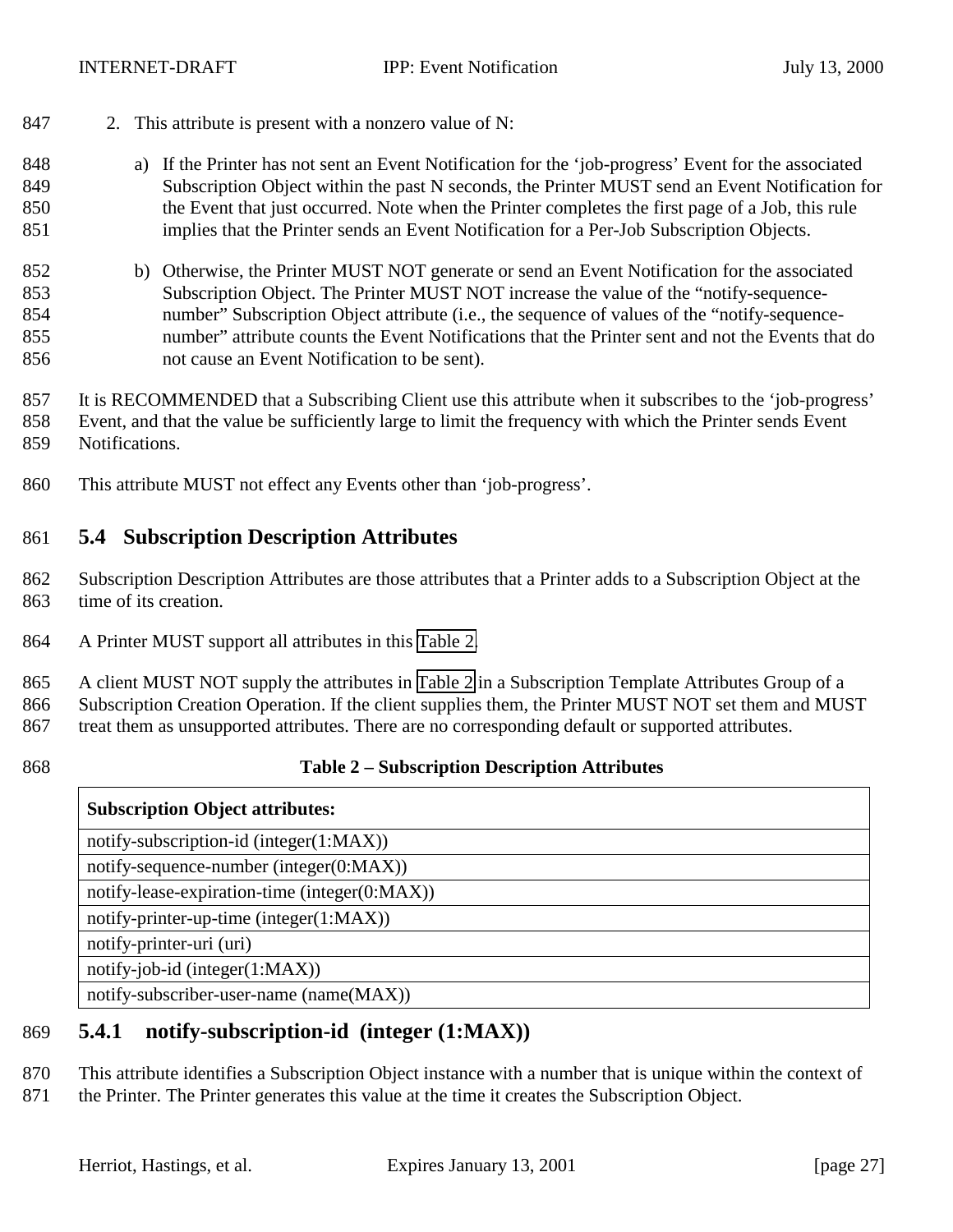<span id="page-27-0"></span>A Printer MUST support this attribute.

The Printer SHOULD NOT assign the value of this attribute sequentially as it creates Subscription Objects.

 Sequential assignment makes it easy for rogue clients to guess the value of this attribute on other Subscription Objects.

The Printer SHOULD avoid re-using recent values of this attribute during continuous operation of the

877 Printer as well as across power cycles. Then a Subscribing Client is unlikely to find that a stale reference

accesses a new Subscription Object.

 The 0 value is not permitted in order to allow for compatibility with "job-id" and with SNMP index values, which also cannot be 0.

### **5.4.2 notify-sequence-number (integer (0:MAX))**

 The value of this attribute indicates the number of times that the Printer has generated and attempted to send an Event Notification. When an Event Notification contains this attribute, the Notification Recipient can determine whether it missed some Event Notifications (i.e., numbers skipped) or received duplicates (i.e., same number twice).

A Printer MUST support this attribute.

 When the Printer creates a Subscription Object, it MUST set the value of this attribute to 0. This value indicates that the Printer has not sent any Event Notifications for this Subscription Object.

Each time the Printer sends a newly generated Event Notification, it MUST increase the value of this

attribute by 1. For some Delivery Methods, the Printer MUST include this attribute in each Event

891 Notification, and the value MUST be the value after it is increased by 1. That is, the value of this attribute

in the first Event Notification after Subscription object creation MUST be 1, the second MUST be 2, etc. If

a Delivery Method is defined such that the Notification Recipient returns a response, the Printer can re-try

sending an Event Notification a certain number of times with the same sequence number when the

Notification Recipient fails to return a response.

 If a Subscription Object lasts long enough to reach the value of MAX, its next value MUST be 0, i.e., it wraps.

# **5.4.3 notify-lease-expiration-time (integer(0:MAX))**

 This attribute specifies the time in the future when the lease on the Per-Printer Subscription Object will expire, i.e. the "printer-up-time" value at which the lease will expire. If the value is 0, the lease never expires.

- 902 A Printer MUST support this attribute.
- 903 When the Printer creates a Per-Job Subscription Object, this attribute MUST NOT be present the
- Subscription Object lasts exactly as long as the associated Job object.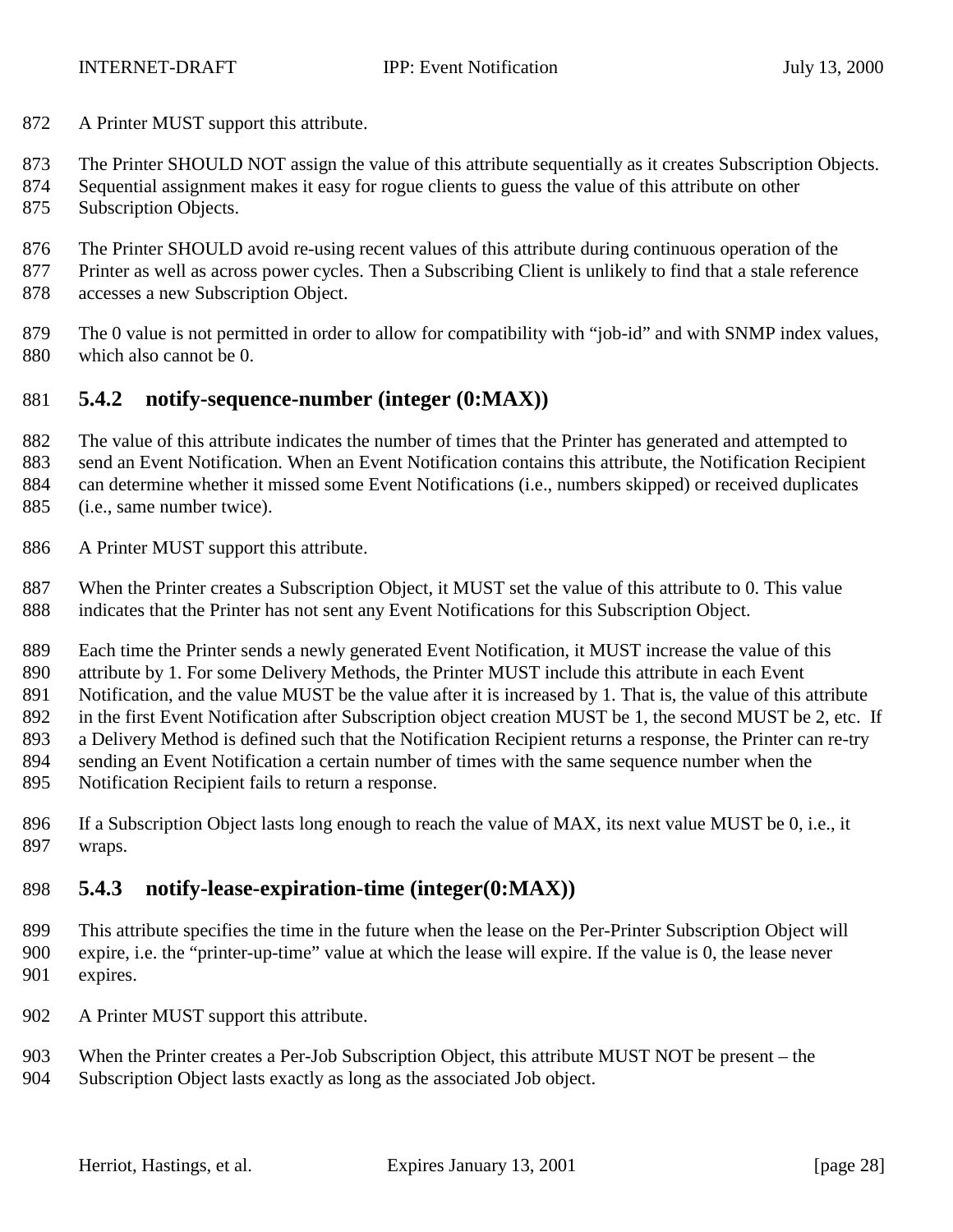<span id="page-28-0"></span>When the Printer creates a Per-Printer Subscription Object, it populates this attribute with a value that is the

sum of the values of the Printer's "printer-up-time" attribute and the Subscription Object's "notify-lease-

duration" attribute with the following exception. If the value of the Subscription Object's "notify-lease-

 duration" attribute is 0 (i.e., no expiration time), then the value of this attribute MUST be set to 0 (i.e., no expiration time).

 When the Printer powers up, it MUST set the value of this attribute in each persistent Subscription Object using the algorithm in the previous paragraph.

When the "printer-up-time" equals the value of this attribute, the Printer MUST delete the Subscription

Object. A client can extend a lease of a Per-Printer Subscription Object with the Renew-Subscription

operation (see section [11.2.5\)](#page-50-0).

Note: In order to compute the number of seconds remaining in a lease for a Per-Printer Subscription Object,

- a client can subtract the Subscription's "notify-printer-up-time" attribute (see section 5.4.4) from the
- Subscription's "notify-lease-expiration-time" attribute.

# **5.4.4 notify-printer-up-time (integer(1:MAX))**

This attribute is an alias for the Printer's "printer-up-time" attribute " (see [ipp-mod] section 4.4.29).

A Printer MUST support this attribute.

When the Printer creates a Per-Job Subscription Object, this attribute MUST NOT be present. When the

Printer creates a Per-Printer Subscription Object, this attribute MUST be present.

Note: this attribute exists in a Per-Printer Subscription Object so that a client using the Get-Subscription-

Attributes or Get-Subscription operations can convert the Per-Printer Subscription's "notify-lease-

expiration-time" attribute to wall clock time with one request. If the value of the "notify-lease-expiration-

926 time" attribute is not 0 (i.e., no expiration time), then the difference between the "notify-lease-expiration-

 time" attribute and the "notify-printer-up-time" is the remaining number of seconds on the lease from the current time.

# **5.4.5 notify-printer-uri (uri)**

This attribute identifies the Printer object that created this Subscription Object.

931 A Printer MUST support this attribute.

 During a Subscription Creation Operation, the Printer MUST populate this attribute with the value of the "printer-uri" operation attribute in the request. From the Printer URI, the client can, for example, determine what security scheme was used.

# **5.4.6 notify-job-id (integer(1:MAX))**

 This attribute specifies whether the containing Subscription Object is a Per-Job or Per-Printer Subscription Object, and for Per-Job Subscription Objects, it specifies the associated Job.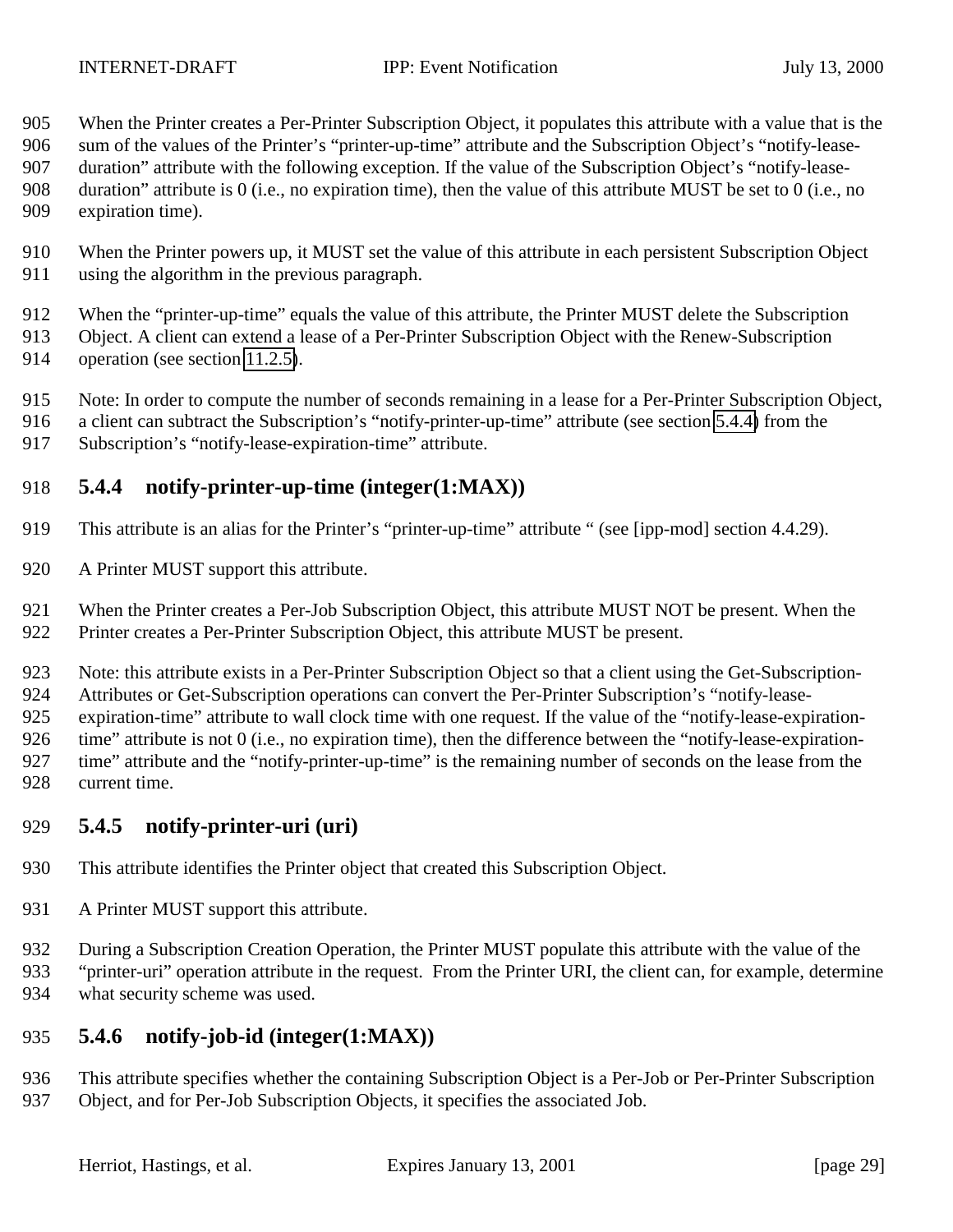<span id="page-29-0"></span>938 A Printer MUST support this attribute.

If this attribute is not present, the Subscription Object MUST be a Per-Printer Subscription. If this attribute

- is present, the Subscription Object MUST be a Per-Job Subscription Object and this attribute MUST
- identify the Job with which the Subscription Object is associated.

Note: This attribute could be useful to a Notification Recipient that receives an Event Notification

 generated from a Per-Job Subscription Object and caused by a Printer Event. The Event Notification gives access to the Printer and the Subscription Object. The Event Notification gives access to the associated Job

only via this attribute..

# **5.4.7 notify-subscriber-user-name (name(MAX))**

- This attribute contains the name of the user who performed the Subscription Creation Operation.
- 948 A Printer MUST support this attribute.

The Printer sets this attribute to the most authenticated printable name that it can obtain from the

 authentication service over which the Subscription Creation Operation was received. The Printer uses the same mechanism for determining the value of this attribute as it does for a Job's "job-originating-user-

952 name" (see [ipp-mod] section 4.3.6).

Note: To help with authentication, a Subscription Object may have additional private attributes about the

 user, e.g., a credential of a principal. Such private attributes are implementation-dependent and not defined in this document.

# **6 Printer Description Attributes Related to Notification**

This section defines the Printer Description attributes that are related to Notification. Table 3 lists the

 Printer Description attributes, indicates the Printer support required for conformance, and whether or not 959 the attribute is READ-ONLY (see section [3.1\)](#page-10-0):

#### **Table 3 – Printer Description Attributes Associated with Notification**

| <b>Printer object attributes:</b>          | <b>REQUIRED</b> | <b>READ-ONLY</b> |
|--------------------------------------------|-----------------|------------------|
| printer-state-change-time (integer(1:MAX)) | No              | Yes              |
| printer-state-change-date-time (dateTime)  | No              | Yes              |

## **6.1 printer-state-change-time (integer(1:MAX))**

 This attribute records the most recent time at which the **'**printer-state-changed' Printer Event occurred whether or not any Subscription objects were listening for this event. This attribute helps a client or operator to determine how long the Printer has been in its current state.

A Printer MAY support this attribute and if so, the attribute MUST be READ-ONLY.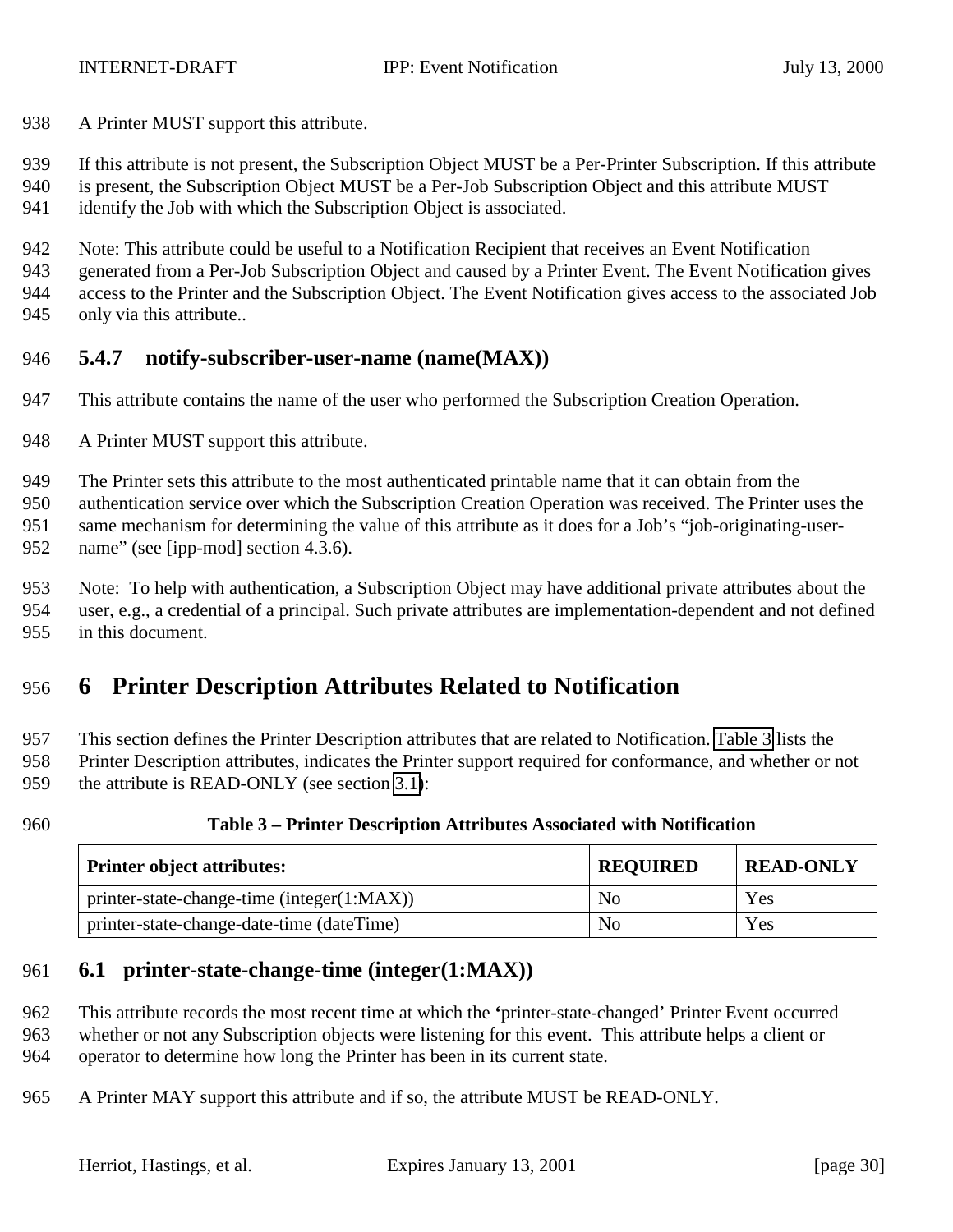<span id="page-30-0"></span>On power-up, the Printer MUST set the value of this attribute to be the value of its "printer-up-time"

 attribute, so that it always has a value. Whenever the **'**printer-state-changed' Printer Event occurs, the Printer MUST set this attribute to the value of the Printer's "printer-up-time" attribute.

## **6.2 printer-state-change-date-time (dateTime)**

This attribute records the most recent time at which the **'**printer-state-changed' Printer Event occurred

- whether or not there were any Subscription Objects listening for this event. This attribute helps a client or operator to determine how long the Printer has been in its current state.
- A Printer MAY support this attribute and if so, the attribute MUST be READ-ONLY.

On power-up, the Printer MUST set the value of this attribute to be the value of its "printer-current-time"

attribute, so that it always has a value (see [ipp-mod] section 4.4.30 on "printer-current-time"). Whenever

the **'**printer-state-changed' Printer Event occurs, the Printer MUST set this attribute to the value of the

Printer's "printer-current-time" attribute.

# **7 New Values for Existing Printer Description Attributes**

### **7.1 operations-supported (1setOf type2 enum)**

 The following "operation-id" values are added in order to support the new operations defined in this document:

| <b>Value</b> | <b>Operation Name</b>        |
|--------------|------------------------------|
| 0x0016       | Create-Printer-Subscriptions |
| 0x0017       | Create-Job-Subscriptions     |
| 0x0018       | Get-Subscription-Attributes  |

#### **Table 4 – Operation-id assignments**

# **8 Attributes Only in Event Notifications**

0x0019 Get-Subscriptions 0x001A Renew-Subscription 0x001B Cancel-Subscription

This section contains those attributes that exist only in Event Notifications.

## **8.1 notify-subscribed-event (type2 keyword)**

 This attribute indicates the Subscribed Event that caused the Printer to send this Event Notification. This attribute exists only in Event Notifications.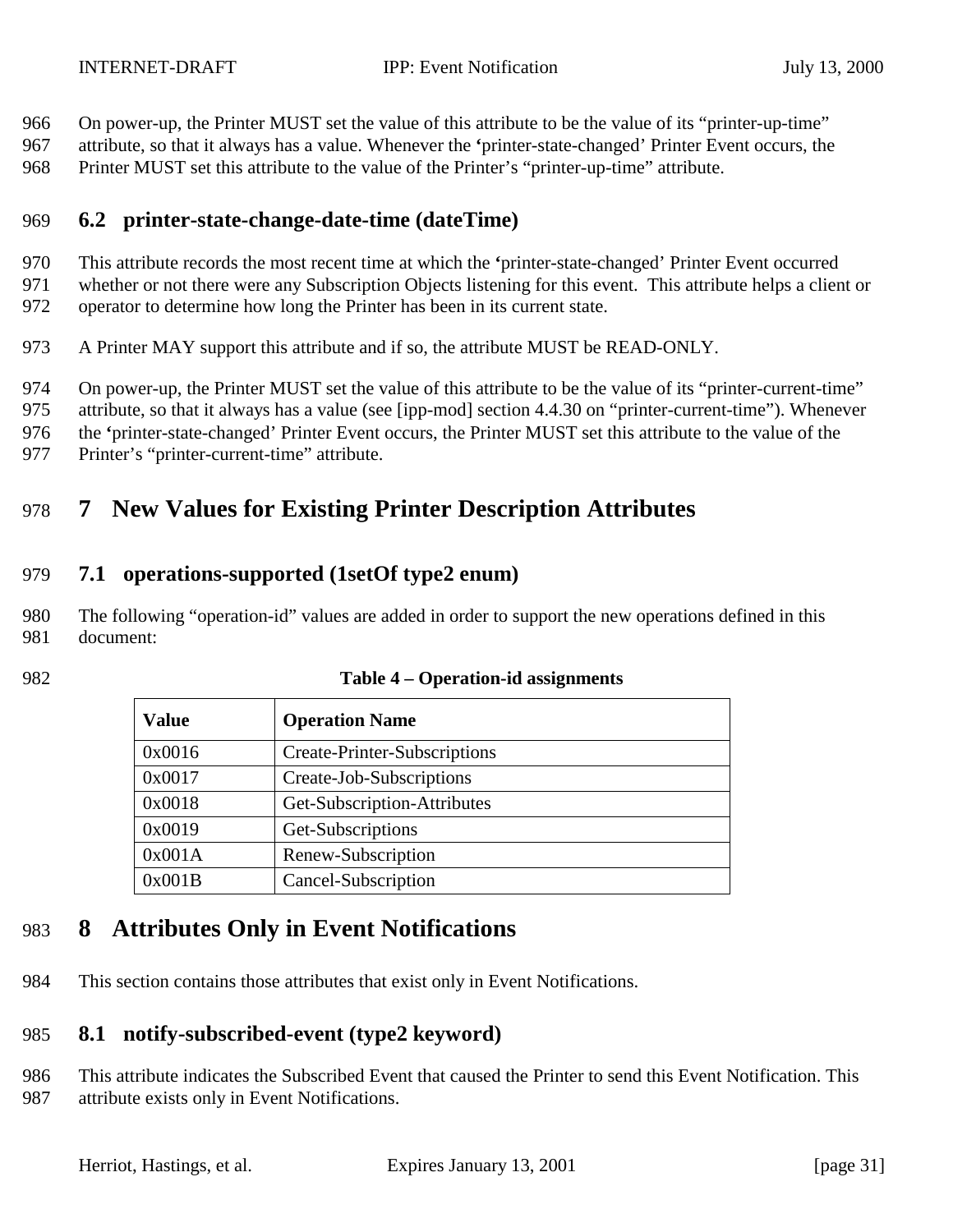- <span id="page-31-0"></span>This attribute MUST contain one of the values of the "notify-events" attribute in the Subscription Object,
- i.e., one of the Subscribed Event values. Its value is the Subscribed Event that "matches" the Event that
- caused the Printer to send this Event Notification. This Subscribed Event value may be identical to the
- Event or the Event may be a sub-value of the Subscribed Event. For example, the 'job-completed' Event (which is a sub-event of the 'job-state-changed' event) would cause the Printer to send an Event
- Notification for either the 'job-completed' or 'job-state-changed' Subscribed Events and to send the 'job-
- completed' or 'job-state-changed' value for this attribute, respectively. See section [5.3.2.2](#page-21-0) for the
- "matching" rules of Subscribed Events and for additional examples.
- The Delivery Method Document specifies whether the Printer includes the value of this attribute in an Event Notification.

### **8.2 notify-text (text(MAX))**

This attribute contains a Human Consumable text message (see section [9.2\)](#page-35-0). This message describes the

Event and is encoded as plain text, i.e., 'text/plain' with the charset specified by Subscription Object's

"notify-charset" attribute.

 The Delivery Method Document specifies whether the Printer includes this attribute in an Event Notification.

# **9 Event Notification Content**

This section defines the Event Notification content that the Printer sends when an Event occurs.

When an Event occurs, the Printer MUST find each Subscription object whose "notify-events" attribute

"matches" the Event. See section [5.3.2.2](#page-21-0) for details on "matching". For each matched Subscription Object,

the Printer MUST create an Event Notification with the content and format that the Delivery Method

Document specifies. The content contains the value of attributes specified by the Delivery Method

Document. The Printer obtains the values immediately after the Event occurs. For example, if the "printer-

- state" attribute changes from 'idle' to 'processing', the Event 'printer-state-changed' occurs and the Printer
- puts various attributes into the Event Notification, including "printer-up-time" and "printer-state" with the
- values that they have immediately after the Event occurs, i.e., the value of "printer-state" is 'processing'.

If two different Events occur simultaneously, or nearly so (e.g., "printer-up-time" has the same value for

- both), the Printer MUST create a separate Event Notification for each Event, even if the associated
- Subscription Object is the same for both Events. However, the Printer MAY combine these distinct Event
- Notifications into a single Compound Event Notification if the Delivery Method supports Compound Event
- Notifications For example, suppose that two nearly-simultaneously Events represent two successive
- 'printer-state-changed' Events, one from 'idle' to 'processing' and another from 'processing' to 'stopped'.
- These two Events have the same name but are different instances of the Event. Then the Printer MUST
- create a separate Event Notification for each Event and SHOULD accurately report the "printer-state" of the
- first Event as 'processing' and the second Event as 'stopped'.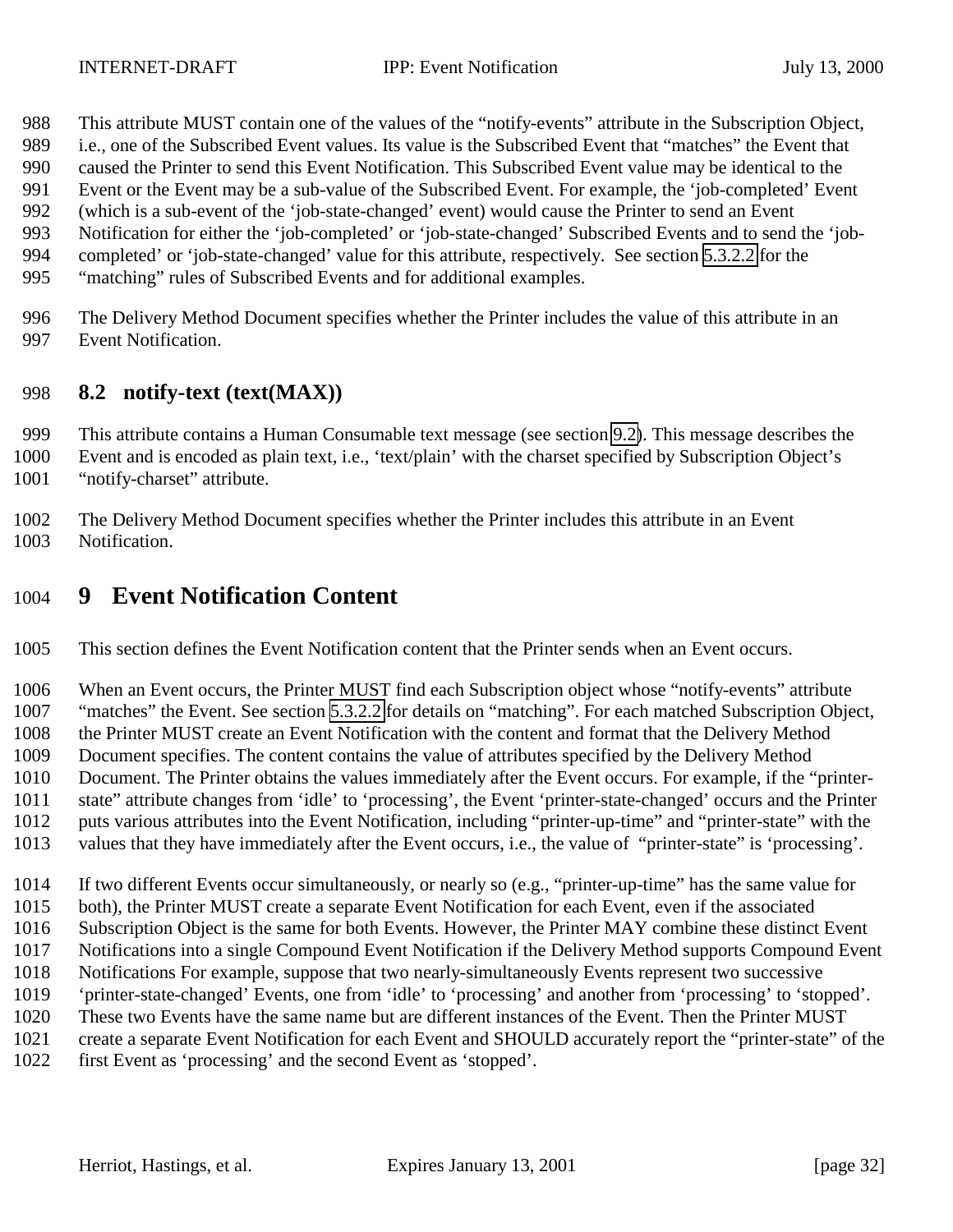If a Subscription Object contains more than one Subscribed Event, and several Events occur in quick

succession each matching a different Subscribed Event in the Subscription Object, the Printer MUST NOT

generate a single Event Notification from several of these Events, but MAY combine distinct Event

- Notifications into a single Compound Event Notification if the Delivery Method supports Compound Event Notifications.
- After the Printer has created the Event Notification, the Printer delivers it via either a:
- Push Delivery Method: The Printer sends the Event Notification shortly after an Event occurs. For some Push Delivery Methods, the Notification Recipient MUST send a response; for others it 1031 MUST NOT send a response.
- Pull Delivery Method: The Printer saves Event Notifications for some event-lease time and expects the Notification Recipient to request Event Notifications. The Printer returns the Event Notifications in a response to such a request.
- If an error that meets the following conditions occurs, the Printer MUST cancel the Subscription Object.
- a) the error occurs during the sending of an Event Notification generated from Subscription Object S AND
- b) the error would continue to occur every time the Printer sends an Event Notification generated from Subscription Object S in the future.
- From example, if the address of the "notify-recipient-uri" of Subscription Object A references a non-existent target and the Printer determines this fact, it MUST delete Subscription Object A.

 The next two sections describe the values that a Printer sends in the content of Machine Consumable and Human Consumable Event Notifications, respectively.

- The tables in the sub-sections of this section contain the following columns:
- a) **Source Value:** the name of the attribute that supplies the value for the Event Notification. Asterisks in this field refer to a note below the table.
- b) **Sends:** if the Printer supports the value (column 1) on the Source Object (column 3) the Delivery Method MUST specify:
- **MUST:** that the Printer MUST send the value.
- **SHOULD:** either that the Printer MUST send the value or that the value is incompatible with the Delivery Method.
- **MAY:** that the Printer MUST, SHOULD, MAY, MUST NOT, SHOULD NOT, or NEED NOT send the value. The Delivery Method specifies the level of conformance for the Printer.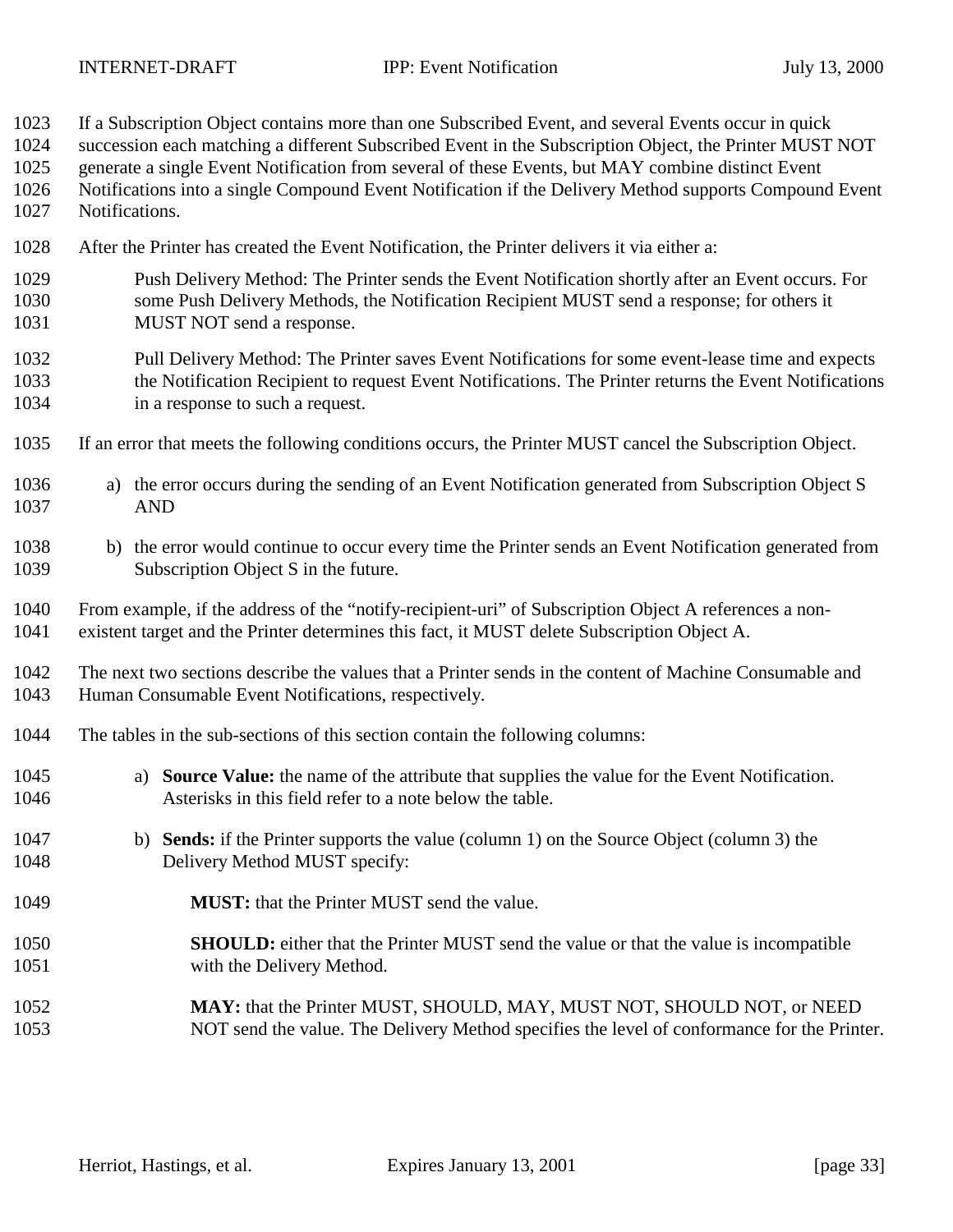<span id="page-33-0"></span> c) **Source Object:** the object from which the source value comes. If the object is "Event Notification", the Printer fabricates the value when it sends the Event Notification. See section [8.](#page-30-0)

## **9.1 Content of Machine Consumable Event Notifications**

- This section defines the attributes that a Delivery Method MUST mention in a Delivery Method Document when specifying the Machine Consumable Event Notification's contents.
- This document does not define the order of attributes in Event Notifications. However, Delivery Method Documents MAY define the order of some or all of the attributes.
- A Delivery Method Document MUST specify additional attributes (if any) that a Printer implementation sends in a Machine Consumable Event Notification.

 Notification Recipients MUST be able to accept Event Notifications containing attributes they do not recognize. What a Notification Recipient does with an unrecognized attribute is implementation- dependent. Notification Recipients MAY attempt to display unrecognized attributes anyway or MAY ignore them.

- The next three sections define the attributes in Event Notification Contents that are:
- a) for all Events
- b) for Job Events only
- c) for Printer Events only

#### **9.1.1 Event Notification Content Common to All Events**

- This section lists the attributes that a Delivery Method MUST specify for all Events.
- Table 5 lists potential values in each Event Notification.

#### **Table 5 – Attributes in Event Notification Content**

| <b>Source Value</b>                       | <b>Sends</b>  | <b>Source Object</b>      |
|-------------------------------------------|---------------|---------------------------|
| notify-subscription-id (integer(1:MAX))   | <b>MUST</b>   | Subscription              |
| notify-printer-uri (uri)                  | <b>MUST</b>   | Subscription              |
| notify-subscribed-event (type2 keyword)   | <b>MUST</b>   | <b>Event Notification</b> |
| printer-up-time (integer(MIN:MAX))        | <b>MUST</b>   | Printer                   |
| printer-current-time (dateTime) *         | <b>MUST</b>   | Printer                   |
| notify-sequence-number (integer (0:MAX))  | <b>SHOULD</b> | Subscription              |
| notify-charset (charset)                  | <b>SHOULD</b> | Subscription              |
| notify-natural-language (naturalLanguage) | <b>SHOULD</b> | Subscription              |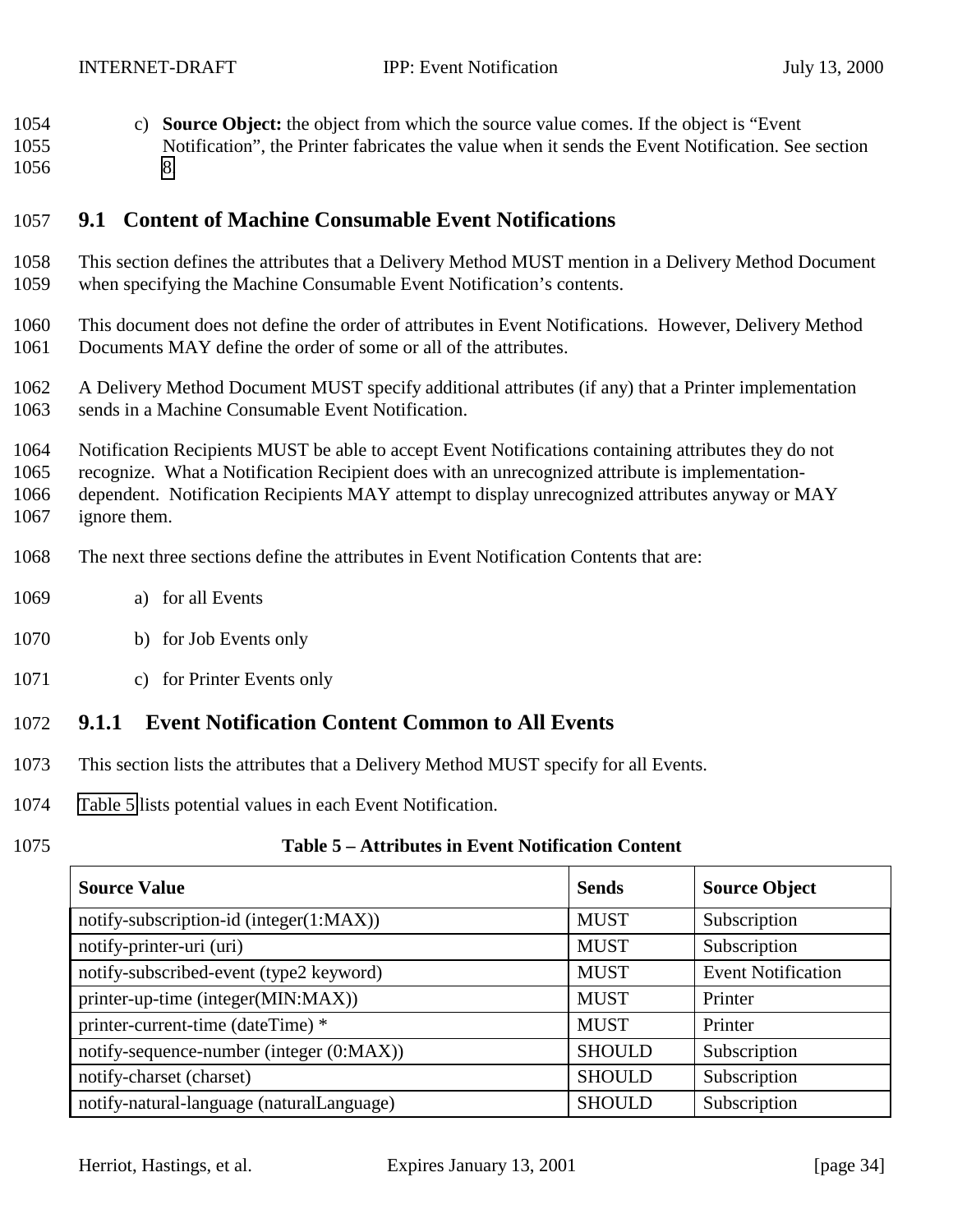<span id="page-34-0"></span>

| <b>Source Value</b>                                   | <b>Sends</b>  | <b>Source Object</b>      |
|-------------------------------------------------------|---------------|---------------------------|
| notify-user-data (octetString(63)) **                 | <b>SHOULD</b> | Subscription              |
| notify-text (text)                                    | <b>SHOULD</b> | <b>Event Notification</b> |
| attributes from the "notify-attributes" attribute *** | <b>MAY</b>    | Printer                   |
| attributes from the "notify-attributes" attribute *** | <b>MAY</b>    | Job                       |
| attributes from the "notify-attributes" attribute *** | <b>MAY</b>    | Subscription              |

1076 \* A Printer MUST send this value only if and only if it supports the Printer's "printer-current-time" 1077 attribute.

1078 \*\* If the Subscription Object does not contain a "notify-user-data" attribute and the Delivery Method

1079 document REQUIRES the Printer to send the "notify-user-data" source value in the Event Notification, the 1080 Printer MUST send an octet-string of length 0.

1081 \*\*\* The last three rows represent additional attributes that a client MAY request via the "notify-attributes" attribute. A Printer MAY support the "notify-attributes" attribute. The Delivery Method MUST say that the Printer MUST, SHOULD, MAY, MUST NOT, SHOULD NOT, or NEED NOT support the "notify- attributes" attribute and specific values of this attribute. The Delivery Method MAY say that support for the "notify-attributes" is conditioned on support of the attribute by the Printer or it MAY say that Printer MUST support the "notify-attributes" attribute if the Printer supports the Delivery Method.

# 1087 **9.1.2 Additional Event Notification Content for Job Events**

1088 This section lists the additional attributes that a Delivery Method MUST specify for Job Events. See Table 1089 6.

#### 1090 **Table 6 – Additional Event Notification Content for Job Events**

| <b>Source Value</b>                              | <b>Sends</b> | <b>Source Object</b> |
|--------------------------------------------------|--------------|----------------------|
| job-id (integer(1:MAX))                          | <b>MUST</b>  | Job                  |
| job-state (type1 enum)                           | <b>MUST</b>  | Job                  |
| job-state-reasons (1setOf type2 keyword)         | <b>MUST</b>  | Job                  |
| job-impressions-completed (integer( $0:MAX$ )) * | <b>MUST</b>  | Job                  |

1091 \* The Printer MUST send the "job-impressions-completed" attribute in an Event Notification only for the 1092 combinations of Events and Subscribed Events shown in Table 7.

#### 1093 **Table 7 – Combinations of Events and Subscribed Events for "job-impressions-completed"**

| <b>Job Event</b> | <b>Subscribed Job Event</b> |
|------------------|-----------------------------|
| 'job-progress'   | 'job-progress'              |
| 'job-completed'  | 'job-completed'             |
| 'job-completed'  | 'job-state-changed'         |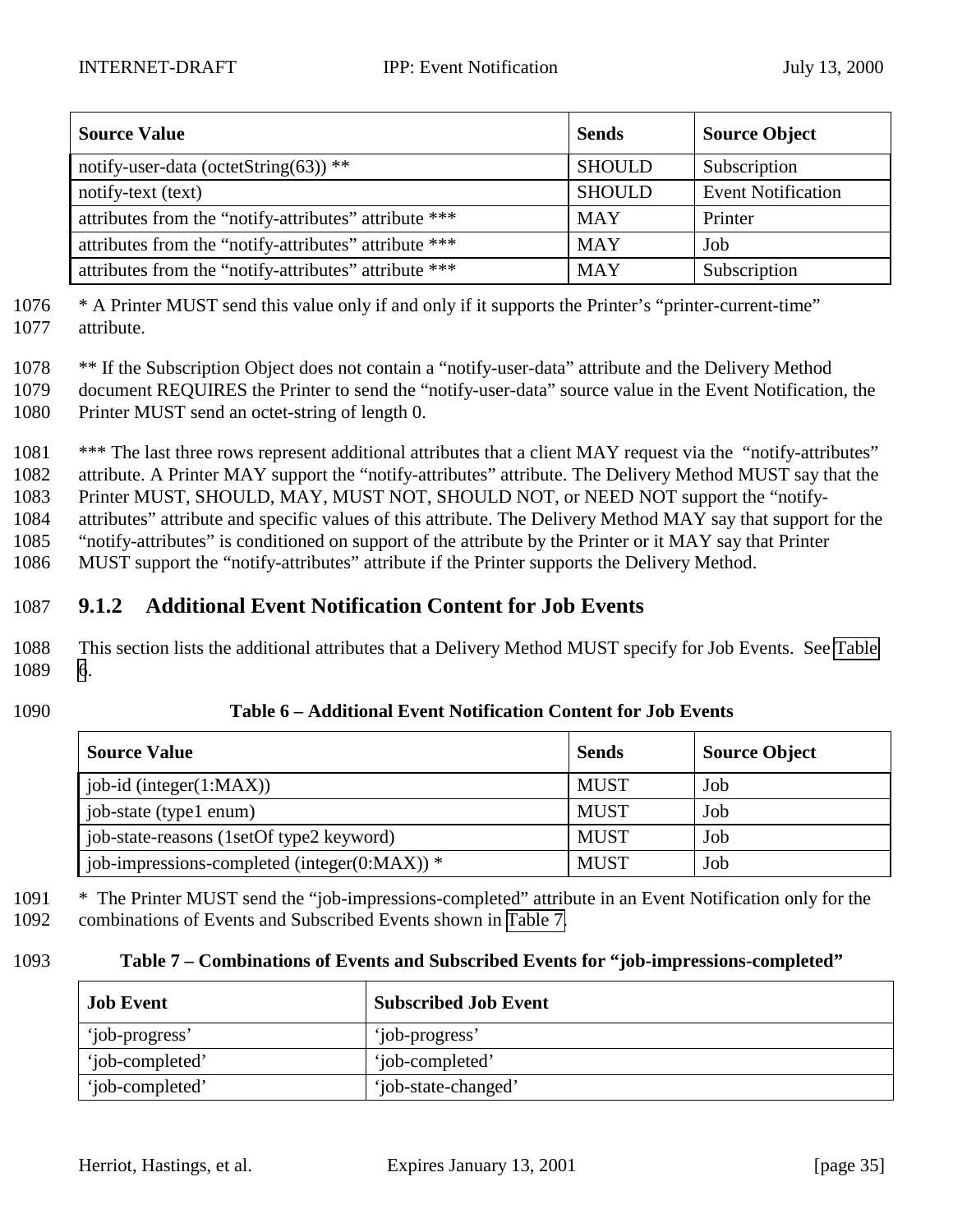<span id="page-35-0"></span>

## **9.1.3 Additional Event Notification Content for Printer Events**

 This section lists the additional attributes that a Delivery Method MUST specify for Printer Events. See Table 8.

#### **Table 8 – Additional Event Notification Content for Printer Events**

| <b>Source Value</b>                          | <b>Sends</b> | <b>Source Object</b> |
|----------------------------------------------|--------------|----------------------|
| printer-state (type1 enum)                   | <b>MUST</b>  | Printer              |
| printer-state-reasons (1setOf type2 keyword) | <b>MUST</b>  | Printer              |
| printer-is-accepting-jobs (boolean)          | <b>MUST</b>  | Printer              |

#### **9.2 Content of Human Consumable Event Notification**

This section defines the information that a Delivery Method MUST mention in a Delivery Method

Document when specifying the Human Consumable Event Notifications contents or the value of the

- "notify-text" attribute.
- Such a Delivery Method MUST specify the following information and a Printer SHOULD send it:
- a) the Printer name (see [Table 9\)](#page-36-0)
- b) the time of the Event (see [Table 11\)](#page-37-0)
- c) for Printer Events only:
- 1107 i) the Event (see [Table 10\)](#page-36-0) and/or Printer state information (see [Table 14\)](#page-38-0)
- d) for Job Events only:
- 1109 i) the job identity (see [Table 12\)](#page-37-0)
- 1110 ii) the Event (see [Table 10\)](#page-36-0) and/or Job state information (see [Table 13\)](#page-37-0)
- The subsections of this section specify the attributes that a Printer MUST use to obtain this information.
- A Delivery Method Document MUST specify additional information (if any) that a Printer implementation sends in a Human Consumable Event Notification or in the "notify-text" attribute.
- A client MUST NOT request additional attributes via the "notify-attributes" attribute because this attribute works only for Machine Consumable Event Notifications.
- Notification Recipients MUST NOT expect to be able to parse the Human Consumable Event Notification contents or the value of the "notify-text" attribute.
- The next three sections define the attributes in Event Notification Contents that are:
- a) for all Events
- b) for Job Events only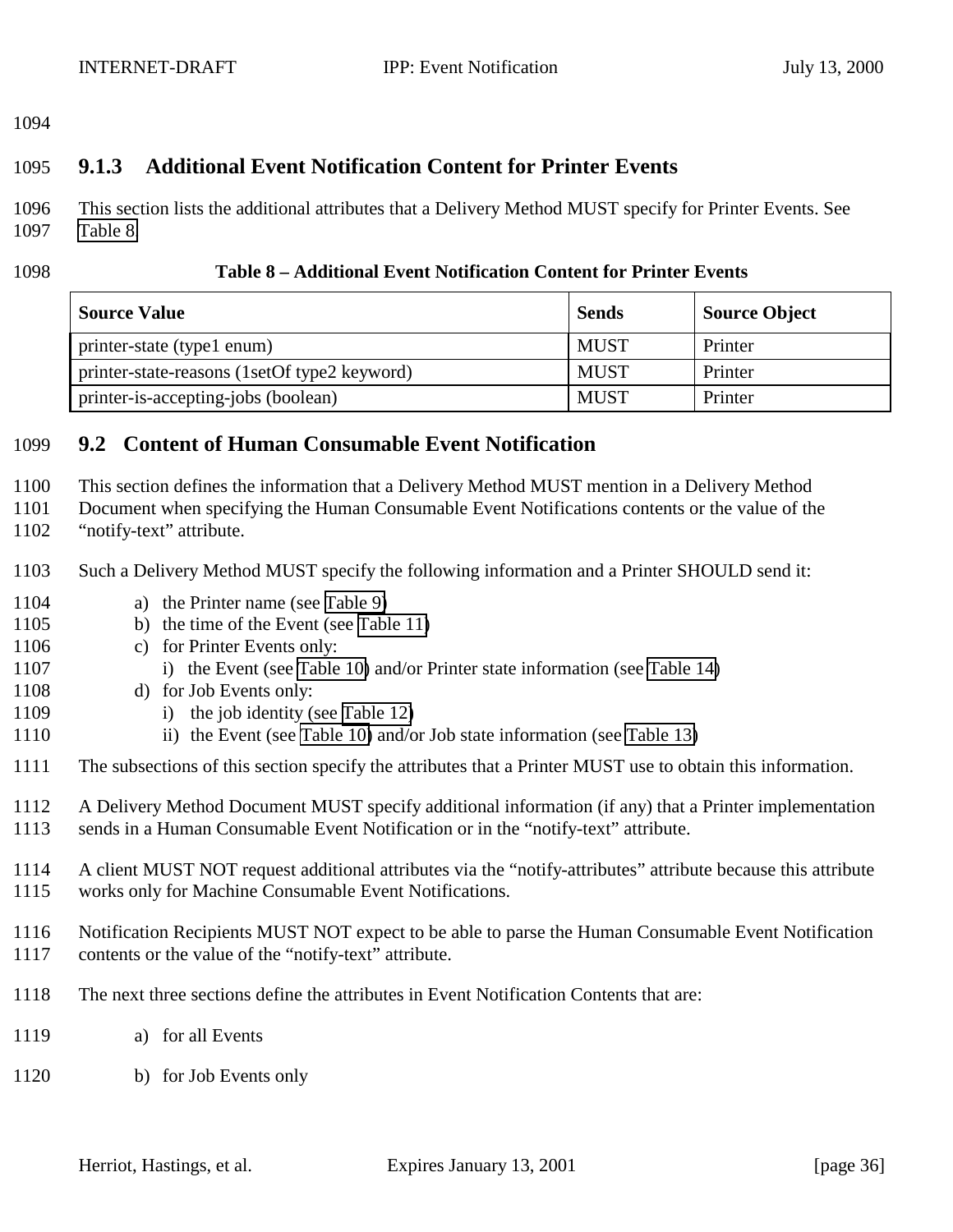c) for Printer Events only

## **9.2.1 Event Notification Content Common to All Events**

This section lists the source of the information that a Delivery Method MUST specify for all Events.

There is a separate table for each piece of information. Each row in the table represents a source value for

the information and the values are listed in order of preference, with the first one being the preferred one.

 An implementation SHOULD use the source value from the earliest row in each table. It MAY use the source value from another row instead, or it MAY combine the source values from several rows. An

implementation is free to determine the best way to present this information.

- In all tables of this section, all rows contain a "MAY" in order to state that the Delivery Method specifies the conformance.
- .

Table 9 lists the source of the information for the Printer Name. The "printer-name" is more user-friendly

unless the Notification Recipient is in a place where the Printer name is not meaningful. For example, an

implementation could have the intelligence to send the value of the "printer-name" attribute to a

Notification Recipient that can access the Printer via value of the "printer-name" attribute and otherwise

send the value of the "notify-printer-uri" attribute.

#### **Table 9 – Printer Name in Event Notification Content**

| <b>Source Value</b>          | <b>Sends</b> | Source Object |
|------------------------------|--------------|---------------|
| printer-name (name( $127$ )) | MAY          | Printer       |
| notify-printer-uri (uri)     | <b>MAY</b>   | Subscription  |

 Table 10 lists the source of the information for the Event name. A Printer MAY combine this information with state information described for Jobs in [Table 13](#page-37-0) or for Printers in [Table 14.](#page-38-0)

#### **Table 10 – Event Name in Event Notification Content**

| <b>Source Value</b>                     | <b>Sends</b> | Source Object |
|-----------------------------------------|--------------|---------------|
| notify-subscribed-event (type2 keyword) | <b>MAY</b>   | Subscription  |

[Table 11](#page-37-0) lists the source of the information for the time that the Event occurred. A Printer can send this

value only if it supports the Printer's "printer-current-time" attribute. If a Printer does not support the

"printer-current-time" attribute, it MUST NOT send the "printer-up-time" value instead, since it is not an

allowed option for human consumable information.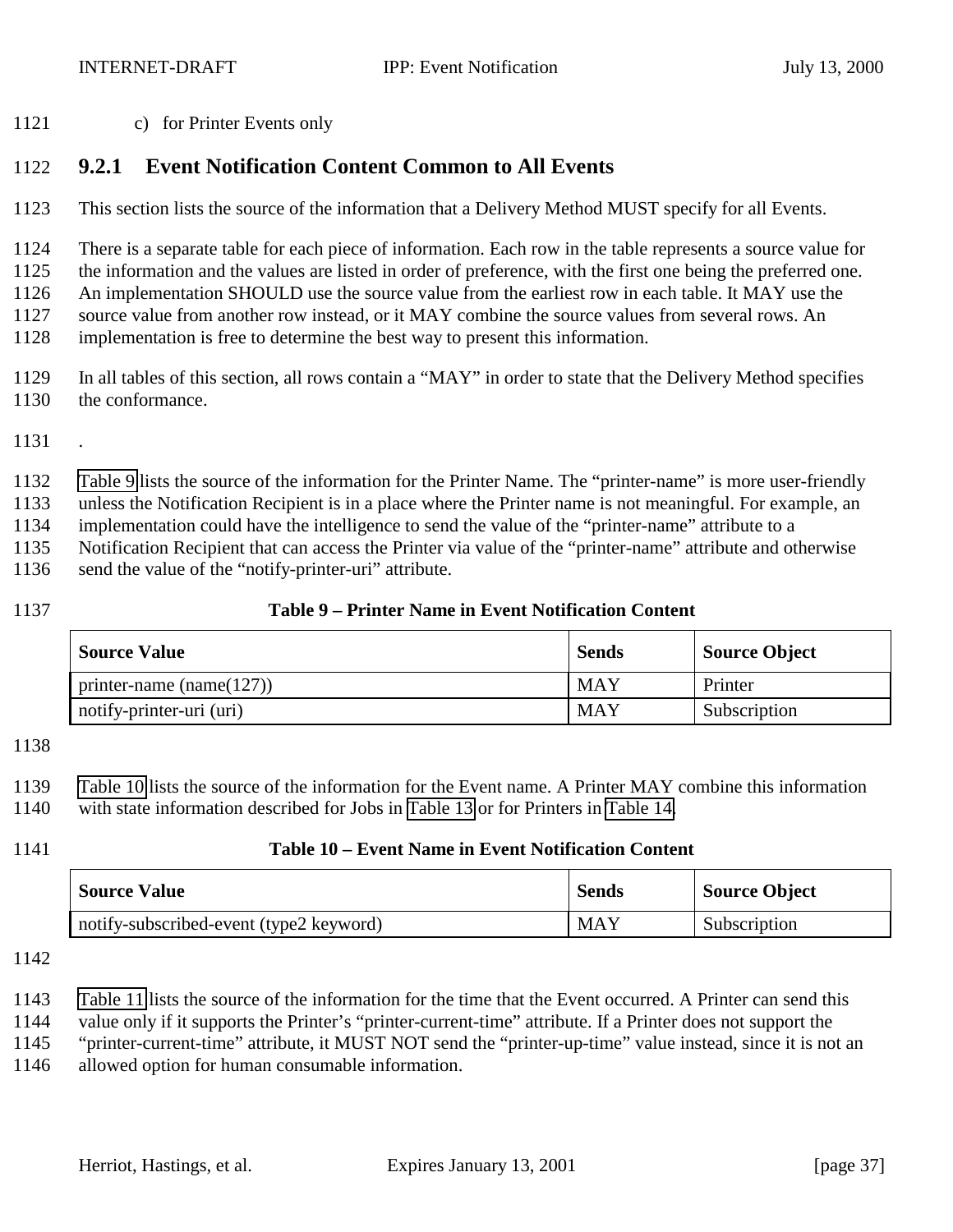<span id="page-37-0"></span>

| 1147 | Table 11 – Event Time in |
|------|--------------------------|
|      |                          |

| <b>Source Value</b>             | <b>Sends</b> | Source Object |
|---------------------------------|--------------|---------------|
| printer-current-time (dateTime) | <b>MAY</b>   | Printer       |

**Event Notification Content** 

## **9.2.2 Additional Event Notification Content for Job Events**

- This section lists the source of the additional information that a Delivery Method MUST specify for Job Events.
- Table 12 lists the source of the information for the job name. The "job-name" is likely more meaningful to a user than "job-id".

#### **Table 12 – Job Name in Event Notification Content**

| <b>Source Value</b>     | <b>Sends</b> | <b>Source Object</b> |
|-------------------------|--------------|----------------------|
| $job$ -name (name(MAX)) | MAY          | Job                  |
| job-id (integer(1:MAX)) | MAY          | Job                  |

- Table 13 lists the source of the information for the job state. If a Printer supports the "job-state-message"
- and "job-detailed-state-message" attributes, it SHOULD use those attributes for the job state information,
- otherwise, it should fabricate such information from the "job-state" and "job-state-reasons". For some
- Events, a Printer MAY combine this information with Event information.

### **Table 13 – Job State in Event Notification Content**

| <b>Source Value</b>                             | <b>Sends</b> | <b>Source Object</b> |
|-------------------------------------------------|--------------|----------------------|
| job-state-message (text(MAX))                   | <b>MAY</b>   | Job                  |
| job-detailed-status-messages (1setOf text(MAX)) | <b>MAY</b>   | Job                  |
| job-state (type1 enum)                          | <b>MAY</b>   | Job                  |
| job-state-reasons (1setOf type2 keyword)        | <b>MAY</b>   | Job                  |

## **9.2.3 Additional Event Notification Content for Printer Events**

- This section lists the source of the additional information that a Delivery Method MUST specify for Printer Events.
- [Table 14](#page-38-0) lists the source of the information for the printer state. If a Printer supports the "printer-state-
- message", it SHOULD use that attribute for the job state information, otherwise it SHOULD fabricate such
- information from the "printer-state" and "printer-state-reasons". For some Events, a Printer MAY combine
- this information with Event information.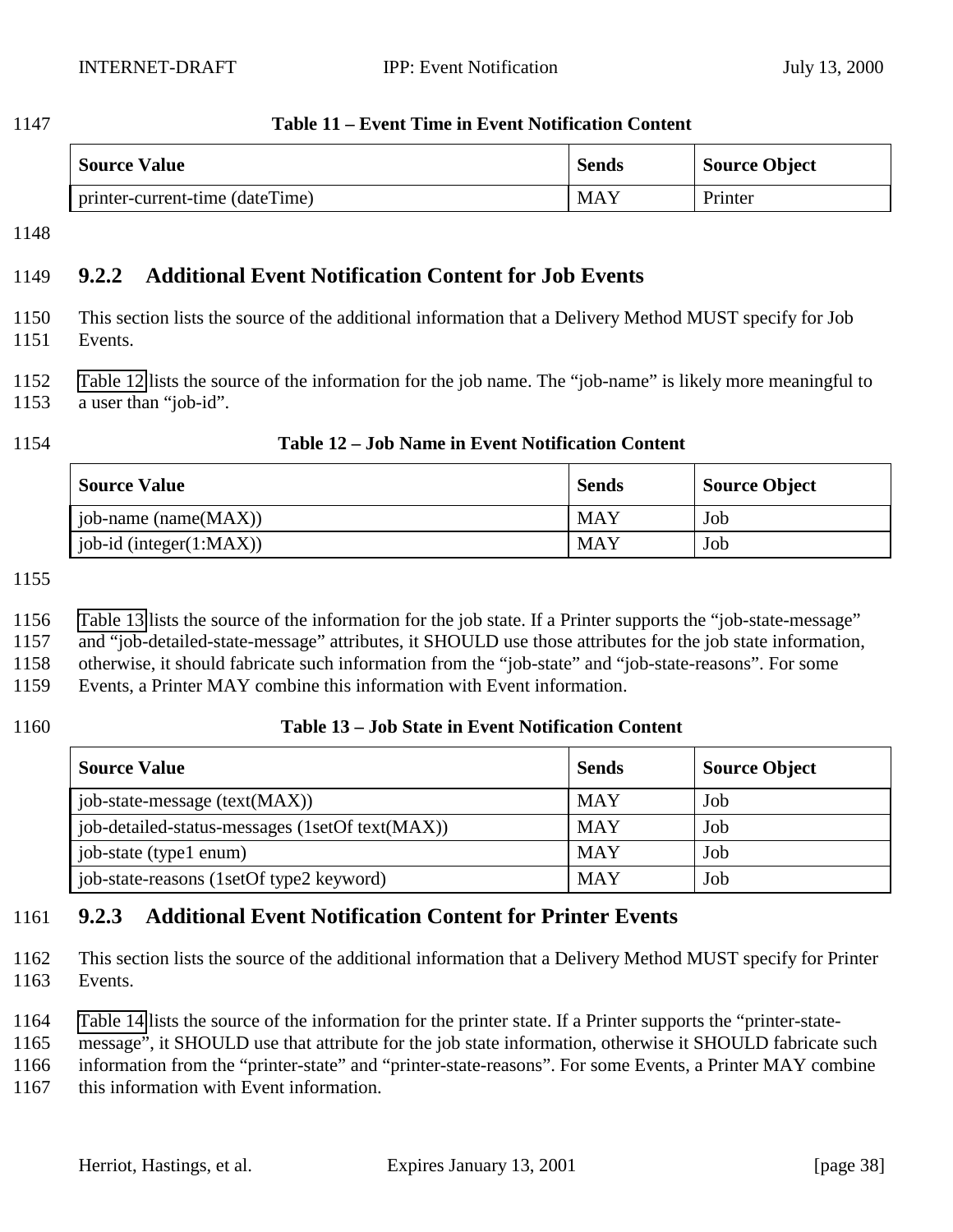| <b>Source Value</b>                          | <b>Sends</b> | <b>Source Object</b> |
|----------------------------------------------|--------------|----------------------|
| printer-state-message (text(MAX))            | <b>MAY</b>   | Printer              |
| printer-state (type1 enum)                   | <b>MAY</b>   | Printer              |
| printer-state-reasons (1setOf type2 keyword) | <b>MAY</b>   | Printer              |
| printer-is-accepting-jobs (boolean)          | <b>MAY</b>   | Printer              |

#### <span id="page-38-0"></span>1168 **Table 14 – Printer State in Event Notification Content**

## 1169 **10 Delivery Methods**

1170 A Delivery Method is the mechanism, i.e., protocol, by which the Printer delivers an Event Notification to a

1171 Notification Recipient. There are several potential Delivery Methods for Event Notifications, standardized,

1172 as well as proprietary. This document does not define any of these delivery mechanisms. Each Delivery

1173 Method MUST be defined in a Delivery Method Document that is separate from this document. New

1174 Delivery Methods will be created as needed using an extension to the registration procedures defined in

1175 [ipp-mod]. Such documents are registered with IANA (see section [13\)](#page-54-0).

- 1176 The following sorts of Delivery Methods are expected:
- 1177 The Notification Recipient polls for Event Notifications at intervals directed by the Printer
- 1178 The Printer sends Event Notifications to the Notification Recipient using http as the transport.
- 1179 The Printer sends an email message.
- 1180 This section specifies how to define a Delivery Method Document and what to put in such a document.

1181 A Delivery Method Document MUST contain an exact copy of the following paragraph, caption and table.

1182 In addition, column 2 of the table in the Delivery Method Document MUST contain answers to questions in

- 1183 column 1 for the Delivery Method. Also, the Delivery Method document MUST contain a reference to this
- 1184 document and call that reference [ipp-ntfy] because the table contains an [ipp-ntfy] reference.
- 1185 If a Printer supports this Delivery Method, the following are its characteristics.
- 

#### 1186 **Table 15 – Information about the Delivery Method**

| Document Method Conformance Requirement   Delivery Method Realization                           |  |
|-------------------------------------------------------------------------------------------------|--|
| What is the URL scheme name for the<br>Delivery Method?                                         |  |
| 2. Is the Delivery Method REQUIRED,<br>RECOMMEND, or OPTIONAL for an IPP<br>Printer to support? |  |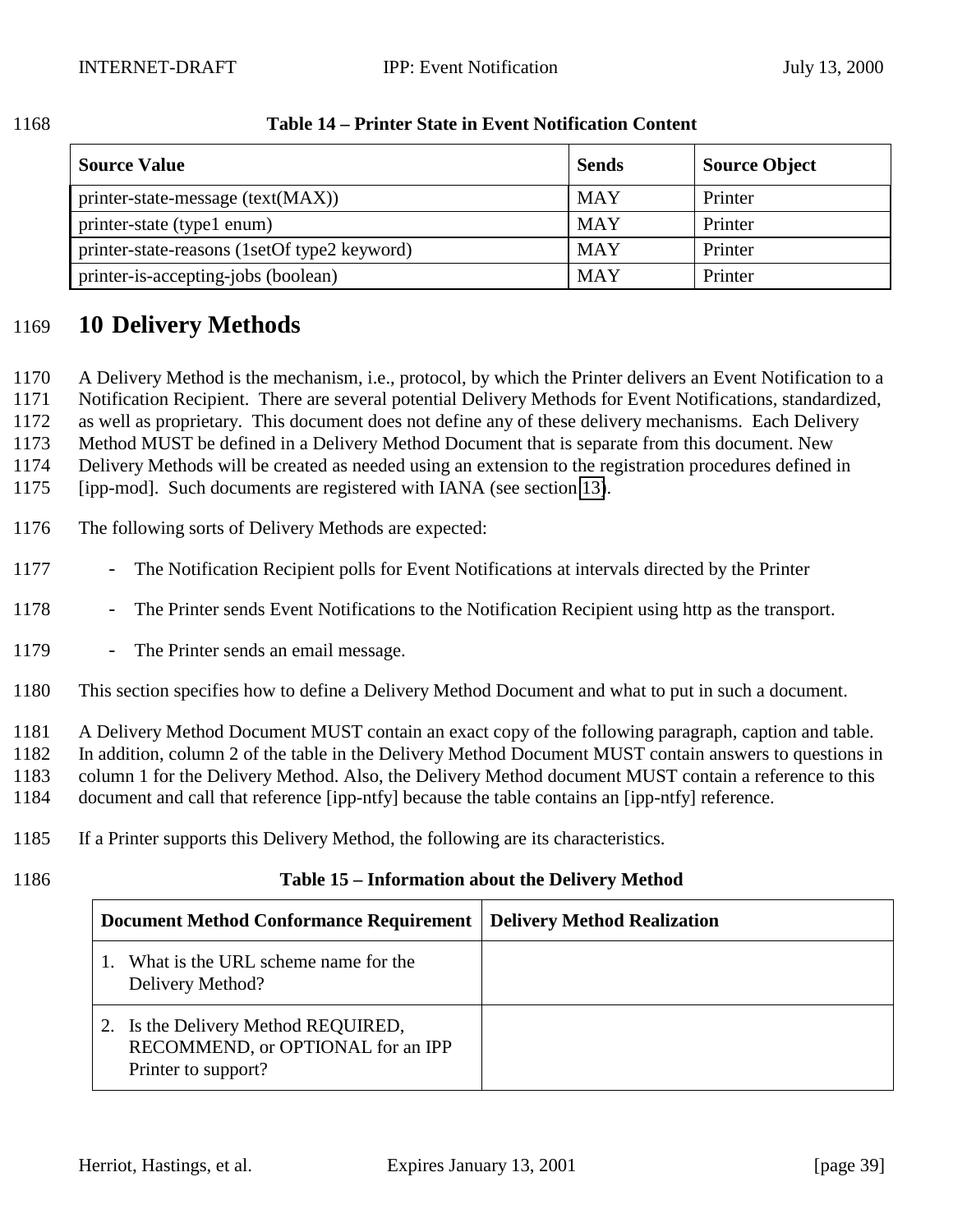|    | 3. What transport and delivery protocols does<br>the Printer use to deliver the Event<br>Notification Content, i.e., what is the entire<br>network stack?                                                                                                                                                                                                                                                                                                             |  |
|----|-----------------------------------------------------------------------------------------------------------------------------------------------------------------------------------------------------------------------------------------------------------------------------------------------------------------------------------------------------------------------------------------------------------------------------------------------------------------------|--|
|    | 4. Can several Event Notifications be combined<br>into a Compound Event Notification?                                                                                                                                                                                                                                                                                                                                                                                 |  |
|    | 5. Is the Delivery Method initiated by the<br>Notification Recipient (pull), or by the Printer<br>(push)?                                                                                                                                                                                                                                                                                                                                                             |  |
|    | 6. Is the Event Notification content Machine<br>Consumable or Human Consumable?                                                                                                                                                                                                                                                                                                                                                                                       |  |
| 7. | What section in this document answers the<br>following question? For a Machine<br>Consumable Event Notification, what is the<br>representation and encoding of values defined<br>in section 9.1 of [ipp-ntfy] and the<br>conformance requirements thereof? For a<br>Human Consumable Event Notification, what<br>is the representation and encoding of pieces<br>of information defined in section 9.2 of [ipp-<br>ntfy] and the conformance requirements<br>thereof? |  |
| 8. | What are the latency and reliability of the<br>transport and delivery protocol?                                                                                                                                                                                                                                                                                                                                                                                       |  |
|    | 9. What are the security aspects of the transport<br>and delivery protocol, e.g., how it is handled<br>in firewalls?                                                                                                                                                                                                                                                                                                                                                  |  |
|    | 10. What are the content length restrictions?                                                                                                                                                                                                                                                                                                                                                                                                                         |  |
|    | 11. What are the additional values or pieces of<br>information that a Printer sends in an Event<br>Notification content and the conformance<br>requirements thereof?                                                                                                                                                                                                                                                                                                  |  |
|    | 12. What are the additional Subscription<br>Template and/or Subscription Description<br>attributes and the conformance requirements<br>thereof?                                                                                                                                                                                                                                                                                                                       |  |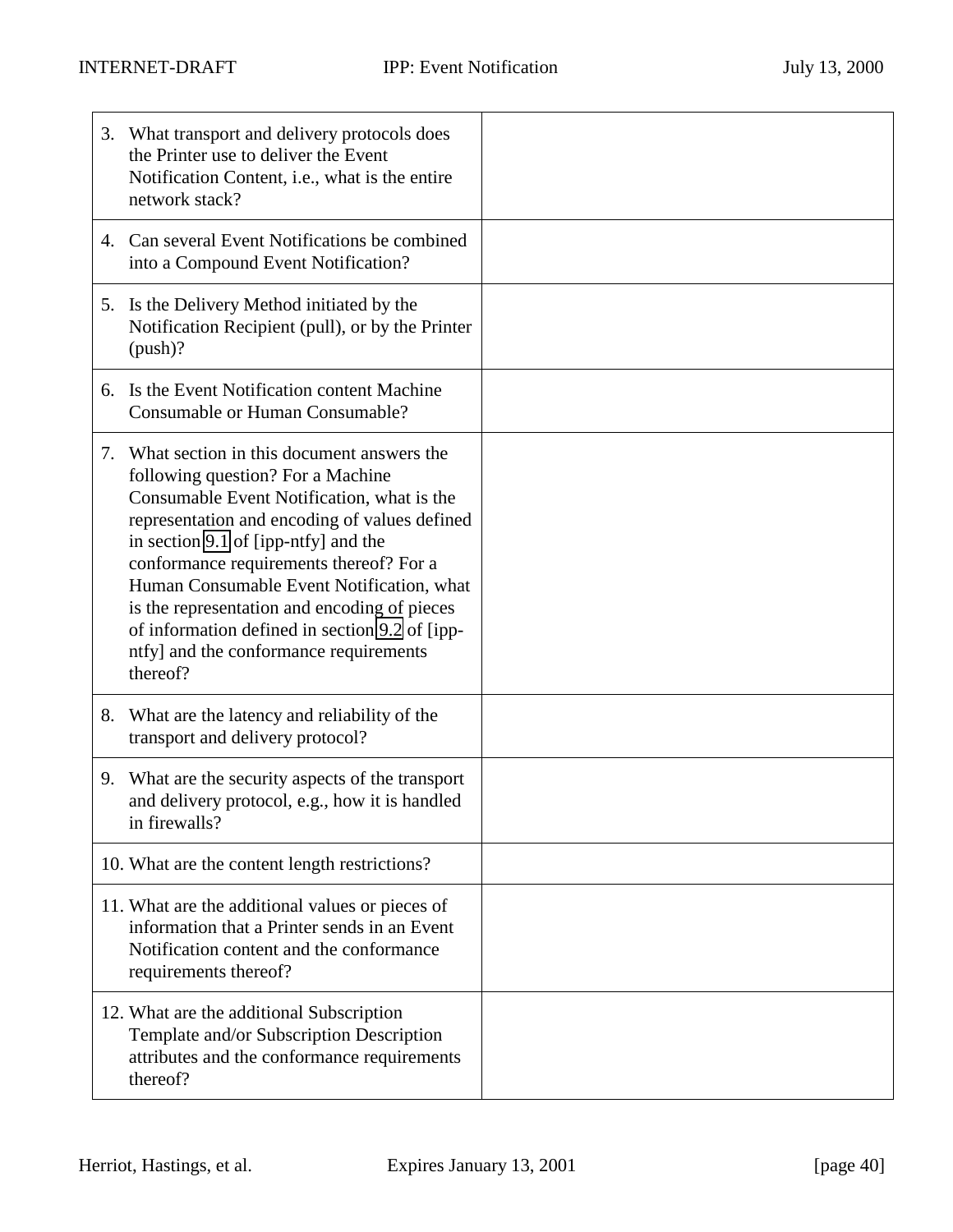<span id="page-40-0"></span>

| 13. What are the additional Printer Description |  |
|-------------------------------------------------|--|
| attributes and the conformance requirements     |  |
| thereof?                                        |  |
|                                                 |  |

# **11 Operations for Notification**

 This section defines all of the operations for Notification. Section [7.1](#page-30-0) assigns of the "operation-id" for each operation. The following two sub-sections define Subscription Creation Operations, and other operations.

## *11.1* **Subscription Creation Operations**

This section defines the Subscription Creation Operations. The first section on Create-Job-Subscriptions

gives most of the information. The other Subscription Creation Operations refer to the section on Create-

Job-Subscriptions, even though the Create-Job-Subscriptions operation is the only OPTIONAL operation in

this document (see section [12\)](#page-53-0).

 A Printer MUST support Create-Printer-Subscriptions and the Subscription Template Attributes Group in Job Creation operations. It MAY support Create-Job-Subscriptions operations.

## **11.1.1 Create-Job-Subscriptions Operation**

The operation creates one or more Per-Job Subscription Objects. The client supplies one or more

Subscription Template Attributes Groups each containing one or more of Subscription Template Attributes

(defined in section [5.3\)](#page-16-0).

 Except for errors, the Printer MUST create exactly one Per-Job Subscription Object from each Subscription Template Attributes Group in the request, even if the newly created Subscription Object would have identical behavior to some existing Subscription Object. The Printer MUST associate each newly created Per-Job Subscription Object with the target Job, which is specified by the "notify-job-id" operation attribute.

The Printer MUST accept the request in any of the target job's 'not-completed' states, i.e., 'pending',

'pending-held', 'processing', or 'processing-stopped'. The Printer MUST NOT change the job's "job-state"

 attribute because of this operation. If the target job is in any of the 'completed' states, i.e., 'completed', 'canceled', or 'aborted, then the Printer MUST reject the request and return the 'client-error-not-possible'

status code; the response MUST NOT contain any Subscription Attribute Groups.

Access Rights: To create Per-Job Subscription Objects, the authenticated user (see [IPP-MOD] section 8.3)

performing this operation MUST either be the job owner or have Operator or Administrator access rights

for this Printer (see [IPP-MOD] sections 1 and 8.5). Otherwise the Printer MUST reject the operation and

return: the 'client-error-forbidden', 'client-error-not-authenticated', or 'client-error-not-authorized' status

code as appropriate.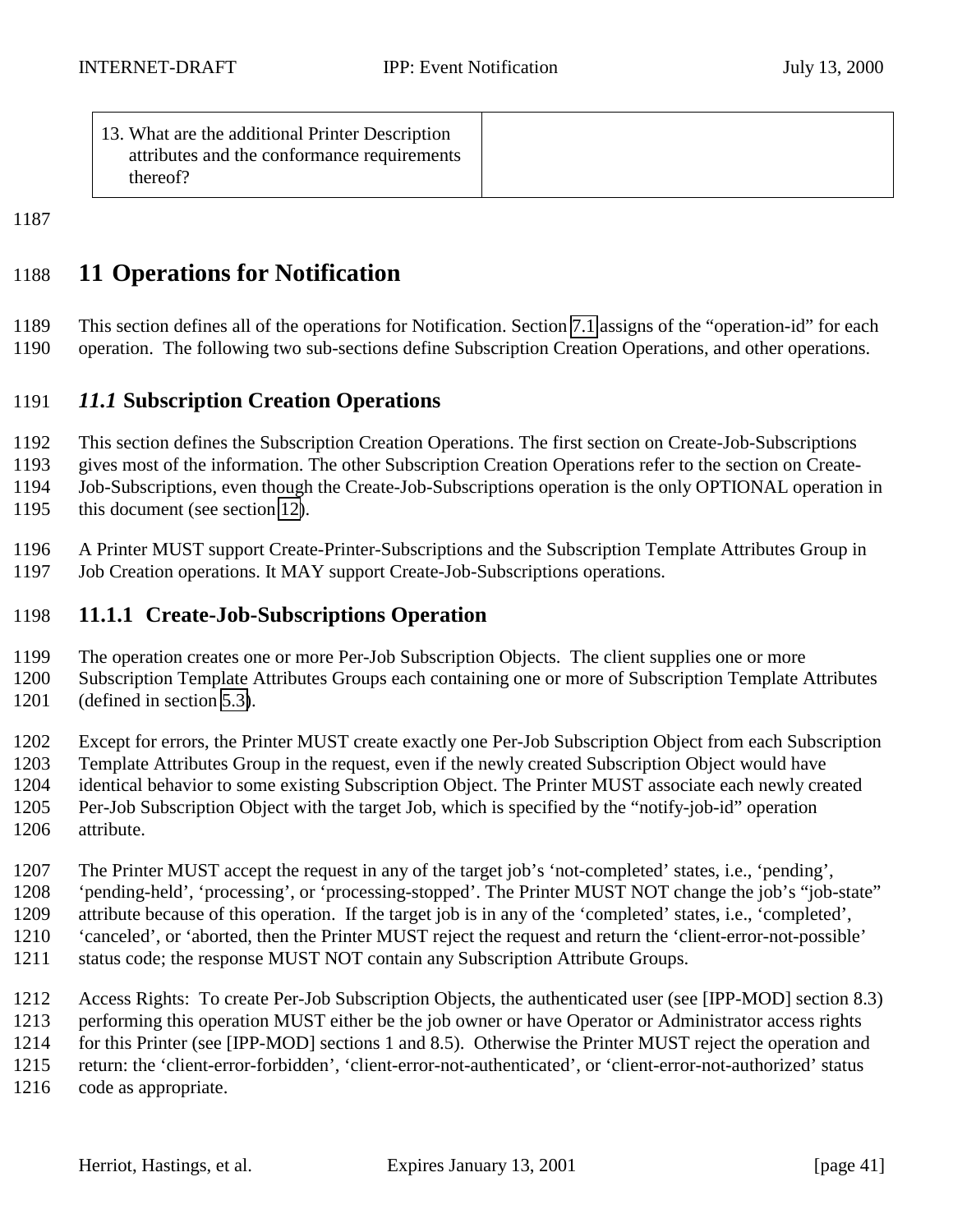<span id="page-41-0"></span>

| 1217 |  | 11.1.1.1 Create-Job-Subscriptions Request |  |
|------|--|-------------------------------------------|--|
|------|--|-------------------------------------------|--|

- The following groups of attributes are part of the Create-Job-Subscriptions Request:
- Group 1: Operation Attributes
- Natural Language and Character Set:
- The "attributes-charset" and "attributes-natural-language" attributes as described in [ipp-mod] section 3.1.4.1.
- Target:

- The "printer-uri" attribute which defines the target for this operation as described in [ipp-mod] section 3.1.5.
- Requesting User Name:
- The "requesting-user-name" attribute SHOULD be supplied by the client as described in [ipp-mod] section 8.3.
- 1232 notify-job-id (integer(1:MAX)):
- The client MUST supply this attribute and it MUST specify the Job object to associate the Per-Job Subscription with. The value of "notify-job-id" MUST be the value of the "job-id" of the associated Job object. If the client does not supply this attribute, the Printer MUST reject this request with a 'client-error-bad-request' status code.
- Group 2-N: Subscription Template Attributes
- For each occurrence of this group:
- The client MUST supply one or more Subscription Template Attributes in any order. See section [5.3](#page-16-0) for a description of each such attribute. See section [5.2](#page-14-0) for details on processing these attributes.

## **11.1.1.2 Create-Job-Subscriptions Response**

- The Printer MUST return to the client the following sets of attributes as part of a Create-Job-Subscriptions response:
- Group 1: Operation Attributes
- Status Message:
- As defined in [ipp-mod].
- 
- The Printer can return any status codes defined in [ipp-mod] and section [16.](#page-56-0) The following is a
- description of the important status codes:
- **successful-ok:** the Printer created all Subscription Objects requested.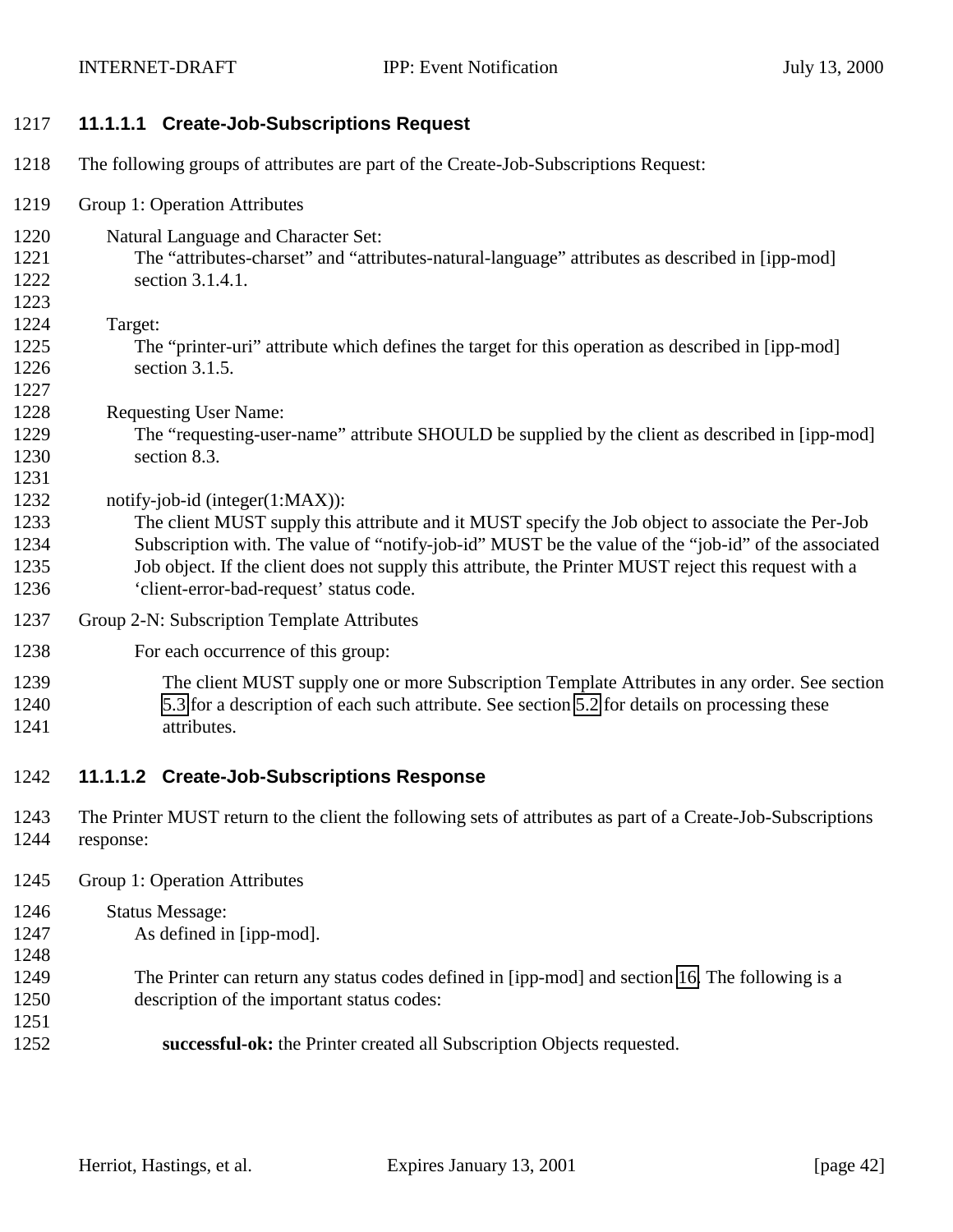<span id="page-42-0"></span>

| 1253 | successful-ok-ignored-subscriptions: the Printer created some Subscription Objects requested                    |
|------|-----------------------------------------------------------------------------------------------------------------|
| 1254 | but some failed. The Subscription Attributes Groups with a "notify-status-code" attribute are                   |
| 1255 | the ones that failed.                                                                                           |
| 1256 | client-error-ignored-all-subscriptions: the Printer created no Subscription Objects requested                   |
| 1257 | and all failed. The Subscription Attributes Groups with a "notify-status-code" attribute are                    |
| 1258 | the ones that failed                                                                                            |
| 1259 | client-error-not-possible: For this operation and other Per-Job Subscription operations, this                   |
| 1260 | error can occur because the specified Job has already completed.                                                |
| 1261 |                                                                                                                 |
| 1262 | Natural Language and Character Set:                                                                             |
| 1263 | The "attributes-charset" and "attributes-natural-language" attributes as described in [ipp-mod]                 |
| 1264 | section 3.1.4.2.                                                                                                |
| 1265 |                                                                                                                 |
| 1266 | Group 2: Unsupported Attributes                                                                                 |
| 1267 | See [ipp-mod] section 3.1.7 for details on returning Unsupported Attributes. This group does not                |
| 1268 | contain any unsupported Subscription Template Attributes; they are returned in the Subscription                 |
| 1269 | Attributes Group (see below).                                                                                   |
| 1270 |                                                                                                                 |
| 1271 | Group 3-N: Subscription Attributes                                                                              |
| 1272 | These groups MUST be returned if and only if the "status-code" parameter returned in Group 1 has                |
| 1273 | the values: 'successful-ok', 'successful-ok-ignored-subscriptions', or 'client-error-ignored-all-               |
| 1274 | subscriptions'.                                                                                                 |
| 1275 |                                                                                                                 |
| 1276 | See section 5.2 for details on the contents of each occurrence of this group.                                   |
| 1277 | 11.1.2 Create-Printer-Subscriptions operation                                                                   |
| 1278 | The operation is identical to Create-Job-Subscriptions with exceptions noted in this section.                   |
| 1279 | The operation creates Per-Printer Subscription Objects instead of Per-Job Subscription Objects, and             |
| 1280 | associates each newly created Per-Printer Subscription Object with the Printer specified by the operation       |
| 1281 | target rather than with a specific Job.                                                                         |
|      |                                                                                                                 |
| 1282 | The Printer MUST accept the request in any of its states, i.e., 'idle', 'processing', or 'stopped'. The Printer |

MUST NOT change its "printer-state" attribute because of this operation.

Access Rights: To create Per-Printer Subscription Objects, the authenticated user (see [IPP-MOD] section

 8.3) performing this operation MUST have Operator or Administrator access rights for this Printer (see [IPP-MOD] sections 1 and 8.5). Otherwise, the Printer MUST reject the operation and return: the 'client-

error-forbidden', 'client-error-not-authenticated', or 'client-error-not-authorized' status code as appropriate.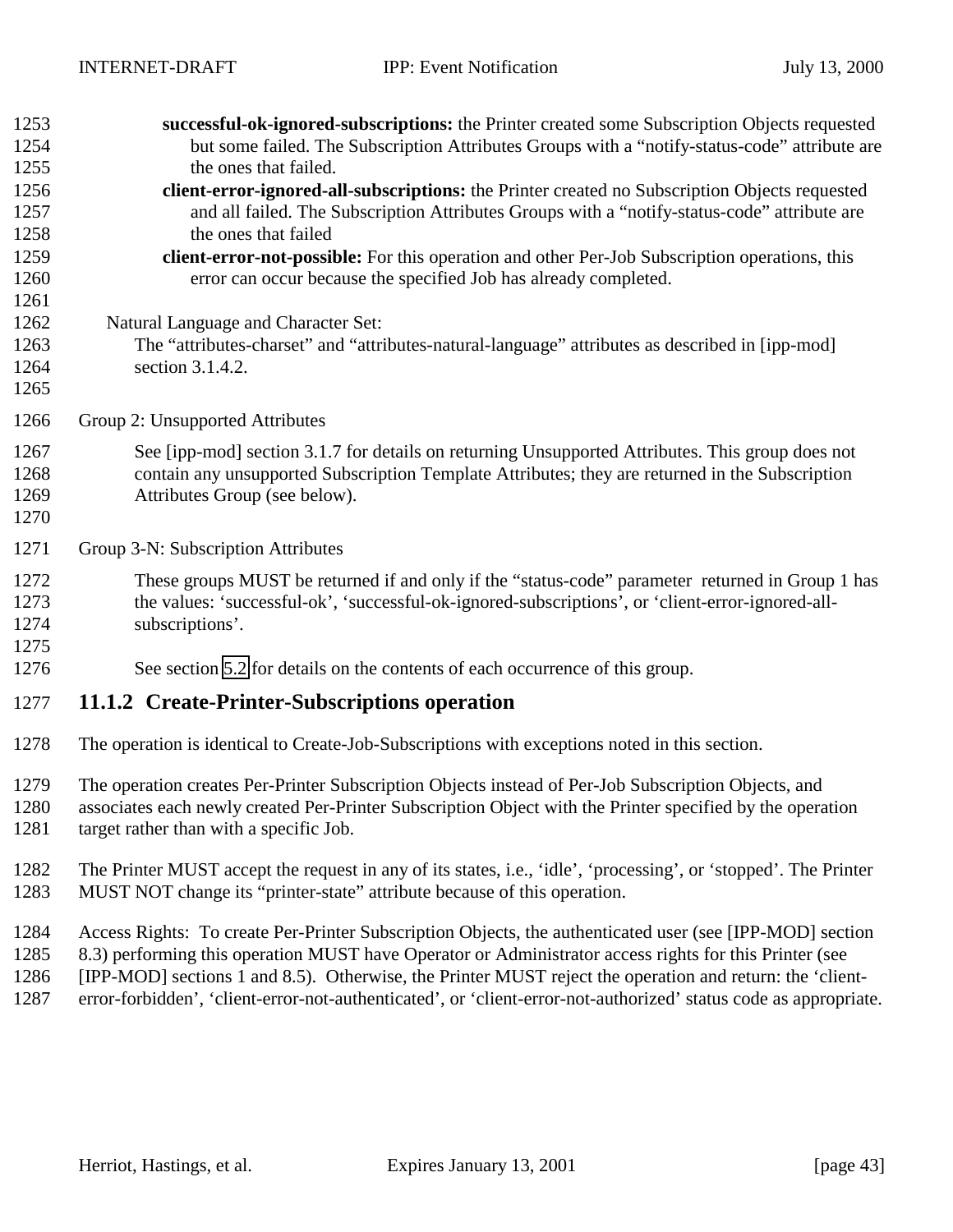#### <span id="page-43-0"></span>**11.1.2.1 Create-Printer-Subscriptions Request**

The groups are identical to the Create-Job-Subscriptions (see section [11.1.1.1\)](#page-41-0) except that the Operation

Attributes group MUST NOT contain the "notify-job-id" attribute. If the client does supply the "notify-

1291 job-id" attribute, then the Printer MUST treat it as any other unsupported Operation attribute and MUST

return it in the Unsupported Attributes group.

### **11.1.2.2 Create-Printer-Subscriptions Response**

- The groups are identical to the Create-Job-Subscriptions (see section [11.1.1.2\)](#page-41-0).
- 

## **11.1.3 Job Creation Operation – Extensions for Notification**

- This document extends the Job Creation operations to create Subscription Objects as a part of the operation.
- The operation is identical to Create-Job-Subscriptions with exceptions noted in this section.
- Unlike the Create-Job-Subscriptions operation, this operation associates the newly created Subscription
- Objects with the Job object created by this operation. The operation succeeds if and only if the Job creation
- succeeds. If the Printer does not create some or all of the requested Subscription Objects, the Printer MUST
- return a 'successful-ok-ignored-subscriptions' status-code instead of a 'successful-ok' status-code, but the
- Printer MUST NOT reject the operation because of a failure to create Subscription Objects.
- If the operation includes a Job Template group, the client MUST supply it after the Operation Attributes group and before the first Subscription Template Attributes Group.

 If a Printer does not support this Notification specification, then it MUST treat the Subscription Attributes Group like an unknown group and ignore it (see [ipp-mod] section 5.2.2). Because the Printer ignores the Subscription Attributes Group, it doesn't return them in the response either, thus indicating to the client that the Printer doesn't support Notification.

- Access Rights: To create Per-Job Subscription Objects, the authenticated user (see [IPP-MOD] section 8.3)
- performing this operation MUST either have permission to create Jobs on the Printer. Otherwise the Printer
- MUST reject the operation and return: the 'client-error-forbidden', 'client-error-not-authenticated', or
- 'client-error-not-authorized' status code as appropriate.

### **11.1.3.1 Job Creation Request**

 The groups for this operation are sufficiently different from the Create-Job-Subscriptions operation that they are all presented here. The following groups of attributes are supplied as part of a Job Creation Request:

- Group 1: Operation Attributes
- Same as defined in [ipp-mod] for Print-Job, Print-URI, and Create-Job requests.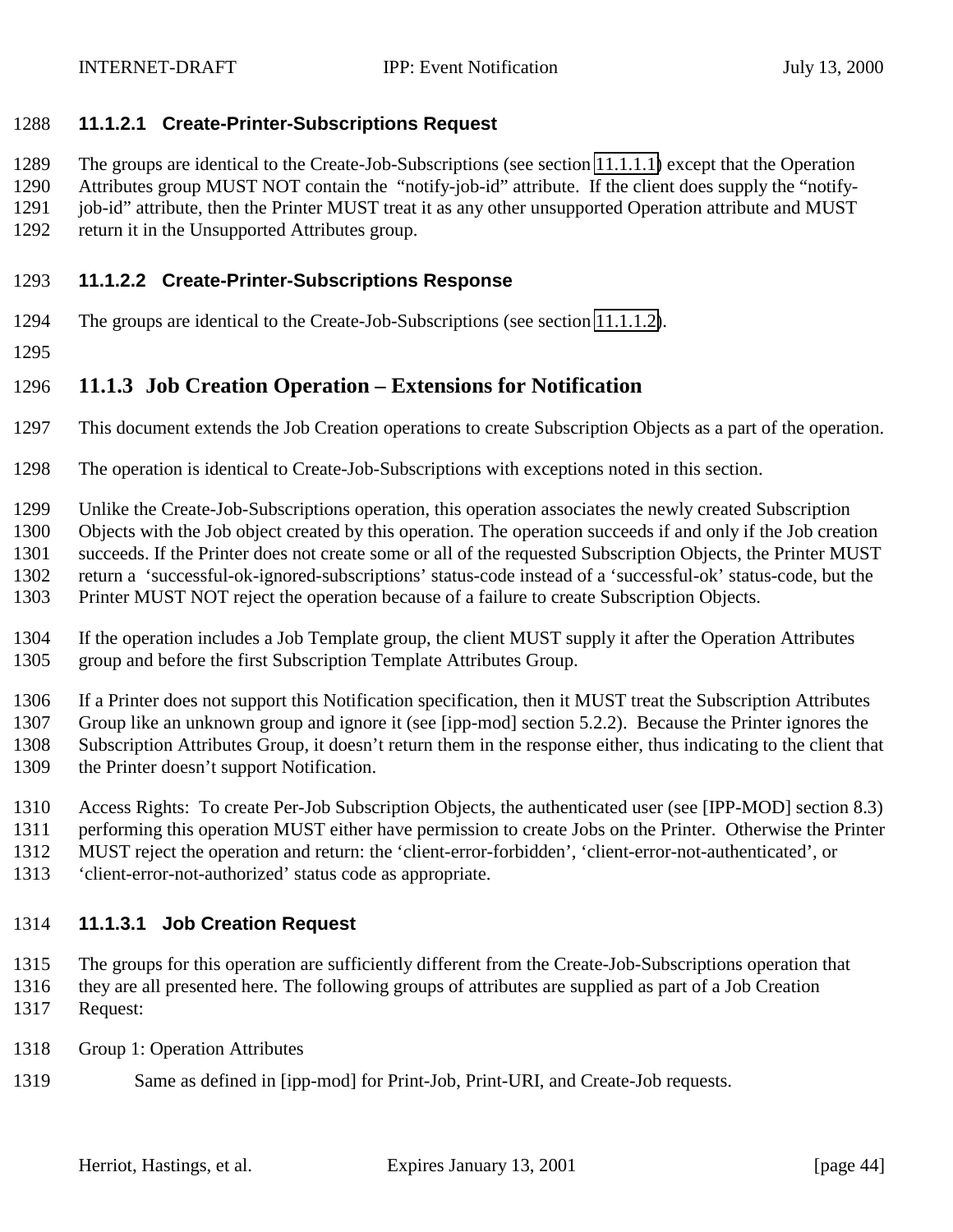| 1320                                                 | Group 2: Job Template Attributes                                                                                                                                                                                                                                                                                                                                                                                                                                                                                                 |
|------------------------------------------------------|----------------------------------------------------------------------------------------------------------------------------------------------------------------------------------------------------------------------------------------------------------------------------------------------------------------------------------------------------------------------------------------------------------------------------------------------------------------------------------------------------------------------------------|
| 1321<br>1322                                         | The client OPTIONALLY supplies a set of Job Template attributes as defined in [ipp-mod] section<br>4.2.                                                                                                                                                                                                                                                                                                                                                                                                                          |
| 1323                                                 | Group 3 to N: Subscription Template Attributes                                                                                                                                                                                                                                                                                                                                                                                                                                                                                   |
| 1324                                                 | The same as Group 2-N in Create-Job-Subscriptions. See section 11.1.1.1.                                                                                                                                                                                                                                                                                                                                                                                                                                                         |
| 1325                                                 | Group N+1: Document Content (Print-Job only)                                                                                                                                                                                                                                                                                                                                                                                                                                                                                     |
| 1326                                                 | The client MUST supply the document data to be processed.                                                                                                                                                                                                                                                                                                                                                                                                                                                                        |
| 1327                                                 | 11.1.3.2 Job Creation Response                                                                                                                                                                                                                                                                                                                                                                                                                                                                                                   |
| 1328<br>1329                                         | The Printer MUST return to the client the following sets of attributes as part of a Print-Job, Print-URI, and<br>Create-Job Response:                                                                                                                                                                                                                                                                                                                                                                                            |
| 1330                                                 | Group 1: Operation Attributes                                                                                                                                                                                                                                                                                                                                                                                                                                                                                                    |
| 1331<br>1332<br>1333                                 | <b>Status Message:</b>                                                                                                                                                                                                                                                                                                                                                                                                                                                                                                           |
| 1334<br>1335                                         | As defined in [ipp-mod] for Print-Job, Print-URI, and Create-Job requests.                                                                                                                                                                                                                                                                                                                                                                                                                                                       |
| 1336<br>1337                                         | The Printer can return any status codes defined in [ipp-mod] and section 16. The following is a<br>description of the important status codes:                                                                                                                                                                                                                                                                                                                                                                                    |
| 1338<br>1339<br>1340<br>1341<br>1342<br>1343<br>1344 | successful-ok: the Printer created the Job and all Subscription Objects requested.<br>successful-ok-ignored-subscriptions: the Printer created the Job and not all of the Subscription<br>Objects requested. This status-code hides 'successful-ok-xxx' status-codes that could reveal<br>problems in Job creation. The Printer MUST not return the 'client-error-ignored-all-<br>subscriptions' status code for Job Creation operations because the Printer returns an error<br>status-code only when it fails to create a Job. |
| 1345<br>1346<br>1347<br>1348<br>1349                 | Natural Language and Character Set:<br>The "attributes-charset" and "attributes-natural-language" attributes as described in [ipp-mod]<br>section 3.1.4.2.                                                                                                                                                                                                                                                                                                                                                                       |
| 1350                                                 | Group 2: Unsupported Attributes                                                                                                                                                                                                                                                                                                                                                                                                                                                                                                  |
| 1351<br>1352<br>1353<br>1354                         | See [ipp-mod] section 3.1.7 for details on returning Unsupported Attributes. This group does not<br>contain any unsupported Subscription Template Attributes; they are returned in the Subscription<br>Attributes Group (see below).                                                                                                                                                                                                                                                                                             |
| 1355                                                 | Group 3: Job Object Attributes                                                                                                                                                                                                                                                                                                                                                                                                                                                                                                   |
| 1356<br>1357                                         | As defined in [ipp-mod] for Print-Job, Print-URI, and Create-Job requests.                                                                                                                                                                                                                                                                                                                                                                                                                                                       |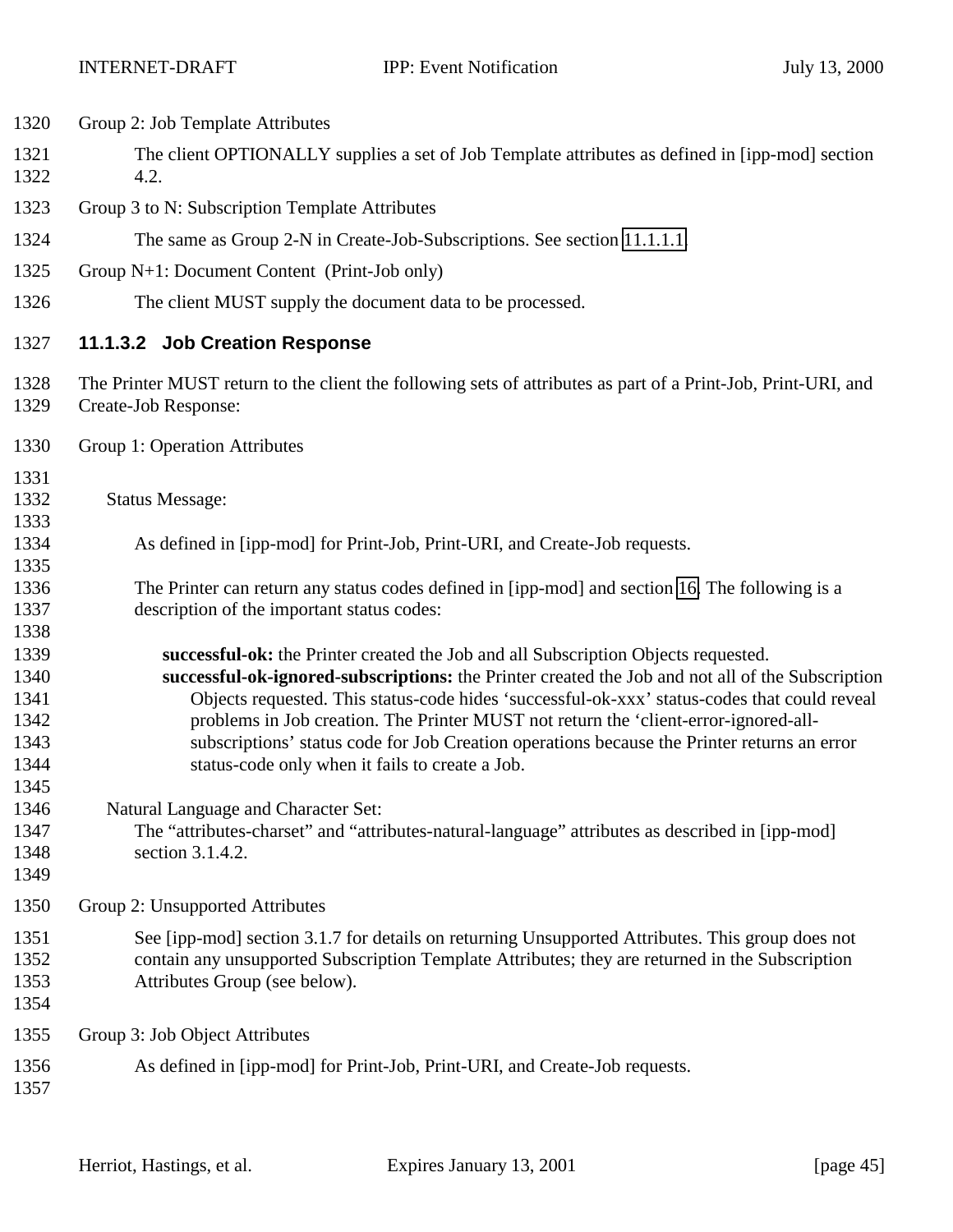- <span id="page-45-0"></span>Group 4 to N: Subscription Attributes
- These groups MUST be returned if and only if the client supplied Subscription Template Attributes
- and the operation was accepted.
- See section [5.2](#page-14-0) for details on the contents of each occurrence of this group.

## **11.2 Other Operations**

This section defines other operations on Subscription objects.

## **11.2.1 Validate-Job Operation - Extensions for Notification**

- A client can test whether one or more Subscription Objects could be created using the Validate-Job
- operation. The client supplies one or more Subscription Template Attributes Groups (defined in section [5.3\)](#page-16-0), just as in a Job Creation request.
- A Printer MUST support this extension to this operation.

 The Printer MUST accept requests that are identical to the Job Creation request defined in section [11.1.3.1,](#page-43-0) except that the request MUST not contain document data.

The Printer MUST return the same groups and attributes as the Print-Job operation (section [11.1.3.1\)](#page-43-0) with

the following exceptions. The Printer MUST NOT return a Job Object Attributes Group because no Job is

created. The Printer MUST NOT return the "notify-subscription-id" attribute in any Subscription Attribute

Group because no Subscription Object is created.

If the Printer would succeed in creating a Subscription Object, the corresponding Subscription Attributes

Group either has no 'status-code' attribute or a 'status-code' attribute with a value of 'successful-ok-too-

many-events' or 'successful-ok-ignored-or-substituted-attributes' (see sections [5.2](#page-14-0) and [17\)](#page-57-0). The status-

- codes have the same meaning as in Job Creation except the results state what "would happen".
- The Printer MUST validate Subscription Template Attributes Groups in the same manner as the Job Creation operations.

## **11.2.2 Get-Printer-Attributes - Extensions for Notification**

- This operation is extended so that it returns Printer attributes defined in this document.
- A Printer MUST support this extension to this operation.
- In addition to the requirements of [ipp-mod] section 3.2.5, a Printer MUST support the following additional
- values for the "requested-attributes" Operation attribute in this operation and return such attributes in the
- Printer Object Attributes group of its response.
- 1. **Subscription Template Attributes:** Each supported attribute in column 2 of [Table 1.](#page-17-0)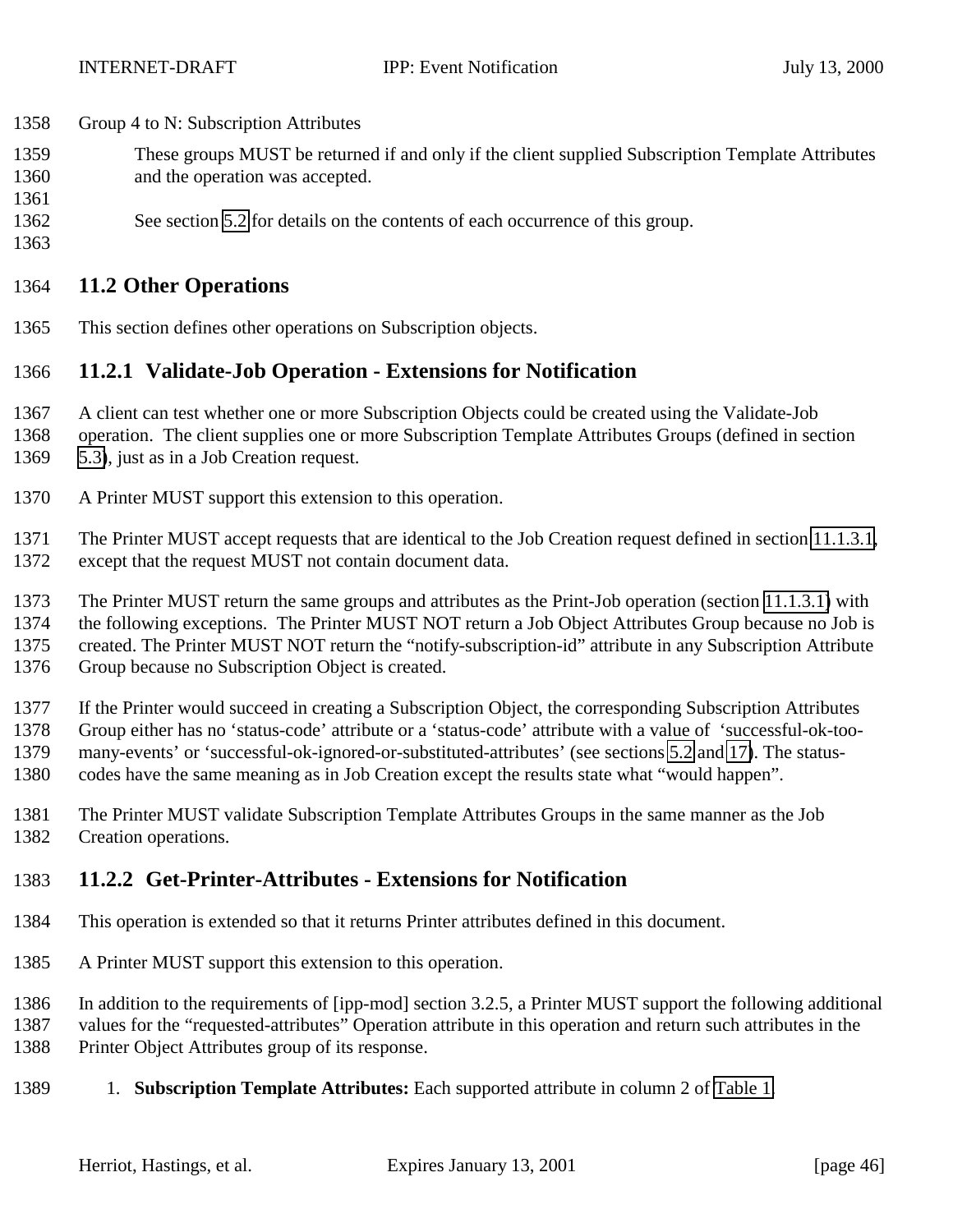- <span id="page-46-0"></span>2. **New Printer Description Attributes:** Each supported attribute in section [6.](#page-29-0)
- 3. **New Group Name:** The 'subscription-template' group name, which names all supported Subscription Template Attribute in column 2 of [Table 1.](#page-17-0) This group name is also used in the Get-Subscription-Attributes and Get-Subscriptions operation with an analogous meaning.
- 4. **Extended Group Name:** The 'all' group name, which names all Printer attributes according to [ipp-mod] section 3.2.5. In this extension 'all' names all attributes specified in [ipp-mod] plus those named in items [1](#page-45-0) and 2 of this list.
- 

## **11.2.3 Get-Subscription-Attributes operation**

- This operation allows a client to request the values of the attributes of a Subscription Object.
- A Printer MUST support this operation.

This operation is almost identical to the Get-Job-Attributes operation (see [ipp-mod] section 3.3.4). The

only differences are that the operation is directed at a Subscription Object rather than a Job object, and the

returned attribute group contains Subscription Object attributes rather than Job object attributes.

- **11.2.3.1 Get-Subscription-Attributes Request**
- The following groups of attributes are part of the Get-Subscription-Attributes request:
- Group 1: Operation Attributes

| 1407 | Natural Language and Character Set:                                                                   |
|------|-------------------------------------------------------------------------------------------------------|
| 1408 | The "attributes-charset" and "attributes-natural-language" attributes as described in section [ipp-   |
| 1409 | mod] 3.1.4.1.                                                                                         |
| 1410 |                                                                                                       |
| 1411 | Target:                                                                                               |
| 1412 | The "printer-uri" attribute which defines the target for this operation as described in [ipp-mod]     |
| 1413 | section $3.1.5$ .                                                                                     |
| 1414 |                                                                                                       |
| 1415 | "notify-subscription-id" (integer $(1:MAX)$ ):                                                        |
| 1416 | The client MUST supply this attribute. The Printer MUST support this attribute. This attribute        |
| 1417 | specifies the Subscription Object from which the client is requesting attributes. If the client omits |
| 1418 | this attribute, the Printer MUST reject this request with the 'client-error-bad-request' status code. |
| 1419 |                                                                                                       |
| 1420 | <b>Requesting User Name:</b>                                                                          |
| 1421 | The "requesting-user-name" attribute SHOULD be supplied by the client as described in [ipp-mod]       |
| 1422 | section 8.3.                                                                                          |
| 1423 |                                                                                                       |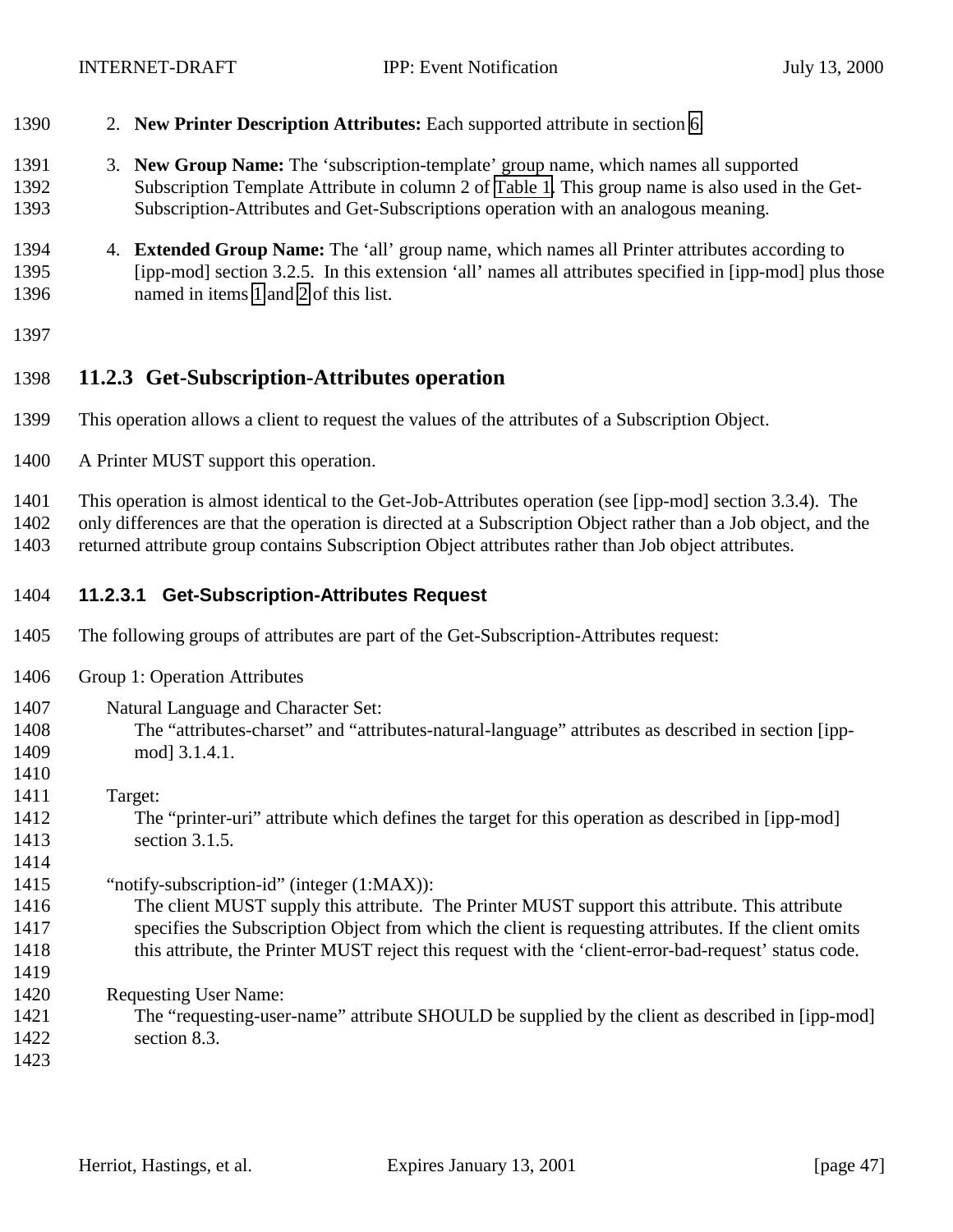<span id="page-47-0"></span>

| 1424 | "requested-attributes" (1setOf keyword):                                                                  |
|------|-----------------------------------------------------------------------------------------------------------|
| 1425 | The client OPTIONALLY supplies this attribute. The Printer MUST support this attribute. This              |
| 1426 | attribute specifies the attributes of the specified Subscription Object that the Printer MUST return in   |
| 1427 | the response. Each value of this attribute is either an attribute name (defined in sections 5.3 and 5.4)  |
| 1428 | or an attribute group name. The attribute group names are:                                                |
| 1429 |                                                                                                           |
| 1430 | - 'subscription-template': all attributes that are both defined in section 5.3 and present on the         |
| 1431 | specified Subscription Object (column 1 of Table 1).                                                      |
| 1432 | - 'subscription-description': all attributes that are both defined in section 5.4 and present on the      |
| 1433 | specified Subscription Object (Table 2).                                                                  |
| 1434 | - 'all': all attributes that are present on the specified Subscription Object.                            |
| 1435 | A Printer MUST support all these group names.                                                             |
| 1436 | If the client omits this attribute, the Printer MUST respond as if this attribute had been supplied with  |
| 1437 | a value of 'all'.                                                                                         |
| 1438 | 11.2.3.2 Get-Subscription-Attributes Response                                                             |
| 1439 | The Printer returns the following sets of attributes as part of the Get-Subscription-Attributes Response: |
| 1440 | Group 1: Operation Attributes                                                                             |
| 1441 | <b>Status Message:</b>                                                                                    |
| 1442 | Same as [ipp-mod].                                                                                        |
| 1443 |                                                                                                           |
| 1444 | Natural Language and Character Set:                                                                       |
| 1445 | The "attributes-charset" and "attributes-natural-language" attributes as described in [ipp-mod]           |
| 1446 | section 3.1.4.2. The "attributes-natural-language" MAY be the natural language of the Subscription        |
| 1447 | Object, rather than the one requested.                                                                    |
| 1448 |                                                                                                           |
| 1449 | Group 2: Unsupported Attributes                                                                           |
| 1450 | See [ipp-mod] section 3.1.7 for details on returning Unsupported Attributes.                              |
| 1451 |                                                                                                           |
| 1452 | The response NEED NOT contain the "requested-attributes" operation attribute with any supplied            |
| 1453 | values (attribute keywords) that were requested by the client but are not supported by the Printer. If    |
| 1454 | the Printer does return unsupported attributes referenced in the "requested-attributes" operation         |
| 1455 | attribute and that attribute included group names, such as 'all', the unsupported attributes MUST         |
| 1456 | NOT include attributes described in the standard but not supported by the implementation.                 |
| 1457 |                                                                                                           |
| 1458 | Group 3: Subscription Attributes                                                                          |
| 1459 | This group contains a set of attributes with their current values. Each attribute in this group:          |
| 1460 | MUST be specified by the "requested-attributes" attribute in the request, AND<br>a)                       |
| 1461 | b) MUST be present on the specified Subscription Object AND                                               |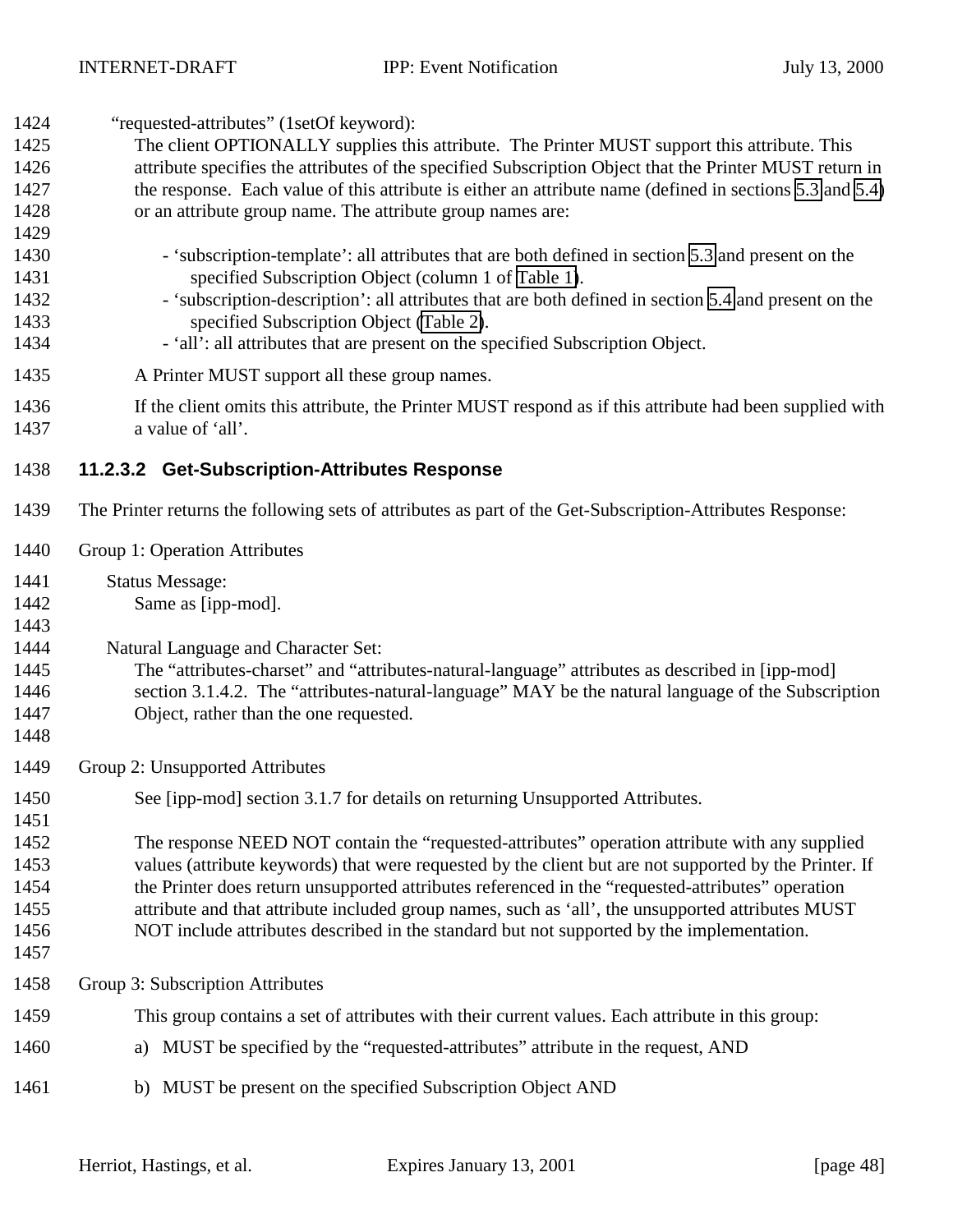- <span id="page-48-0"></span> c) MUST NOT be restricted by the security policy in force. For example, a Printer MAY prohibit a client who is not the creator of a Subscription Object from seeing some or all of its attributes. See [ipp-mod] section 8.
- The Printer can return the attributes of the Subscription Object in any order. The client MUST **accept the attributes in any order.**

## **11.2.4 Get-Subscriptions operation**

- This operation allows a client to retrieve the values of attributes of all Subscription Objects belonging to a Job or Printer.
- A Printer MUST supported this operation.
- This operation is similar to the Get-Subscription-Attributes operation, except that this Get-Subscriptions operation returns attributes from possibly more than one object.
- This operation is similar to the Get-Jobs operation (see [ipp-mod] section 3.2.6), except that the operation returns Subscription Objects rather than Job objects.

### **11.2.4.1 Get-Subscriptions Request**

- The following groups of attributes are part of the Get-Subscriptions request:
- Group 1: Operation Attributes
- Natural Language and Character Set:
- The "attributes-charset" and "attributes-natural-language" attributes as described in [ipp-mod] section 3.1.4.1.
- Target:

- The "printer-uri" attribute which defines the target for this operation as described in [ipp-mod] section 3.1.5.
- Requesting User Name:
- The "requesting-user-name" attribute SHOULD be supplied by the client as described in [ipp-mod] section 8.3.
- "notify-job-id" (integer(1:MAX)):
- If the client specifies this attribute, the Printer returns the specified attributes of all Per-Job Subscription Objects associated with the Job whose "job-id" attribute value equals the value of this attribute. If the client does not specify this attribute, the Printer returns the specified attributes of all Per-Printer Subscription Objects. Note: there is no way to get all Per-Job Subscriptions.
- "limit" (integer(1:MAX)):
- The client OPTIONALLY supplies this attribute. The Printer MUST support this attribute. It is an integer value that determines the maximum number of Subscription Objects that a client will receive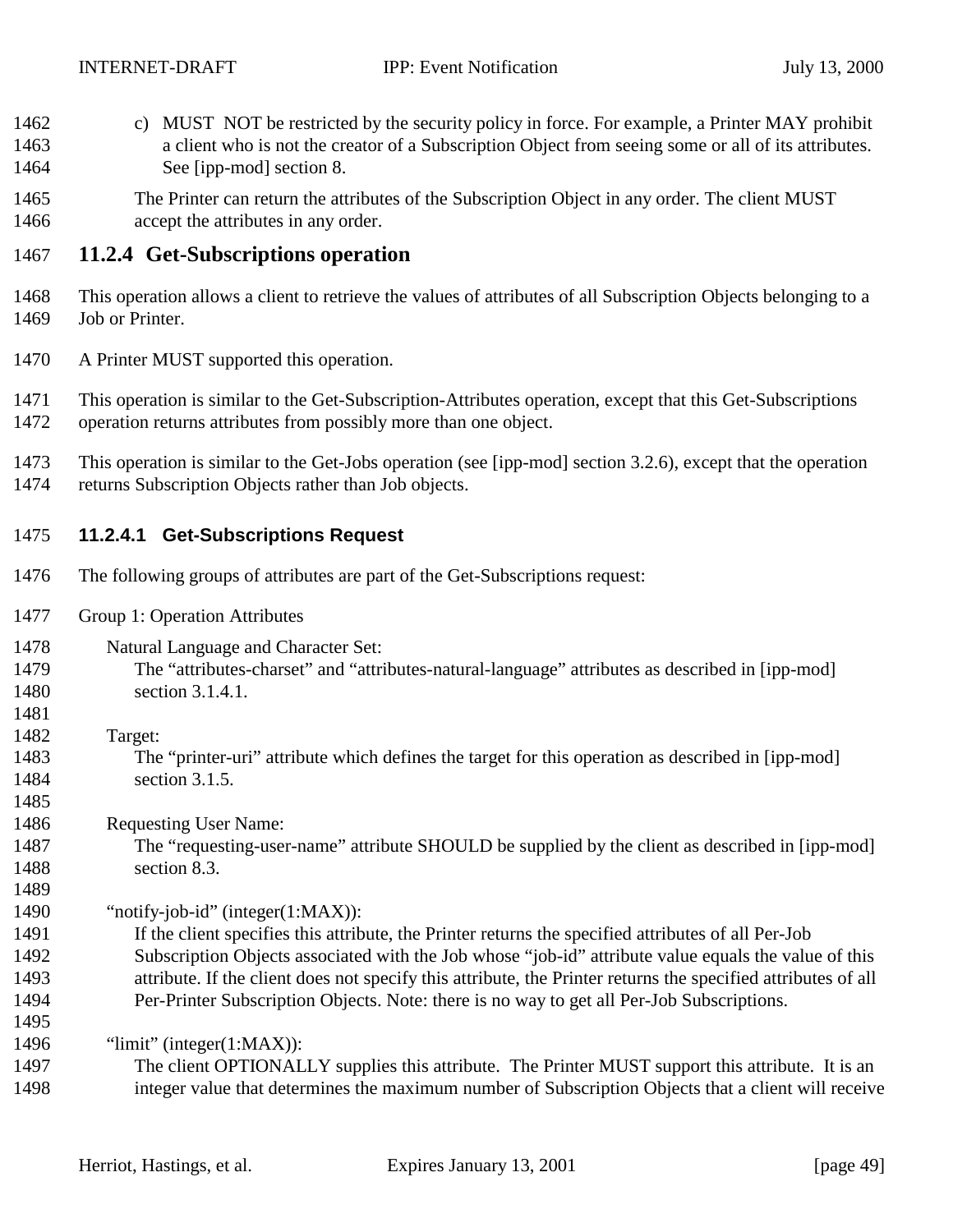from the Printer even if the "my-subscriptions" attribute constrains which Subscription Objects are returned. The limit is a "stateless limit" in that if the value supplied by the client is 'N', then only the first 'N' Subscription Objects are returned in the Get-Subscriptions Response. There is no mechanism to allow for the next 'M' Subscription Objects after the first 'N' Subscription Objects. If the client does not supply this attribute, the Printer responds with all applicable Subscription Objects.

"requested-attributes" (1setOf type2 keyword):

 The client OPTIONALLY supplies this attribute. The Printer MUST support this attribute. This attribute specifies the attributes of the specified Subscription Objects that the Printer MUST return in the response. Each value of this attribute is either an attribute name (defined in sections [5.3](#page-16-0) and [5.4\)](#page-26-0) or an attribute group name (defined in section [11.2.3.1\)](#page-46-0). If the client omits this attribute, the Printer MUST respond as if the client had supplied this attribute with the one value: 'notify-subscription-id'.

"my-subscriptions" (boolean):

 The client OPTIONALLY supplies this attribute. The Printer MUST support this attribute. If the value is 'false', the Printer MUST consider the Subscription Objects from all users as candidates. If the value is 'true', the Printer MUST return the Subscription Objects created by the requesting user of this request. If the client does not supply this attribute, the Printer MUST respond as if the client had supplied the attribute with a value of 'false'. The means for authenticating the requesting user and matching the Subscription Objects is similar to that for Jobs which is described in [ipp-mod] section 8.

- **11.2.4.2 Get-Subscriptions Response**
- The Printer returns the following sets of attributes as part of the Get-Subscriptions Response:
- Group 1: Operation Attributes
- Status Message:
- Same as [ipp-mod].
- Natural Language and Character Set:
- The "attributes-charset" and "attributes-natural-language" attributes as described in [ipp-mod] 1530 section 3.1.4.2.
- 

- Group 2: Unsupported Attributes
- Same as for Get-Subscription-Attributes.
- 

Groups 3 to N: Subscription Attributes

- The Printer responds with one Subscription Attributes Group for each requested Subscription Object (see the "notify-job-id" attribute in the Operation Attributes Group of this operation).
- The Printer returns Subscription Objects in any order.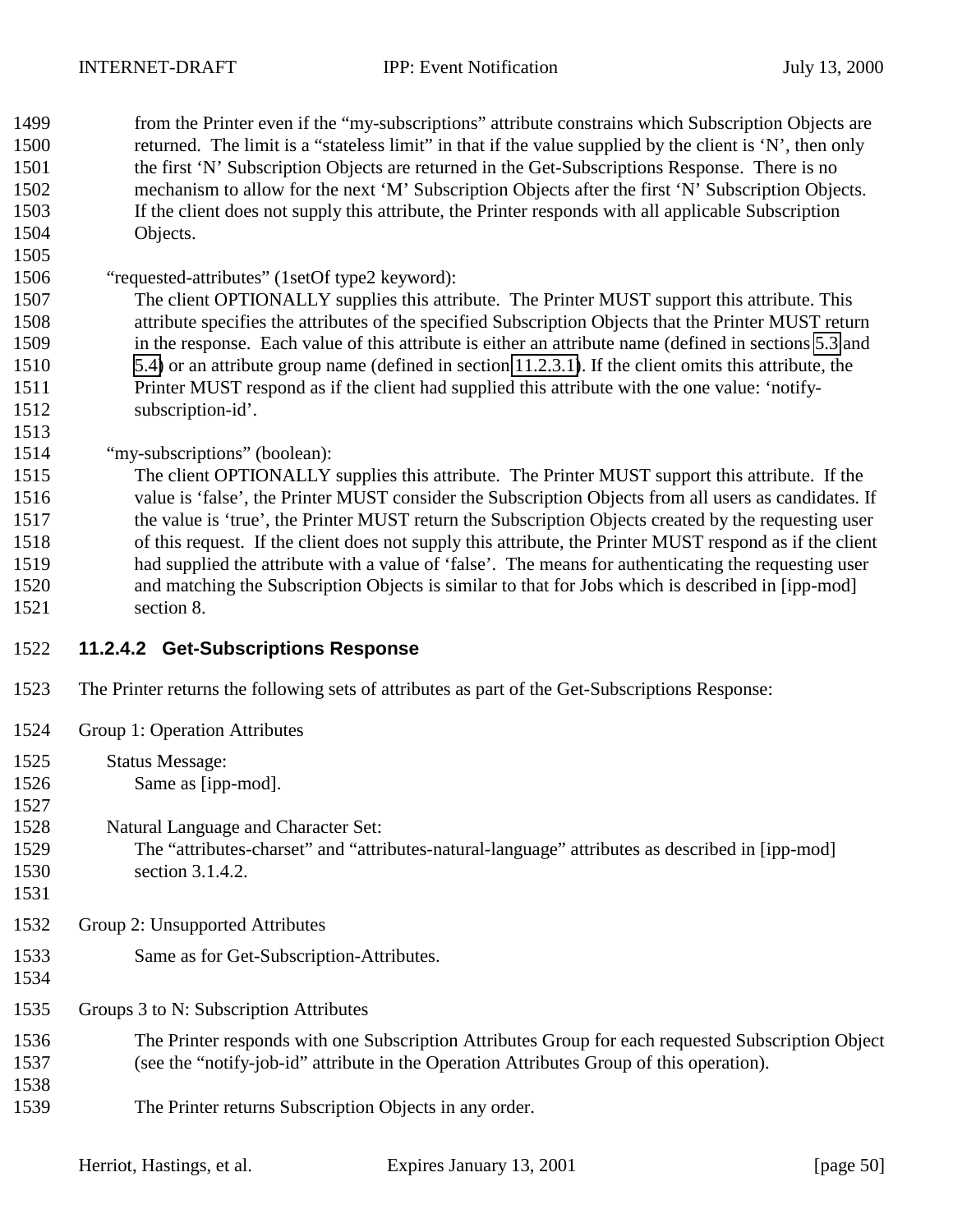If the "limit" attribute is present in the Operation Attributes group of the request, the number of Subscription Attributes Groups in the response MUST NOT exceed the value of the "limit" attribute.

 It there are no Subscription Objects associated with the specified Job or Printer, the Printer MUST return zero Subscription Attributes Groups and it MUST NOT treat this case as an error, i.e., the status-code MUST be 'successful-ok' unless something else causes the status code to have some other value.

- See the Group 3 response (Subscription Attributes Group) of the Get-Subscription-Attributes operation (section [11.2.3.2\)](#page-47-0) for the attributes that a Printer returns in this group.
- 

<span id="page-50-0"></span>

### **11.2.5 Renew-Subscription operation**

- This operation allows a client to request the Printer to extend the lease on a Per-Printer Subscription Object.
- The Printer MUST support this operation.

 The Printer MUST accept this request for a Per-Printer Subscription Object in any of the target Printer's states, i.e., 'idle', 'processing', or 'stopped', but MUST NOT change the Printer's "printer-state" attribute.

 The Printer MUST reject this request for a Per-Job Subscription Object because it has no lease (see section [5.4.3\)](#page-27-0). The status code returned MUST be 'client-error-not-possible'.

 *Access Rights*: The authenticated user (see [IPP-MOD] section 8.3) performing this operation MUST either be the owner of the Per-Printer Subscription Object or have Operator or Administrator access rights for the Printer (see [IPP-MOD] sections 1 and 8.5). Otherwise, the Printer MUST reject the operation and return: the 'client-error-forbidden', 'client-error-not-authenticated', or 'client-error-not-authorized' status code as appropriate.

### **11.2.5.1 Renew-Subscription Request**

- The following groups of attributes are part of the Renew-Subscription Request:
- Group 1: Operation Attributes
- Natural Language and Character Set:
- The "attributes-charset" and "attributes-natural-language" attributes as described in [ipp-mod] section 3.1.4.1.
- Target:
- The "printer-uri" attribute which defines the target for this operation as described in [ipp-mod]
- section 3.1.5.
-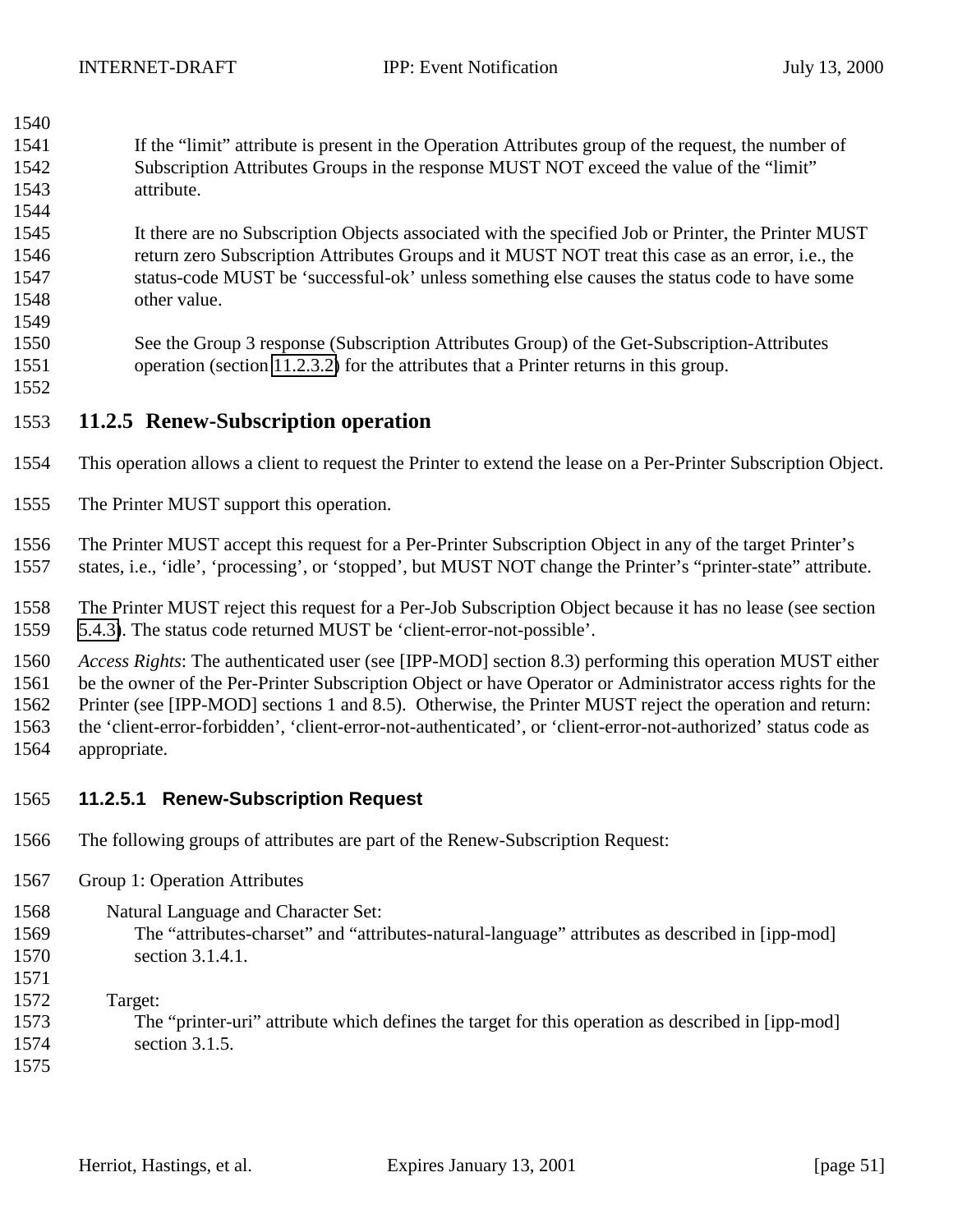| 1576<br>1577<br>1578<br>1579<br>1580<br>1581<br>1582<br>1583<br>1584 | "notify-subscription-id" (integer (1:MAX)):<br>The client MUST supply this attribute. The Printer MUST support this attribute. This attribute<br>specifies the Per-Printer Subscription Object whose lease the Printer MUST renew. If the client<br>omits this attribute, the Printer MUST reject this request with the 'client-error-bad-request' status<br>code.<br><b>Requesting User Name:</b><br>The "requesting-user-name" (name(MAX)) attribute SHOULD be supplied by the client as<br>described in [ipp-mod] section 8.3. |
|----------------------------------------------------------------------|-----------------------------------------------------------------------------------------------------------------------------------------------------------------------------------------------------------------------------------------------------------------------------------------------------------------------------------------------------------------------------------------------------------------------------------------------------------------------------------------------------------------------------------|
| 1585<br>1586                                                         | Group 2: Subscription Template Attributes                                                                                                                                                                                                                                                                                                                                                                                                                                                                                         |
| 1587<br>1588<br>1589<br>1590<br>1591<br>1592                         | "notify-lease-duration" (integer(0:MAX)):<br>The client MAY supply this attribute. It indicates the number of seconds to renew the lease for the<br>specified Subscription Object. A value of 0 requests an infinite lease (which MAY require Operator<br>access rights). If the client omits this attribute, the Printer MUST use the value of the Printer's<br>"notify-lease-duration-default" attribute. See section 5.3.7 for more details.                                                                                   |
| 1593                                                                 | 11.2.5.2 Renew-Subscription Response                                                                                                                                                                                                                                                                                                                                                                                                                                                                                              |
| 1594                                                                 | The Printer returns the following sets of attributes as part of the Renew-Subscription Response:                                                                                                                                                                                                                                                                                                                                                                                                                                  |
| 1595                                                                 | Group 1: Operation Attributes                                                                                                                                                                                                                                                                                                                                                                                                                                                                                                     |
| 1596                                                                 | <b>Status Message:</b>                                                                                                                                                                                                                                                                                                                                                                                                                                                                                                            |
| 1597                                                                 | Same as [ipp-mod].                                                                                                                                                                                                                                                                                                                                                                                                                                                                                                                |
| 1598                                                                 |                                                                                                                                                                                                                                                                                                                                                                                                                                                                                                                                   |
| 1599                                                                 | The following are some of the status codes returned:                                                                                                                                                                                                                                                                                                                                                                                                                                                                              |
| 1600                                                                 |                                                                                                                                                                                                                                                                                                                                                                                                                                                                                                                                   |
| 1601                                                                 | successful-ok: The operation successfully renewed the lease on the Subscription Object for the                                                                                                                                                                                                                                                                                                                                                                                                                                    |
| 1602                                                                 | requested duration                                                                                                                                                                                                                                                                                                                                                                                                                                                                                                                |
| 1603                                                                 | successful-ok-ignored-or-substituted-attributes: The operation successfully renewed the lease on                                                                                                                                                                                                                                                                                                                                                                                                                                  |
| 1604                                                                 | the Subscription Object for some duration other than the amount requested.                                                                                                                                                                                                                                                                                                                                                                                                                                                        |
| 1605<br>1606                                                         | client-error-not-possible: The operation failed because the "notify-subscription-id" Operation<br>attribute identified a Per-Job Subscription Object.                                                                                                                                                                                                                                                                                                                                                                             |
| 1607                                                                 | client-error-not-found: The operation failed because the "notify-subscription-id" Operation                                                                                                                                                                                                                                                                                                                                                                                                                                       |
| 1608                                                                 | attribute identified a non-existent Subscription Object.                                                                                                                                                                                                                                                                                                                                                                                                                                                                          |
| 1609                                                                 |                                                                                                                                                                                                                                                                                                                                                                                                                                                                                                                                   |
| 1610                                                                 | Natural Language and Character Set:                                                                                                                                                                                                                                                                                                                                                                                                                                                                                               |
| 1611                                                                 | The "attributes-charset" and "attributes-natural-language" attributes as described in [ipp-mod]                                                                                                                                                                                                                                                                                                                                                                                                                                   |
| 1612                                                                 | section 3.1.4.2. The "attributes-natural-language" MAY be the natural language of the Subscription                                                                                                                                                                                                                                                                                                                                                                                                                                |
| 1613                                                                 | Object, rather than the one requested.                                                                                                                                                                                                                                                                                                                                                                                                                                                                                            |
| 1614                                                                 |                                                                                                                                                                                                                                                                                                                                                                                                                                                                                                                                   |
| 1615                                                                 | Group 2: Unsupported Attributes                                                                                                                                                                                                                                                                                                                                                                                                                                                                                                   |
| 1616                                                                 | See [ipp-mod] section 3.1.7 for details on returning Unsupported Attributes.                                                                                                                                                                                                                                                                                                                                                                                                                                                      |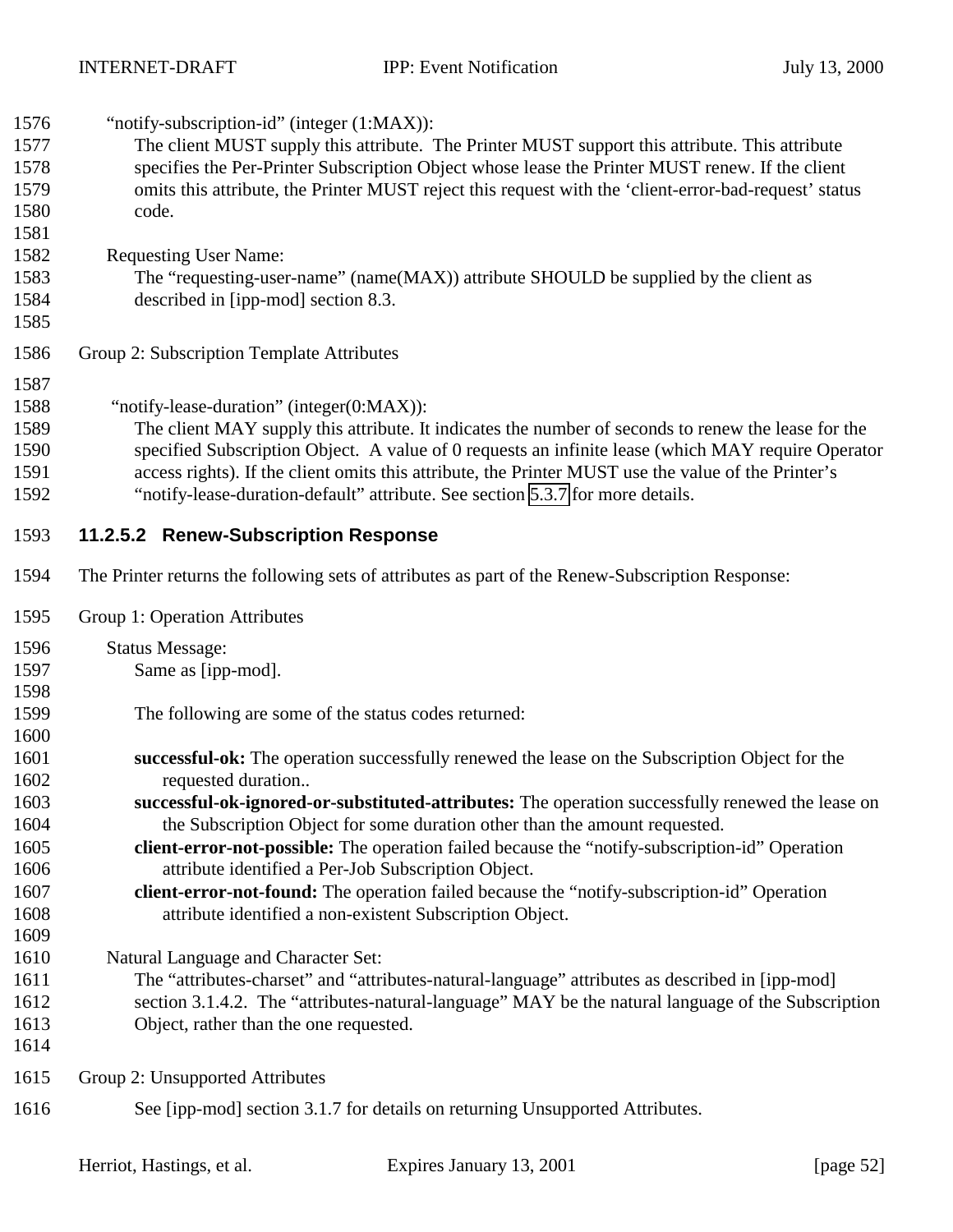<span id="page-52-0"></span>

| ۰. |  |  |  |  |
|----|--|--|--|--|
|----|--|--|--|--|

- Group 3: Subscription Attributes
- The Printer MUST return the following Subscription Attribute:
- "notify-lease-duration" (integer(0:MAX)):
- The value of this attribute MUST be the number of seconds that the Printer has granted for the lease
	- of the Subscription Object (see section [5.3.7](#page-24-0) for details, such as the value of this attribute when the Printer doesn't support the requested value).
	-
	- **11.2.6 Cancel-Subscription operation**
	- This operation allows a client to delete a Subscription Object and stop the Printer from sending more Event Notifications. Once performed, there is no way to reference the Subscription Object.
	- A Printer MUST supported this operation.
	- The Printer MUST accept this request in any of the target Printer's states, i.e., 'idle', 'processing', or
	- 'stopped', but MUST NOT change the Printer's "printer-state" attribute.
	- If the specified Subscription Object is a Per-Job Subscription Object, the Printer MUST accept this request in any of the target Job's states, but MUST NOT change the Job's "job-state" attribute or affect the Job.
	- *Access Rights*: The authenticated user (see [IPP-MOD] section 8.3) performing this operation MUST either be the owner of the Subscription Object or have Operator or Administrator access rights for the Printer (see [IPP-MOD] sections 1 and 8.5). Otherwise, the Printer MUST reject the operation and return: the 'client-error-forbidden', 'client-error-not-authenticated', or 'client-error-not-authorized' status code as appropriate.
	- Note: There is no way to change any attributes on a Subscription Object, except the "notify-lease-
	- duration" attribute (using the Renew-Subscription operation). In order to change other attributes, a client
	- performs a Subscription Creation Operation and Cancel-Subscription operation on the old Subscription
	- Object. If the client wants to avoid missing Event Notifications, it performs the Subscription Creation
	- Operation first. If this order would create too many Subscription Objects on the Printer, the client reverses
	- the order.

## **11.2.6.1 Cancel-Subscription Request**

- The following groups of attributes are part of the Cancel-Subscription Request:
- Group 1: Operation Attributes
- Natural Language and Character Set:
- The "attributes-charset" and "attributes-natural-language" attributes as described in [ipp-mod]
- section 3.1.4.1.
-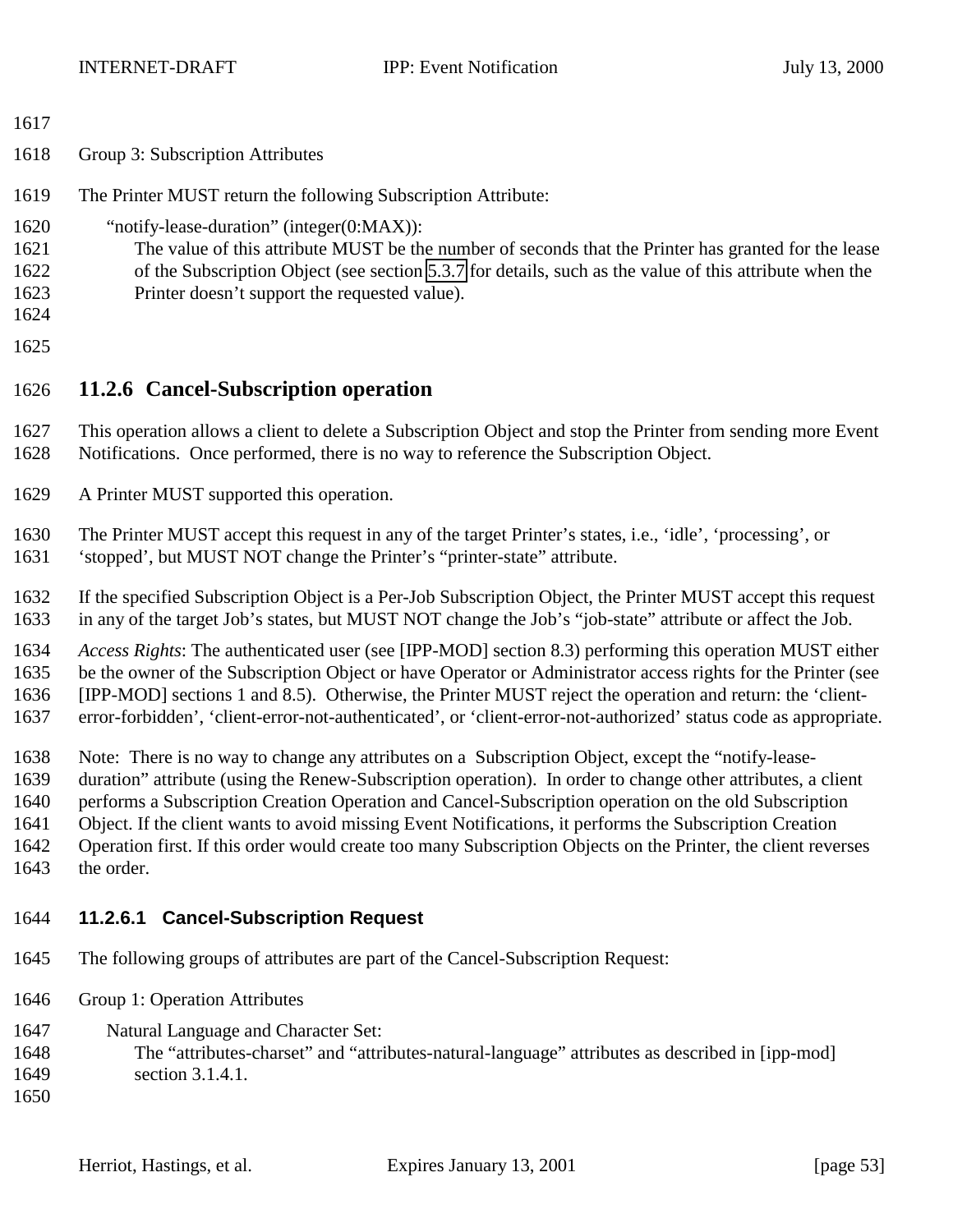<span id="page-53-0"></span>

| 1651         | Target:                                                                                                 |
|--------------|---------------------------------------------------------------------------------------------------------|
| 1652         | The "printer-uri" attribute which defines the target for this operation as described in [ipp-mod]       |
| 1653<br>1654 | section 3.1.5.                                                                                          |
| 1655         | "notify-subscription-id" (integer (1:MAX)):                                                             |
| 1656         | The client MUST supply this attribute. The Printer MUST support this attribute. This attribute          |
| 1657         | specifies the Subscription Object that the Printer MUST cancel. If the client omits this attribute, the |
| 1658         | Printer MUST reject this request with the 'client-error-bad-request' status code.                       |
| 1659         |                                                                                                         |
| 1660         | <b>Requesting User Name:</b>                                                                            |
| 1661         | The "requesting-user-name" attribute SHOULD be supplied by the client as described in [ipp-mod]         |
| 1662         | section 8.3.                                                                                            |
| 1663         |                                                                                                         |
| 1664         | 11.2.6.2 Cancel-Subscription Response                                                                   |
| 1665         | The Printer returns the following sets of attributes as part of the Cancel-Subscription Response:       |
| 1666         | Group 1: Operation Attributes                                                                           |
| 1667         | <b>Status Message:</b>                                                                                  |
| 1668         | Same as [ipp-mod].                                                                                      |
| 1669         |                                                                                                         |
| 1670         | The following are some of the status codes returned:                                                    |
| 1671         |                                                                                                         |
| 1672         | successful-ok: The operation successfully canceled (deleted) the Subscription Object                    |
| 1673         | client-error-not-found: The operation failed because the "notify-subscription-id" Operation             |
| 1674         | attribute identified a non-existent Subscription Object.                                                |
| 1675         |                                                                                                         |
| 1676         | Natural Language and Character Set:                                                                     |
| 1677         | The "attributes-charset" and "attributes-natural-language" attributes as described in [ipp-mod]         |
| 1678         | section 3.1.4.2. The "attributes-natural-language" MAY be the natural language of the Subscription      |
| 1679<br>1680 | Object, rather than the one requested.                                                                  |
| 1681         | Group 2: Unsupported Attributes                                                                         |
|              |                                                                                                         |
| 1682<br>1683 | See [ipp-mod] section 3.1.7 for details on returning Unsupported Attributes.                            |
|              |                                                                                                         |
| 1684         | <b>12 Conformance Requirements</b>                                                                      |
|              |                                                                                                         |

- It is OPTIONAL to implement this Event Notification specification.
- If this Event Notification specification is implemented, Printers MUST:
- 1. meet the Conformance Requirements detailed in section 5 of [ipp-mod].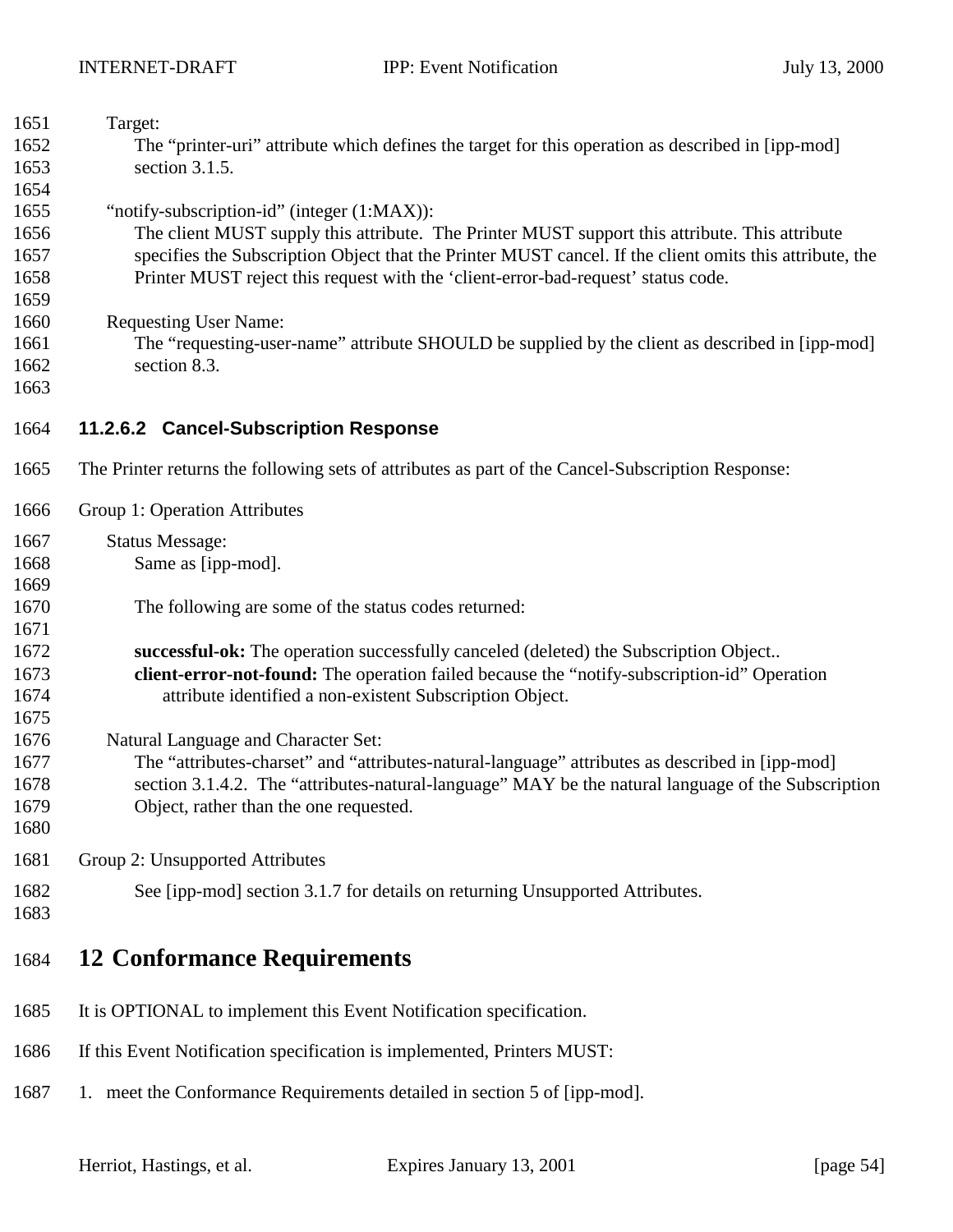- <span id="page-54-0"></span>2. support all of the following attributes:
- a. REQUIRED Subscription Object attributes in section [5.](#page-12-0)
- b. REQUIRED Printer Description object attributes in section [6.](#page-29-0)
- c. REQUIRED attributes in Event Notification content in section [8.](#page-30-0)
- 3. send Event Notifications that conform to the requirements of the Delivery Method Document for each supported Delivery Method (the conformance requirements for Delivery Method Documents is specified in section [10\)](#page-38-0).
- 4. support all operations as described in Table 16:

#### **Table 16 – Conformance Requirements for Operations**

| <b>Attribute</b>                              | <b>Conformance requirements</b> |
|-----------------------------------------------|---------------------------------|
| <b>Subscription Attributes Group</b>          | <b>REQUIRED</b>                 |
| Create-Printer-Subscriptions (section 11.1.2) | <b>REQUIRED</b>                 |
| Create-Job-Subscriptions (section 11.1.1)     | <b>OPTIONAL</b>                 |
| Get-Subscription-Attributes (section 11.2.2)  | <b>REQUIRED</b>                 |
| Get-Subscriptions (section 11.2.4)            | <b>REQUIRED</b>                 |
| Renew-Subscription (section 11.2.5)           | <b>REQUIRED</b>                 |
| Cancel-Subscription (section 11.2.6)          | <b>REQUIRED</b>                 |

## **13 IANA Considerations**

 This section describes the procedures for registering Event Notification Delivery Method proposals with IANA to be used with this document. Such Delivery Method proposals can be IETF standards track

documents or vendor-defined documents. In either case, they will be registered with IANA using

procedures that extend those defined in [ipp-mod] section 6 and 11.

 These extension procedures are aligned with the guidelines as set forth by the IESG [IANA-CON]. Section [13.1](#page-55-0) defines the format and content for new registrations for consideration. IANA will reject registration proposals that leave out required information or do not follow the appropriate format described in Section [13.1.](#page-55-0)

- Implementers can, at any time, define new Event Notification Delivery Methods by proposing the complete specification to IANA:
- iana@iana.org
- or by filling out the appropriate form on the IANA web pages (http://www.iana.org).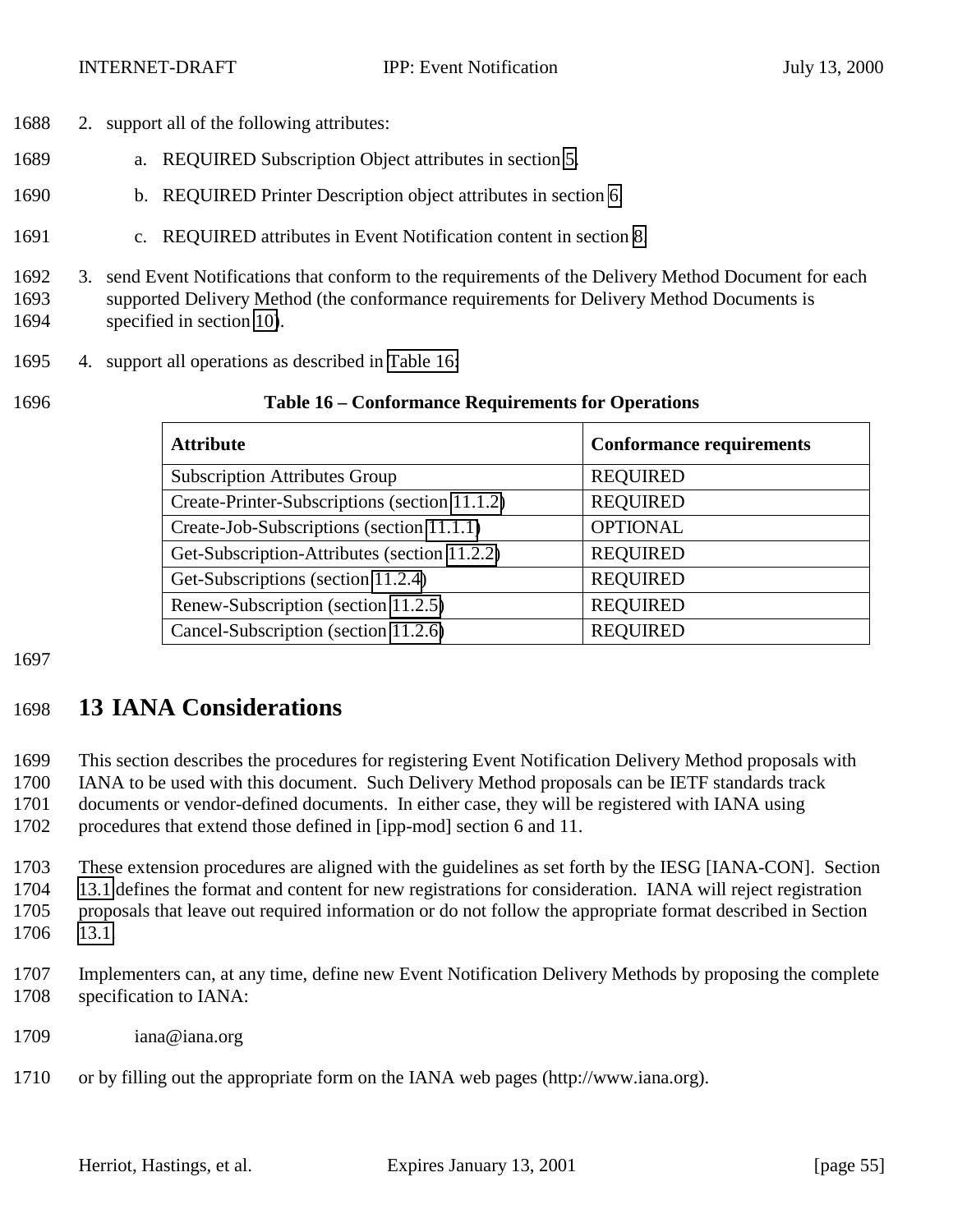- <span id="page-55-0"></span>IANA will forward the registration proposal to the IPP Designated Expert who will review the proposal
- with a mailing list that the Designated Expert keeps for this purpose. Initially, that list will be the mailing
- 1713 list used by the IPP WG:
- ipp@pwg.org

 even after the IPP WG is disbanded as permitted by [IANA-CON]. The IPP Designated Expert is appointed by the IESG Area Director responsible for IPP, according to [IANA-CON].

- When a Delivery Method Document is approved, the IPP Designated Expert becomes the point of contact
- 1718 for any future maintenance that might be required for that registration.

## **13.1 Format and Requirements for IPP Delivery Method Registration Proposals**

- This section defines the format and requirements for an IPP Event Notification Delivery Method
- Registration Proposal. A Delivery Method Registration Proposal:
- 1. MUST contain the following information:
- Type of registration: IPP Event Notification Delivery Method
- Name of this delivery method:
- Proposed URL scheme name of this delivery method:
- Name of proposer:
- Address of proposer:
- Email address of proposer:
- Is this delivery method REQUIRED or OPTIONAL for conformance to the IPP Event Notification
- Specification document:
- Is this delivery method defining Machine Consumable and/or Human Consumable content:
- 2. MUST meet the conformance requirements for Delivery Method Documents specified in section [10.](#page-38-0)
- 

## **14 Internationalization Considerations**

 This IPP Notification specification continues support for the internationalization of [ipp-mod] of attributes containing text strings and names. Allowing a Subscribing Client to specify a different natural language and charset for each Subscription Object increases the internationalization support.

 The Printer MUST be able to localize the content of Human Consumable Event Notifications and to localize the value of "notify-text" attribute in Machine Consumable Event Notifications that it sends to Notification Recipients. For localization, the Printer MUST use the value of the "notify-charset" attribute and the "notify-natural-language" attribute in the Subscription Object supplied by the Subscribing Client.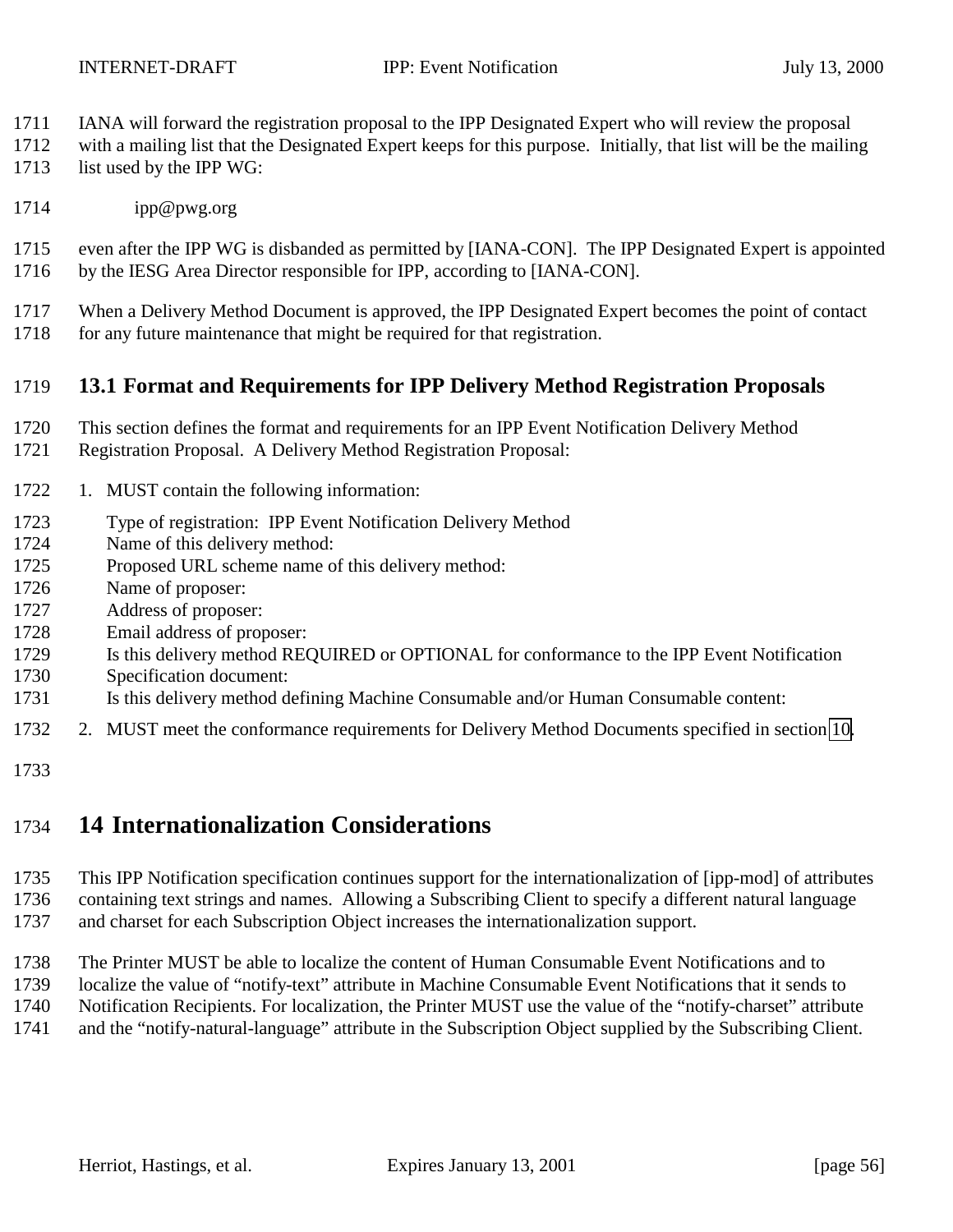## <span id="page-56-0"></span>**15 Security Considerations**

By far the biggest security concern is the abuse of notification: sending unwanted Event Notifications to

 third parties (i.e., spam). The problem is made worse by notification addresses that may be redistributed to multiple parties (e.g., mailing lists). There exist scenarios where third party notification is required (see Scenario #2 and #3 in [ipp-not-req]). The fully secure solution would require active agreement of all recipients before sending out anything. However, requirement #9 in [ipp-req] ("There is no requirement for IPP Printer receiving the print request to validate the identity of an Event recipient") argues against this.

- Certain systems may decide to disallow third party Event Notifications (a traditional fax model).
- Clients submitting Notification requests to the IPP Printer has the same security issues as submitting an
- IPP/1.1 print job request. The same mechanisms used by IPP/1.1 can therefore be used by the client
- Notification submission. Operations that require authentication can use the HTTP authentication.
- Operations that require privacy can use the HTTP/TLS privacy.
- The Notification access control model should be similar to the IPP access control model for Jobs. Creating
- a Per-Printer Subscription Object is associated with a user. Only the creator or an Operator can cancel the
- Subscription Object. The system may limit the listing of items to only those items owned by the user.
- Some Subscription Objects (e.g., those that have a lifetime longer than a job) can be done only by
- privileged users (users having Operator and/or Administrator access rights), if that is the authorization
- policy.

The standard security concerns (delivery to the right user, privacy of content, tamper proof content) apply to

- the Delivery Method. IPP should use the security mechanism of the Delivery Method used. Some delivery
- mechanisms are more secure than others. Therefore, sensitive Event Notifications should use the Delivery
- Method that has the strongest security.

## **16 Status Codes**

The following status codes are defined as extensions for Notification and are returned as the value of the

- "status-code" parameter in the Operation Attributes Group of a response (see [ipp-mod] section 3.1.6.1).
- Operations in this document can also return the status codes defined in section 13 of [ipp-mod]. The
- 'successful-ok' status code is an example of such a status code.

### **16.1 successful-ok-ignored-subscriptions (0x0003)**

- The Subscription Creation Operation was unable to create all requested Subscription Objects.
- For a Create-Job-Subscriptions or Create-Printer-Subscriptions operation, this status code means that the
- Printer created one or more Subscription Objects, but not all requested Subscription Objects.
- For a Job Creation operation, this status code means that the Printer created the Job along with zero or more
- Subscription Objects. The Printer returns this status code even if other job attributes are unsupported or in
- conflict. That is, if an IPP Printer finds a warning that would allow it to return 'successful-ok-ignored-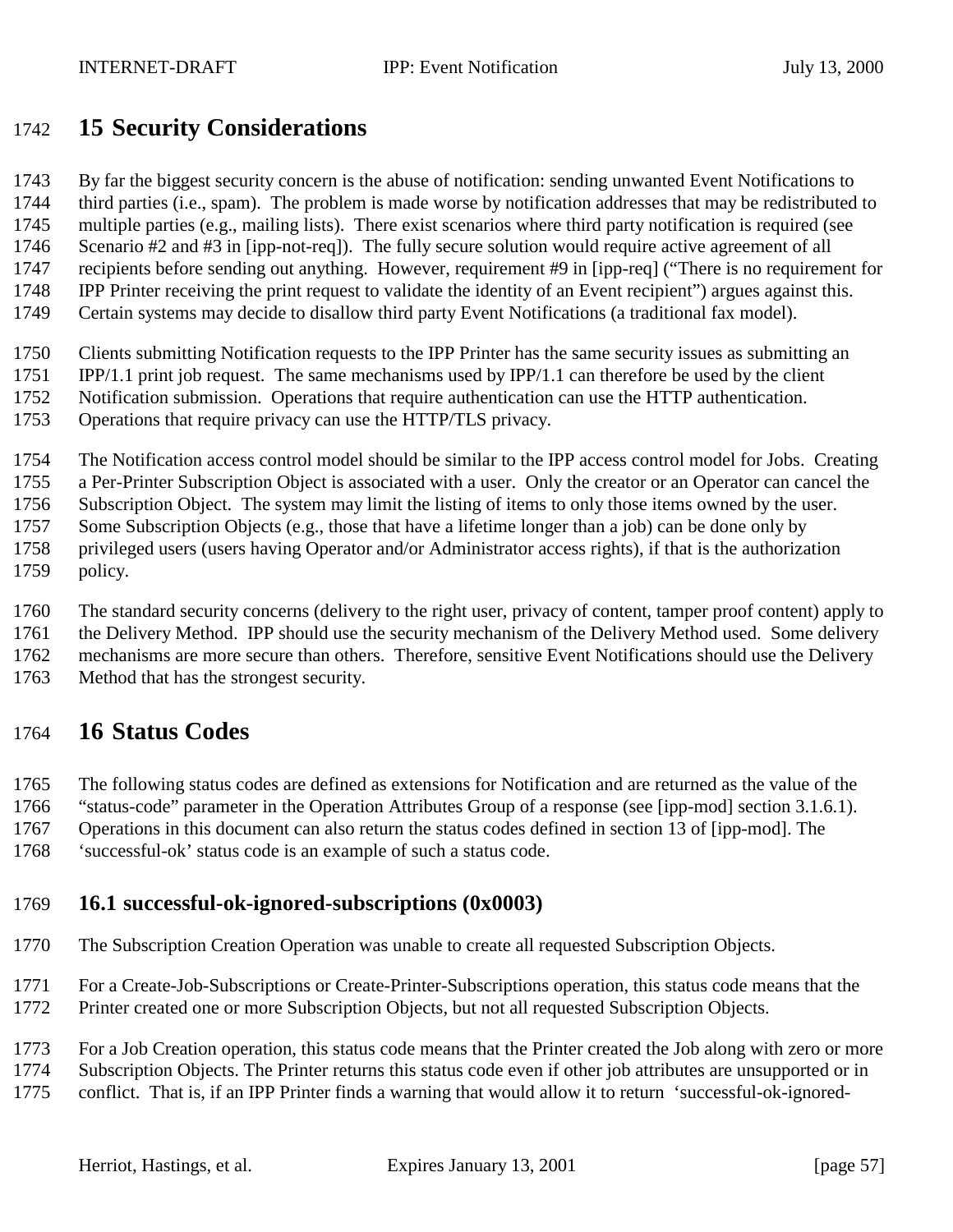- <span id="page-57-0"></span>subscriptions' and either 'successful-ok-ignored-or-substituted-attributes' and/or 'successful-ok-conflicting-
- attributes', it MUST return 'successful-ok-ignored-subscriptions'.

## **16.2 client-error-ignored-all-subscriptions (0x0414)**

- This status code is the same as 'successful-ok-ignored-subscriptions' except that only the Create-Job-
- Subscriptions and Create-Printer-Subscriptions operation return it. They return this status code only when
- 1781 the Printer creates zero Subscription Objects.

# **17 Status Codes in Subscription Attributes Groups**

- This section contains values of the "notify-status-code" attribute that the Printer returns in a Subscription Attributes Group in a response when the corresponding Subscription Object:
- 1785 1. is not created or
- 2. is created and some of the client-supplied attributes are not supported.
- The following sections are ordered in decreasing order of importance of the status-codes.

## **17.1 client-error-uri-scheme-not-supported (0x040C)**

- This status code is defined in [ipp-mod]. This document extends its meaning and allows it to be in a Subscription Attributes Group of a response.
- The scheme of the client-supplied URI in a "notify-recipient-uri" Subscription Template Attribute in a Subscription Creation Operation is not supported. See section [5.3.1.](#page-17-0)

## **17.2 client-error-too-many-subscriptions (0x0415)**

 The number of Subscription Objects supported by the Printer would be exceeded if this Subscription Object were created (see section [5.2\)](#page-14-0).

## **17.3 successful-ok-too-many-events (0x0005)**

 The client supplied more Events in the "notify-events" operation attribute of a Subscription Creation Operation than the Printer supports, as indicated in its "notify-max-events-supported" Printer attribute (see section [5.3.2\)](#page-18-0).

## **17.4 successful-ok-ignored-or-substituted-attributes (0x0001)**

- This status code is defined in [ipp-mod]. This document extends its meaning to include unsupported
- Subscription Template Attributes and it can appear in a Subscription Attributes Group.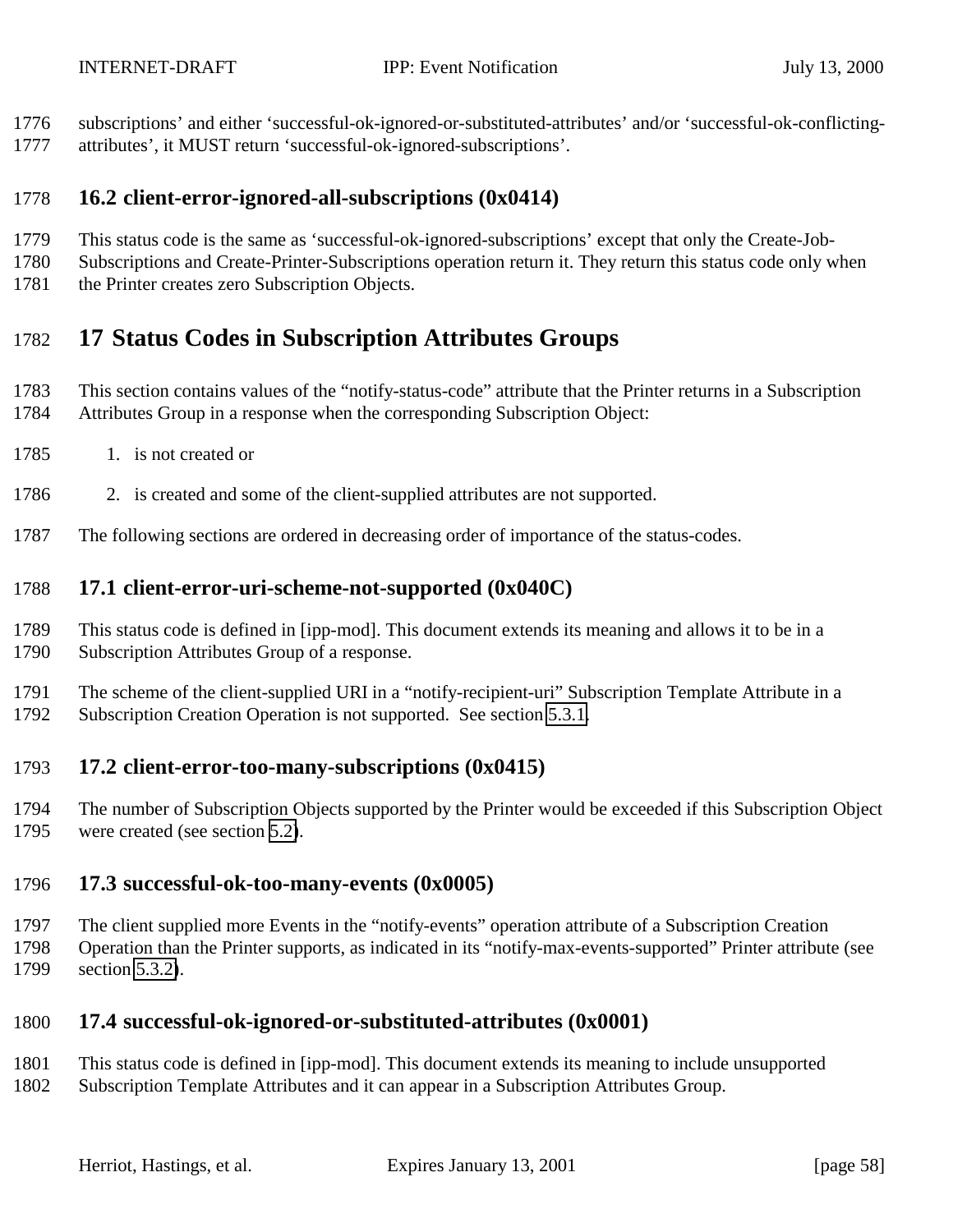## **18 Encodings of Additional Attribute Tags**

- This section assigns values to two attributes tags as extensions to the encoding defined in [ipp-pro]).
- The "subscription-attributes-tag" delimits Subscription Template Attributes Groups in requests and
- Subscription Attributes Groups in responses.
- The "event-notification-attributes-tag" delimits Event Notifications in Delivery Methods that use an IPP-1808 like encoding.
- The following table specifies the values for the delimiter tags:

| Tag Value (Hex) | <b>Meaning</b>                      |
|-----------------|-------------------------------------|
| 0x06            | "subscription-attributes-tag"       |
| 0x07            | "event-notification-attributes-tag" |

## **19 References**

# [IANA-CON] Narte, T. and Alvestrand, H.T.: Guidelines for Writing an IANA Considerations Section in RFCs, Work in Progress, draft-iesg-iana-considerations-04.txt, May 21, 1998. [ipp-mod] deBry, R., , Hastings, T., Herriot, R., Isaacson, S., Powell, P., "Internet Printing Protocol/1.1: Model and Semantics", <draft-ietf-ipp-model-v11-07.txt>, work in progress, May 22, 2000. [ipp-not-req] deBry, R., Lewis, H., Hastings, T., "Internet Printing Protocol/1.1: Requirements for IPP Notifications", <draft-ietf-ipp-not-04.txt>, work in progress, July 6, 2000. [ipp-pro] 1821 Herriot, R., Butler, S., Moore, P., Tuner, R., "Internet Printing Protocol/1.1: Encoding and Transport", <draft-ietf-ipp-protocol-v11-06.txt>, work in progress, May 30, 2000. [ipp-prog] Hastings, T., Bergman, R., Lewis, H., "IPP Job Progress Attributes", <draft-ietf-ipp-job-prog-1825 00.txt> work in progress, July 6, 2000. [ipp-set] Kugler, C., , Hastings, T., Herriot, R., Lewis, H, "Internet Printing Protocol (IPP): Job and Printer Set Operations", <draft-ietf-ipp-job-printer-set-ops-02.txt>, work in progress, March 23, 2000. 1829 [RFC2026] S. Bradner, "The Internet Standards Process -- Revision 3", RFC 2026, October 1996.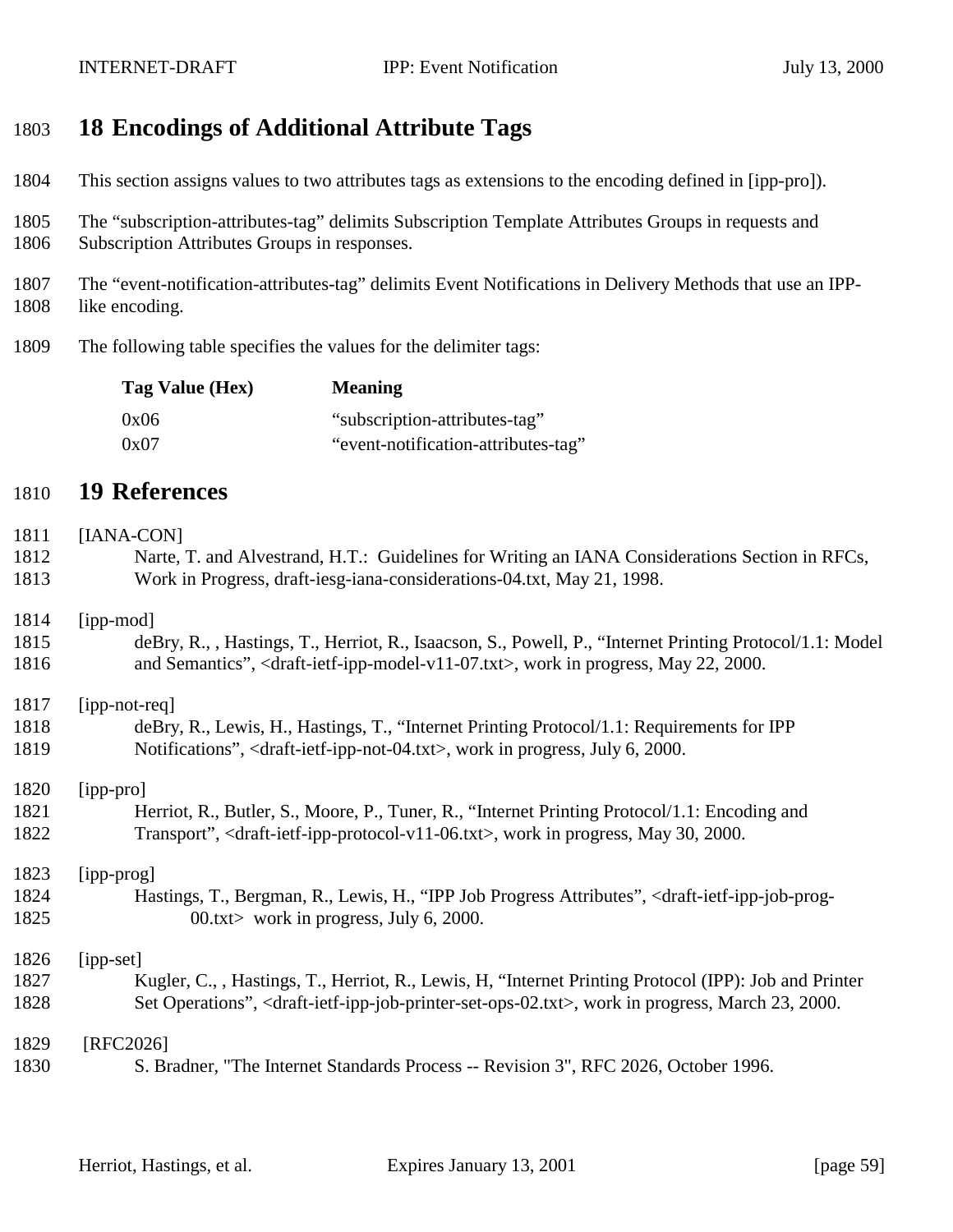| [RFC2119]                                                                                                |
|----------------------------------------------------------------------------------------------------------|
| S. Bradner, "Key words for use in RFCs to Indicate Requirement Levels", RFC 2119, March 1997             |
| [RFC2566]                                                                                                |
| deBry, R., , Hastings, T., Herriot, R., Isaacson, S., Powell, P., "Internet Printing Protocol/1.0: Model |
| and Semantics", RFC 2566, April 1999.                                                                    |
| [RFC2567]                                                                                                |
| Wright, D., "Design Goals for an Internet Printing Protocol", RFC 2567, April 1999.                      |
| [RFC2568]                                                                                                |
| Zilles, S., "Rationale for the Structure and Model and Protocol for the Internet Printing Protocol",     |
| RFC 2568, April 1999.                                                                                    |
| [RFC2569]                                                                                                |
| Herriot, R., Hastings, T., Jacobs, N., Martin, J., "Mapping between LPD and IPP Protocols", RFC          |
| 2569, April 1999.                                                                                        |
|                                                                                                          |

## **20 Author's Addresses**

| 1845 | Scott A. Isaacson (Editor) |
|------|----------------------------|
|------|----------------------------|

- Novell, Inc.
- 1847 122 E 1700 S Provo, UT 84606
- 
- Phone: 801-861-7366
- Fax: 801-861-2517
- 1852 e-mail: [sisaacson@novell.com](mailto:sisaacson@novell.com)
- Tom Hastings
- Xerox Corporation
- 737 Hawaii St. ESAE 231
- El Segundo, CA 90245
- Phone: 310-333-6413
- Fax: 310-333-5514
- 1861 e-mail: [hastings@cp10.es.xerox.com](mailto:hastings@cp10.es.xerox.com)
- Robert Herriot
- Xerox Corporation
- 3400 Hillview Ave., Bldg #1
- Palo Alto, CA 94304
- 

Phone: 650-813-7696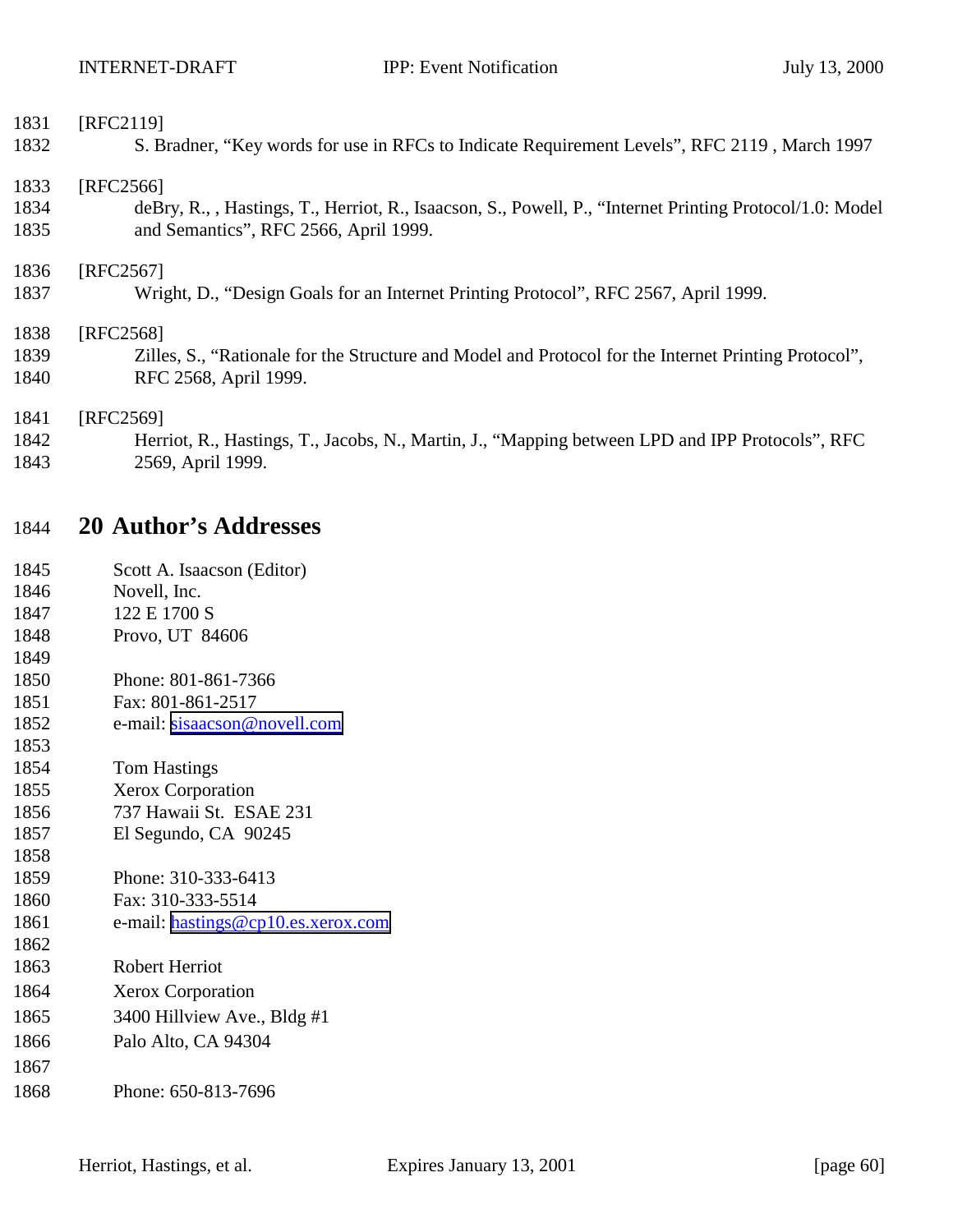| 1869 | Fax: 650-813-6860                                                      |
|------|------------------------------------------------------------------------|
| 1870 | Email: robert.herriot@pahv.xerox.com                                   |
| 1871 |                                                                        |
| 1872 | Roger deBry                                                            |
| 1873 | <b>Utah Valley State College</b>                                       |
| 1874 | Orem, UT 84058                                                         |
| 1875 |                                                                        |
| 1876 | Phone: (801) 222-8000                                                  |
| 1877 | EMail: debryro@uvsc.edu                                                |
| 1878 |                                                                        |
| 1879 | <b>Jay Martin</b>                                                      |
| 1880 | e-mail: jkm@underscore.com                                             |
| 1881 |                                                                        |
| 1882 | Michael Shepherd                                                       |
| 1883 | Xerox Corporation                                                      |
| 1884 | 800 Phillips Road MS 128-51E                                           |
| 1885 | Webster, NY 14450                                                      |
| 1886 |                                                                        |
| 1887 | Phone: 716-422-2338                                                    |
| 1888 | Fax: 716-265-8871                                                      |
| 1889 | e-mail: mshepherd@crt.xerox.com                                        |
| 1890 |                                                                        |
| 1891 | Ron Bergman (Editor)                                                   |
| 1892 | Hitachi Koki Imaging Solutions                                         |
| 1893 | 1757 Tapo Canyon Road                                                  |
| 1894 | Simi Valley, CA 93063-3394                                             |
| 1895 |                                                                        |
| 1896 | Phone: 805-578-4421                                                    |
| 1897 | Fax: 805-578-4001                                                      |
| 1898 | Email: rbergma@hitachi-hkis.com                                        |
| 1899 | <b>Appendix - Model for Notification with Cascading Printers</b><br>А. |

- With this model (see [Figure 2\)](#page-61-0), there is an intervening Print server between the human user and the output-device. So the system effectively has two Printers. There are two cases to consider.
- 1. When the Printer 1 (in the server) generates Events, the system behaves like the client and Printer in [Figure 1.](#page-8-0) In this case, Printer 1 sends Event Notifications that are shown as Event Notifications (A) of [Figure 2,](#page-61-0).
- 2. When the Printer 2 (in the output-device) generates Events, there are two possible system configurations:
- a) Printer 1 forwards the client-supplied Subscription Creation Operations to the downstream Printer 2 and lets Printer 2 send the Event Notifications directly to the Notification Recipients supplied by the Client (Event Notifications(C) in the diagram).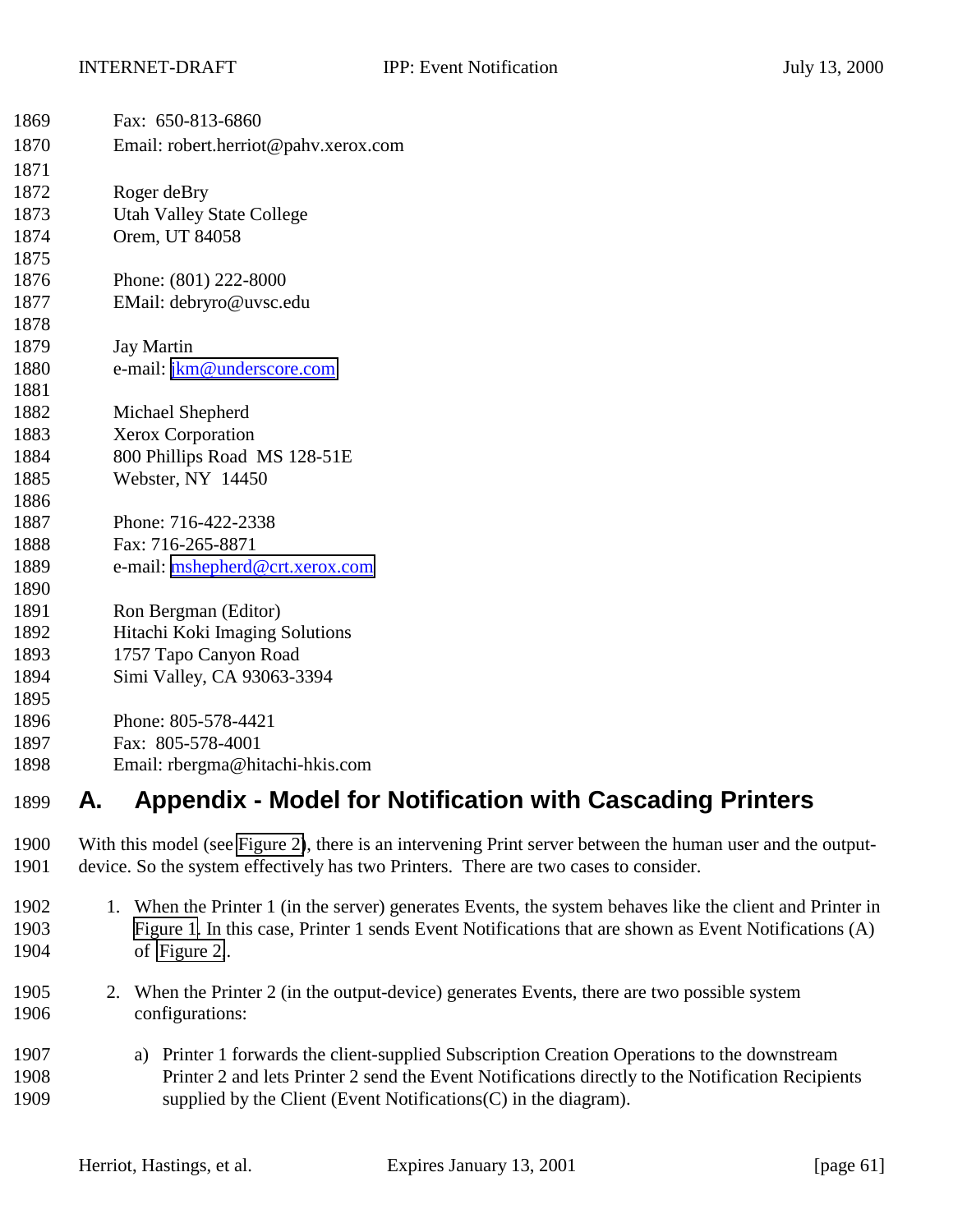- <span id="page-61-0"></span> b) Printer 1 performs the client-supplied Subscription Creation Operations and also forwards the Subscription Creation Operations to Printer 2 with the Notification Recipient changed to be the Printer 1. When an Event occurs in Printer 2, Printer 2 sends the Event Notification (B) to Notification Recipient of Printer 1, which relays the received Event Notification (B) to the client-supplied Notification Recipient (as Event Notifications(A) in the diagram). Note, when a client performs a Subscription Creation Operation, Printer 1 need not forward the Subscription Creation Operation to Printer 2 if it would create a duplicate Subscription Object on Printer 2.
- Note: when Printer 1 is forwarding Subscription Creation Operations to Printer 2, it may request Printer 2 to create additional Subscription Objects (called "piggy-backing"). Piggy-backing is useful when:
- Device A is configured to accept (IPP or non-IPP) requests from other servers.
- 1920 Server S wants to receive Job Events that the client didn't request and Server S wants these Events 1921 for jobs it submits and not for other jobs.

| 1922 | server S                                                               | device A     |
|------|------------------------------------------------------------------------|--------------|
| 1923 |                                                                        |              |
| 1924 |                                                                        |              |
| 1925 | ###########<br>+--------+ Subscription                                 | ###########  |
| 1926 | --Creation ----># Printer #<br>Subscription<br>client                  | # Printer #  |
| 1927 | ---Creation-----<br>Operation<br>$\#$ Object 1#<br>$+ - - - - - - - +$ | ># Object 2# |
| 1928 | ### <br>Operation                                                      | #### # ####  |
| 1929 | _________                                                              |              |
| 1930 | Event                                                                  |              |
| 1931 | Notific- $ $ <-Notifications(A)-+ +-- Event Notifications(B)--+        |              |
| 1932 | <--------------Event Notifications(C)-----------------+<br>ation Re    |              |
| 1933 | cipient                                                                |              |
| 1934 | --------+                                                              |              |

#### **Figure 2 – Model for Notification with Cascading Printers**

## **B. Appendix - Distributed Model for Notification**

 A Printer implementation could use some other remote notification service to provide some or most of the service. For example, the remote notification service could send Event Notifications using Delivery Methods that are not directly supported by the output device or server. Or, the remote notification service could store Subscription Objects (passed to it from the output device in response to Subscription Creation requests), accept Events, format the Event Notification in the natural language of the Notification Recipient, and send the Event Notifications to the Notification Recipient(s).

 [Figure 3](#page-62-0) shows this partitioning. The interface between the output device (or server) and the remote notification service is outside the scope of this document and is intended to be transparent to the client and this document. The combination of the output device (or server) and the notification service together constitute an IPP Printer conforming to this Notification document.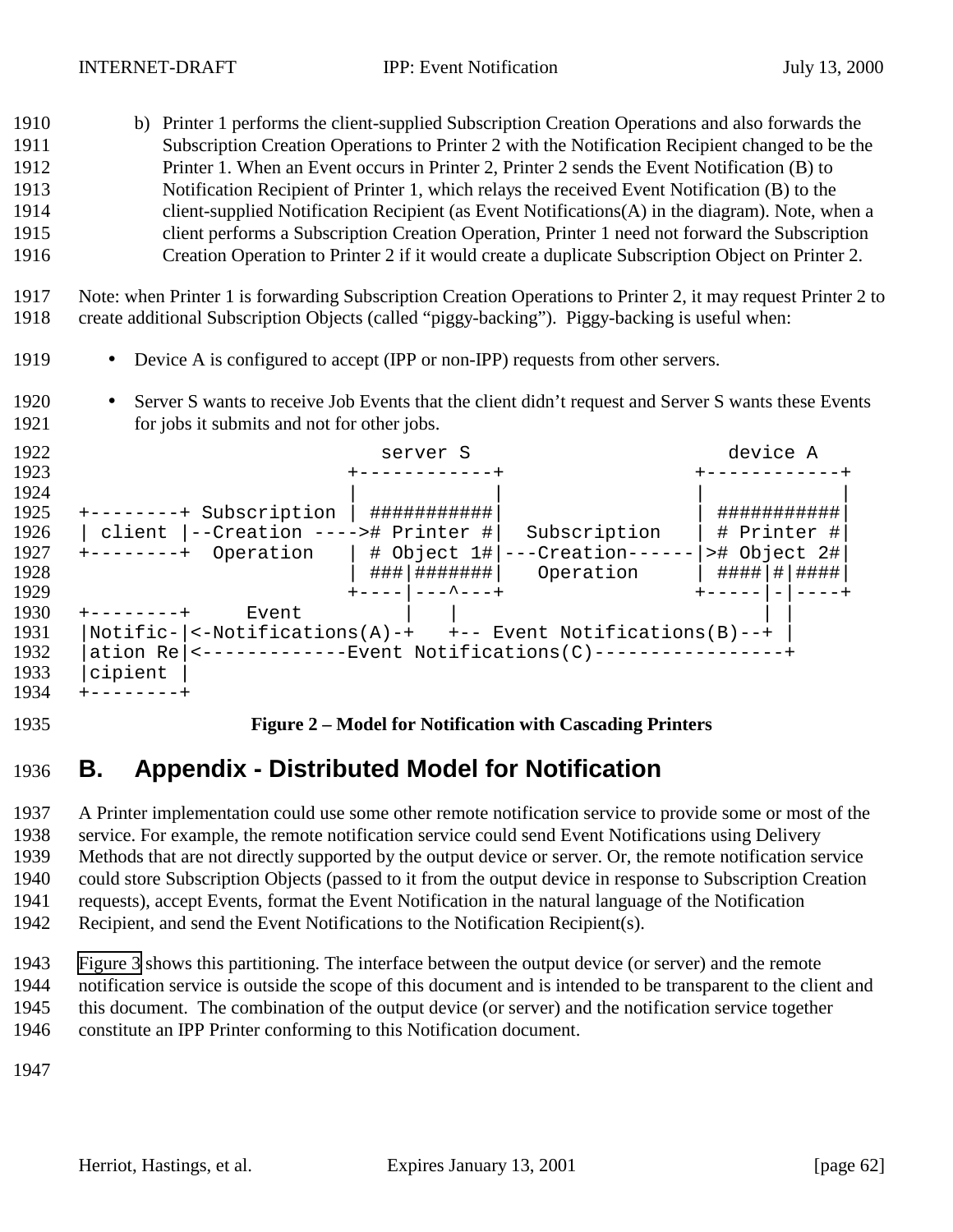```
1948 ***********************
1949 *
1950 * Printer (including
1951 * the distributed
1952 * Notification Service)<br>1953 *1953 *
1954 * output device or server
1955 * +---------------+
1956 PDA, desktop, or server * + ############# +
1957 +--------+ * | # partial # |
1958 | client |---IPP Subscription--------># Printer # |
1959 +-----++ Creation operation * | \# Object \#1960 * | #####|##### |
                        * + - - - - - - - | - - - - - - - +
1962 \overline{\hspace{1cm}} Subscriptions
1963 * | OR Event
1964 +------------+ * | Notifications
1965 |Notification | IPP-defined
1966 |Recipient |<--Event Notifications---| Notification |
1967 +------------+ * | Service |
1968 * +---------------+
1969 *
1970 *************************
1971 *** = Implementation configuration opaque boundary
1972
```
**Figure 3 – Opaque Use of a Notification Service Transparent to the Client**

# **C. Appendix - Extended Notification Recipient**

 The model allows for an extended Notification Recipient that is itself a notification service that forwards each Event Notification to another recipient (called the Ultimate Notification Recipient in this section). The Delivery Method to the Ultimate Recipient is probably different from the Delivery Method used by the Printer to the extended Notification Recipient.

This extended Notification Recipient is transparent to the Printer but not to the client.

 When a client performs a Subscription Creation Operation, it specifies the extended Notification Recipient as it would any Notification Recipient. In addition, the client specifies the Ultimate Notification Recipient in the Subscription Creation Operation in a manner specified by the extended Notification Recipient. Typically, it is either some bytes in the value of "notify-user-data" or some additional parameter in the

value of "notify-recipient-uri". The client also subscribes directly with the extended Notification Recipient

(by means outside this document), since it is a notification service in its own right.

The IPP Printer treats the extended Notification Recipient like any other Notification Recipient and the IPP

 Printer is not aware of the forwarding. The Delivery Method that the extended Notification Recipient uses for delivering the Event Notification to the Ultimate Notification Recipient is beyond the scope of this

document and is transparent to the IPP Printer.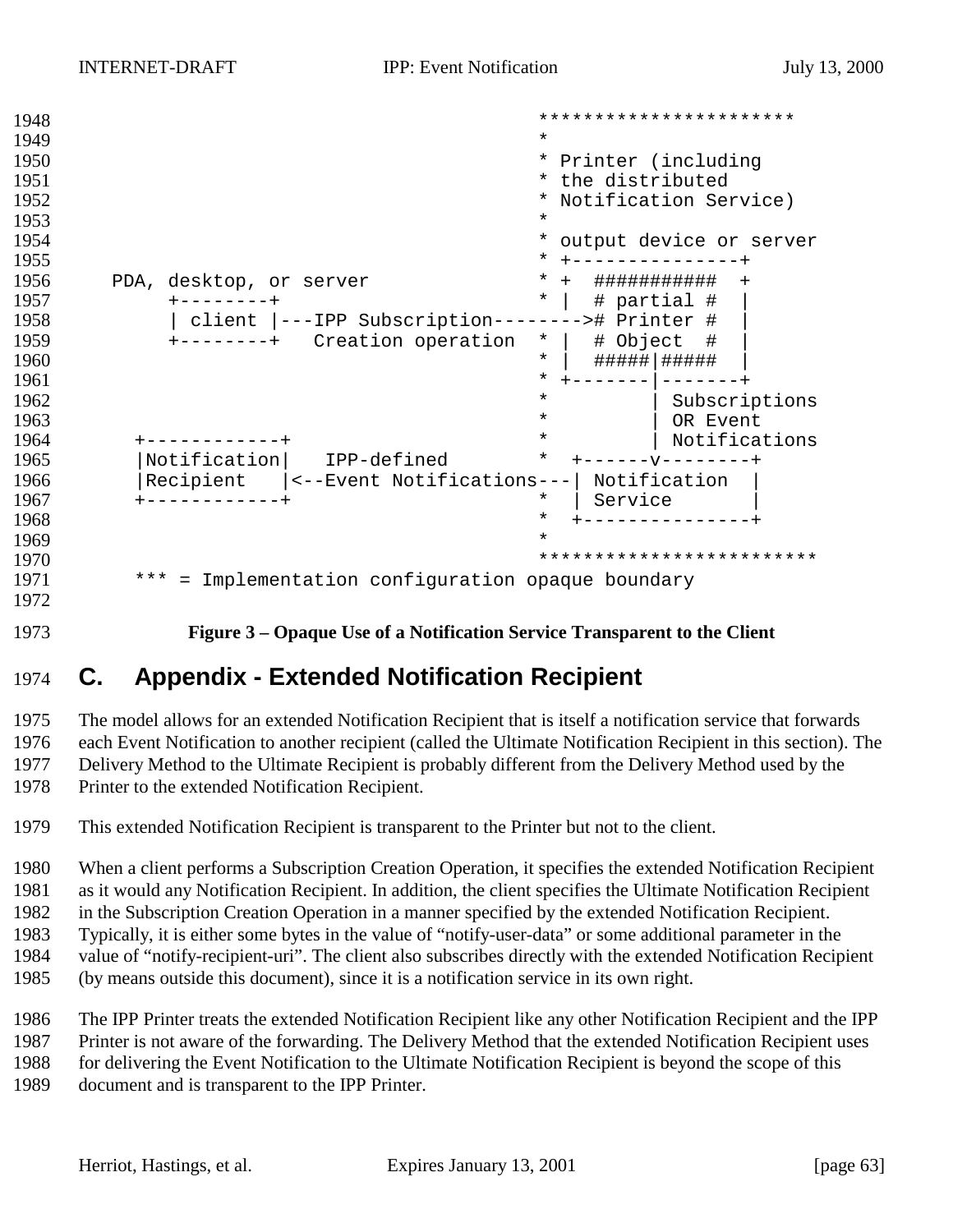Examples of this extended Notification Recipient are paging, immediate messaging services, general notification services, and NOS vendors' infrastructure. Figure 4 shows this approach.

 1993 PDA, desktop, or server server server or output device +---------------+ +--------+ | ########### | | client |---Subscription Creation -----------># Printer # | +--------+ Operation | # Object # | | #####|##### | +------------+ +------------+ IPP-defined +-------|-------+ |Ultimate | any |Notification|<--Event Notifications----+ 2001 | Notification | <---- | Recipient | |Recipient | +------------+ +------------+ (Notification Service)

**Figure 4 – Use of an Extended Notification Recipient transparent to the Printer**

## **D. Appendix - Details about Conformance Terminology**

- The following paragraph provide more details about conformance terminology.
- **REQUIRED**  an adjective used to indicate that a conforming IPP Printer implementation MUST support the indicated operation, object, attribute, attribute value, status code, or out-of-band value in requests and responses. See [ipp-mod] "Appendix A - Terminology for a definition of "support". *Since support of this entire Notification specification is OPTIONAL for conformance to IPP/1.0 or IPP/1.1, the use of the term REQUIRED in this document means "REQUIRED if this OPTIONAL Notification specification is implemented".*
- **RECOMMENDED**  an adjective used to indicate that a conforming IPP Printer implementation is recommended to support the indicated operation, object, attribute, attribute value, status code, or out-of-band value in requests and responses. *Since support of this entire Notification specification is OPTIONAL for conformance to IPP/1.0 or IPP/1.1, the use of the term RECOMMENDED in this document means "RECOMMENDED if this OPTIONAL Notification specification is implemented".*
- **OPTIONAL**  an adjective used to indicate that a conforming IPP Printer implementation MAY, but is NOT REQUIRED to, support the indicated operation, object, attribute, attribute value, status code, or out-of-band value in requests and responses.

## **E. Appendix - Object Model for Notification**

 This section describes the Notification object model that adds a Subscription Object which together with the Job and Printer object provide the complete Notification semantics.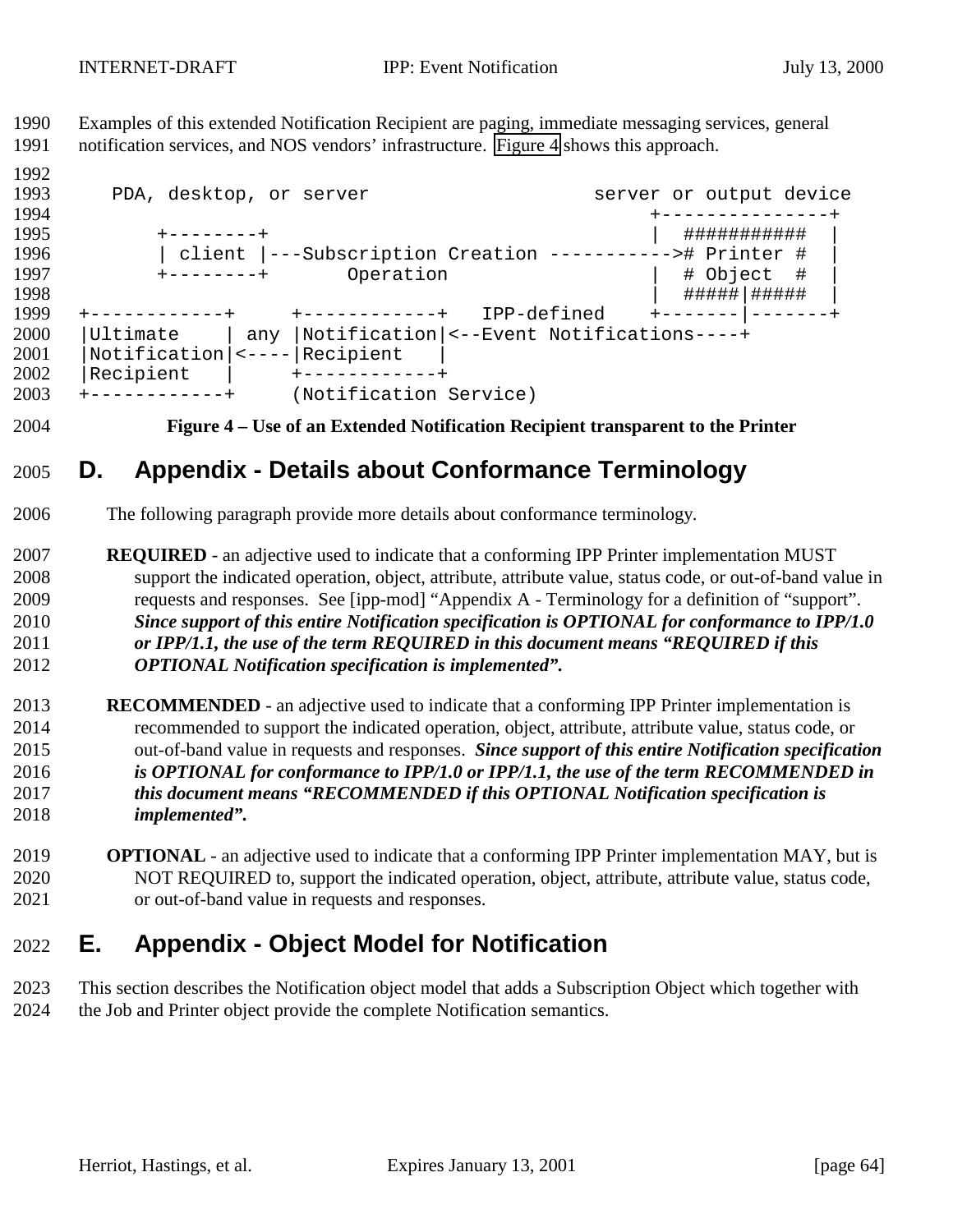

## **E.1 Appendix - Object relationships**

 This sub-section defines the object relationships between the Printer, Job, and Subscription Objects by example. Whether Per-Printer Subscription Objects are actually contained in a Printer object or are just bi- directionally associated with them in some way is IMPLEMENTATION DEPENDENT and is transparent to the client. Similarly, whether Per-Job Subscription Objects are actually contained in a Job object or are 2062 just bi-directionally associated with them in some way is IMPLEMENTATION DEPENDENT and is transparent to the client. The object relationships are defined as follows:

## **E.2 Printer Object and Per-Printer Subscription Objects**

2065 1. The Printer object contains (is associated with) zero or more Per-Printer Subscription Objects (p1 contains s1-s3 Per-Printer Subscription Objects).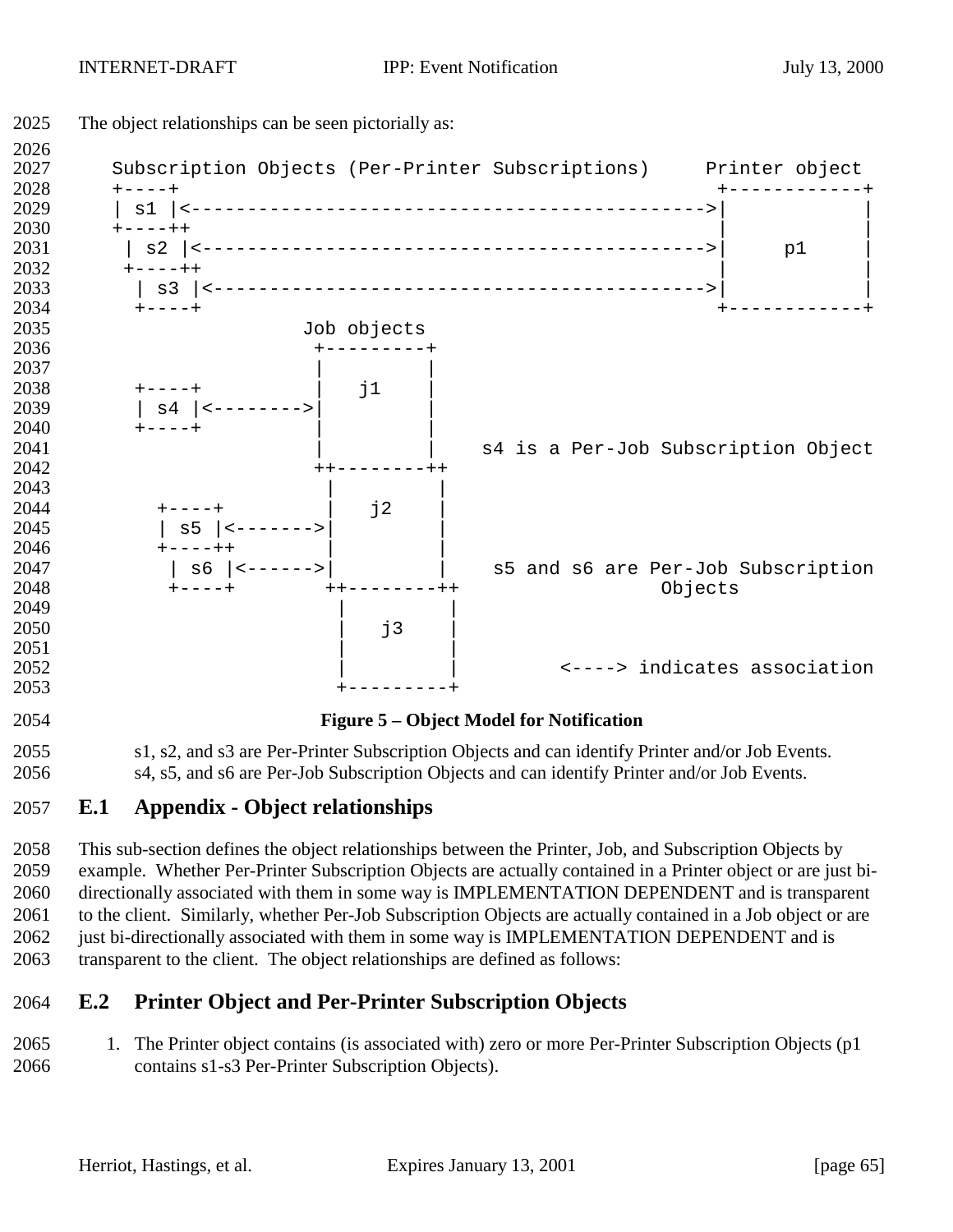2. Each Per-Printer Subscription Object (s1, s2, and s3) is contained in (or is associated with) exactly one Printer object (p1).

## **E.3 Job Object and Per-Job Subscription Objects**

- 2070 1. A Job object (j1, j2, j3) is associated with zero or more Per-Job Subscription Objects (s4-s6). Job j1 is associated with Per-Job Subscription Object s4, Job j2 is associated with Per-Job Subscription Objects s5 and s6, and Job j3 is not associated with any Per-Job Subscription Object.
- 2. Each Per-Job Subscription Object is associated with exactly one Job object.

# **F. Appendix - Per-Job versus Per-Printer Subscription Objects**

 Per-Job and Per-Printer Subscription Objects are quite similar. Either type of Subscription Object can subscribe to Job Events, Printer Events, or both. Both types of Subscription Objects can be queried using the Get-Subscriptions and Get-Subscription-Attributes operations and canceled using the Cancel- Subscription operation. Both types of Subscription Objects create Subscription Objects which have the same Subscription Object attributes defined. However, there are some semantic differences between Per- Job Subscription Objects and Per-Printer Subscription Objects. A Per-Job Subscription Object is established by the client when submitting a job and after creating the job using the Create-Job- Subscriptions operation by specifying the "job-id" of the Job with the "notify-job-id" attribute. A Per- Printer Subscription Object is established between a client and a Printer using the Create-Printer-Subscriptions operation. Some specific differences are:

- 1. A client usually creates one or more Per-Job Subscription Objects as part of the Job Creation operations (Create-Job, Print-Job, and Print-URI), rather than using the OPTIONAL Create-Job-Subscriptions operation, especially since Printer implementations NEED NOT support the Create-Job-Subscriptions operation, since it is OPTIONAL.
- 2. For Per-Job Subscription Objects, the Subscription Object is only valid while the job is "not-complete" (see sections [5.4.3\)](#page-27-0) while for the Per-Printer Subscription Objects, the Subscription Object is valid until the time (in seconds) that the Printer returned in the "notify-lease-expiration-time" operation attribute.
- 3. Job Events in a Per-Job Subscription Object apply only to "one job" (the Job created by the Job Creation operation or references by the Create-Job-Subscriptions operation) while Job Events in a Per-Printer Subscription Object apply to ALL jobs contained in the IPP Printer.

# **G. Appendix: Change History (to be removed for Internet-Draft)**

 This section summarizes the changes to the document. Each sub-section is in *reverse* chronological order. Adding or removing ISSUES that don't change the document are not listed here.

### **G.1 Changes to the June 30, 2000 version to create the July 13, 2000 version**

 The following changes were made to the June 30, 2000 version to create the July 13, 2000 version based on the agreements reached at the July IPP WG meeting: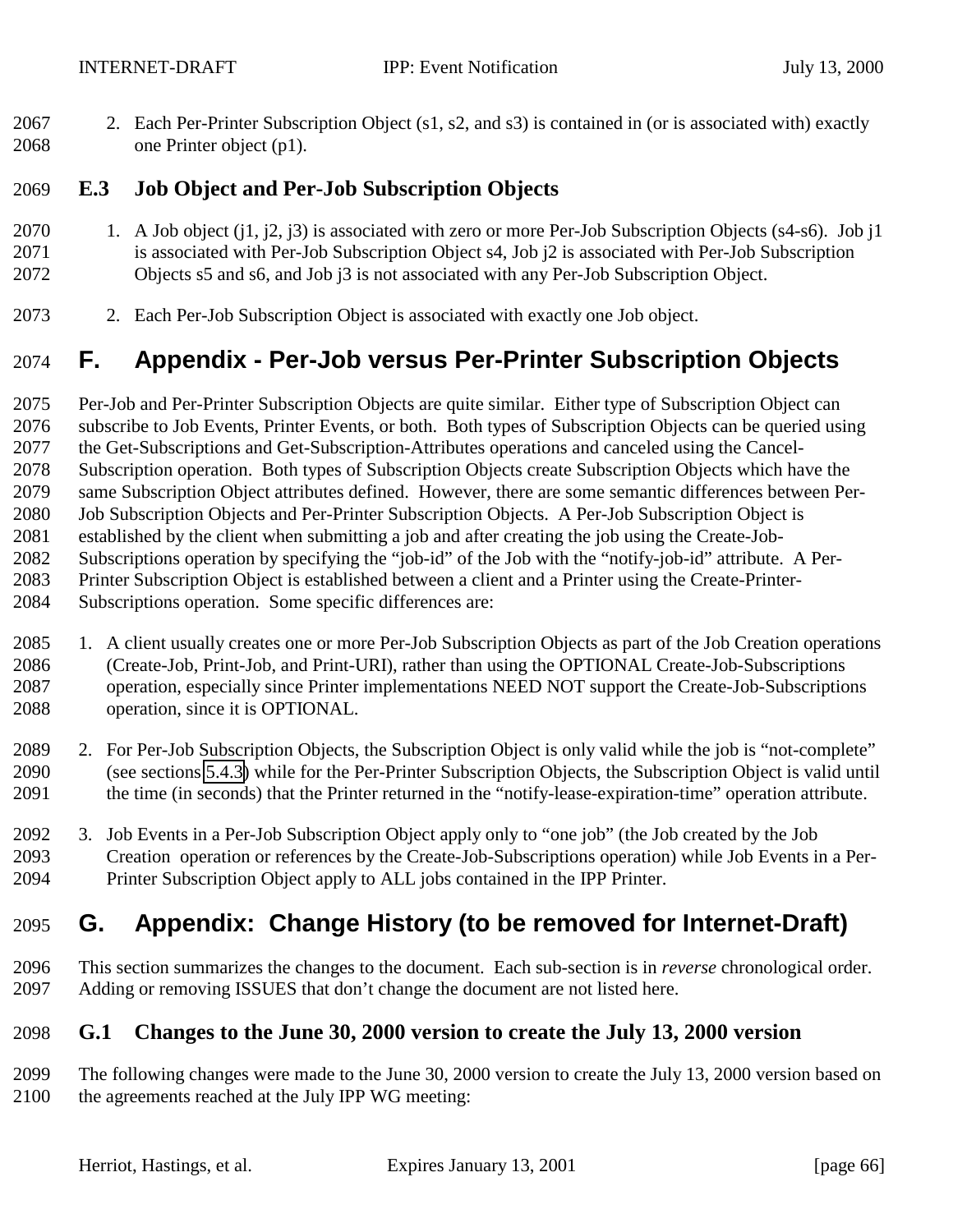- 1. Deleted the "notify-max-job-subscriptions" and "notify-max-printer-subscriptions" Printer Description attributes, since the maximum cannot be guaranteed.
- 2. Added the "notify-time-interval (integer(0:MAX)) Subscription Template attribute to give Subscribing Client control over moderation of 'job-progress' Event Notifications that MUST be implemented if and only if the 'job-progress' event is implemented. There are no default or supported Printer attributes.
- 3. Removed the idea that a Delivery Method MAY allow the Printer to moderate certain high frequencey events.
- 4. Clarified that the Printer MUST treat the address part of the "notify-recipient-uri" attribute value as opaque.
- 5. Added the REQUIRED 'printer-stopped' event and the OPTIONAL 'job-stopped' event.
- 6. Deleted the 'job-purged' event.
- 7. Deleted the "notify-persistence" Subscription Template attribute.
- 8. Clarified the concept of Compound Event Notifications used by both 'mailto' and 'indp'.
- 9. Clarified that a Printer MUST cancel a Subscription if it gets hard errors when sending that will never change.
- 10. Clarified [Figure 3 Opaque Use of a Notification Service Transparent to the Client](#page-62-0) to indicate that the Printer includes the Notification Service.

## **G.2 Changes to the May 10, 2000 version to create the June 30, 2000 version**

- The following changes were made to the May 10, 2000 version to create the June 30, 2000 version based on the agreements reached at the May IPP WG meetings and subsequent teleconferences:
- 1. Editorially reorganized and revised the document so that information is stated only once. Moved supplementary material to appendices.
- 2. Cleaned up the terminology so that it is used consistently throughout the document; capitalized such terms. Simplified the descriptions of each term.
- 3. Recast the Subscription attributes to be Subscription Template and Subscription Description attributes following the IPP/1.1 model for Jobs. Therefore, a few attribute names were changed to make them consistent.
- 4. Reworked the operation descriptions to align with the style in [ipp-mod].
- 5. Made the validation and processing of Subscription Template attributes be the same for Job Creation Operations, Create-Job-Subscriptions, and Create-Printer-Subscriptions operations (and defined in one
- place) and as similar to validation of jobs as possible (though there are some differences since one
- request can generate multiple Subscription objects.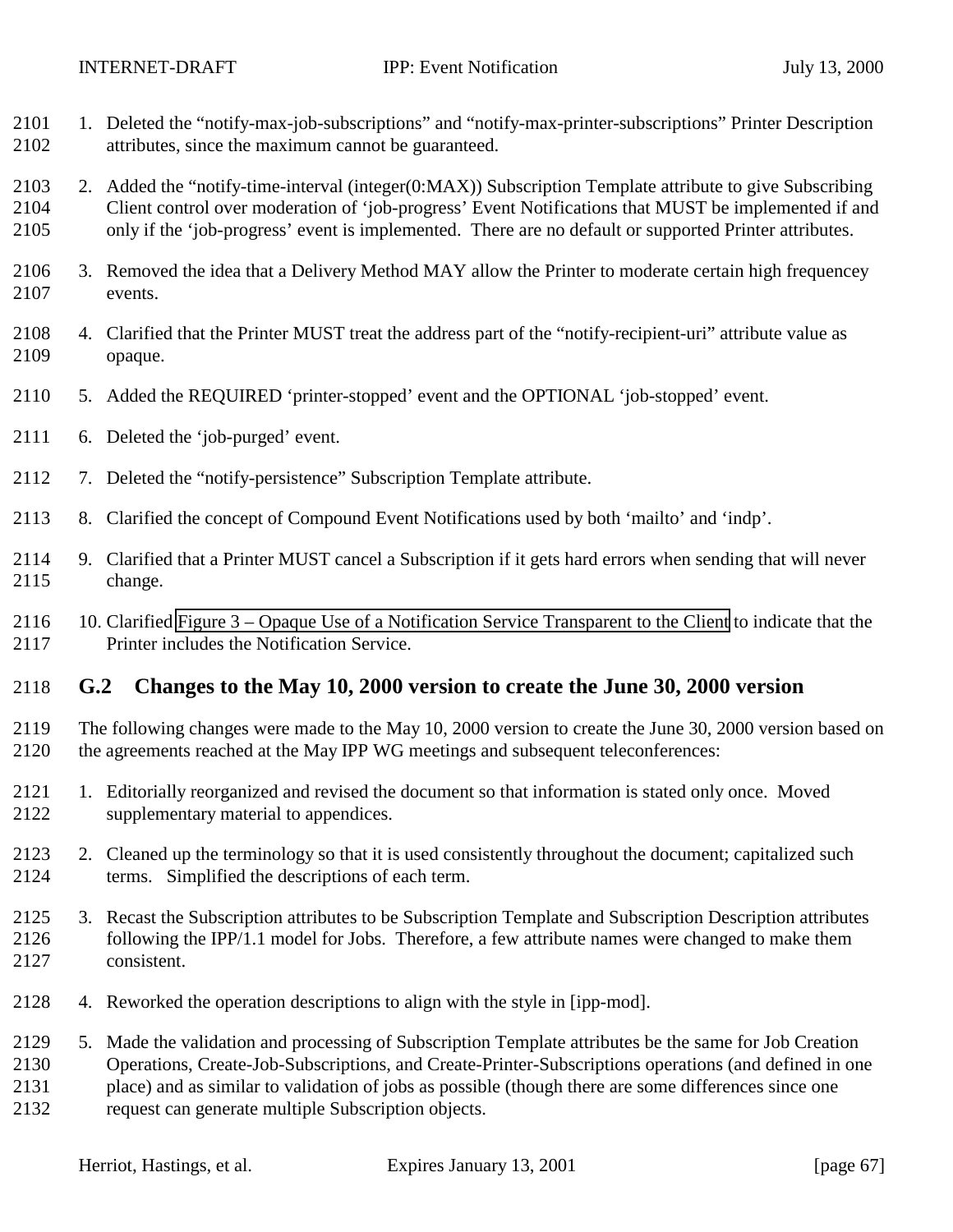6. Clarified the error handling for all operations.

 7. Removed the "notify-text-format" and "notify-additional-formats" Subscription Template attributes and added the "notify-job-id" Subscription Description attribute.

- 8. The client can supply one or more Subscription Template Attribute Groups in all Subscription Creation requests and the printer returns Subscription Object Attributes groups for each Subscription object created. Consequently, an "s" was added to Create-Job-Subscriptions and Create-Printer-Subscriptions operations.
- 9. Reorganized the Events, so that some of the Events represent a group of events and the rest are sub- events. This reduces the number of Subscribed Events that a Printer needs to support in one Subscription from 5 to 2. It also means that the event that is delivered is one of the Subscribed events, not necessarily the trigger event, so "notify-trigger-event" was renames to "notify-subscribed-event" in 2144 the Event Notification.
- 10. Added the 'printer-full' and 'printer-not-almost-idle' Events to go along with the 'printer-no-longer- full' and 'printer-almost-idle' Events. Renamed the 'printer-queue-changed' Event to 'printer-queue-order-changed'.
- 11. Clarified what MUST be in a Delivery Method Document.
- 12. Removed "persistent-jobs-supported" Printer Description attribute, since it has nothing to do with Notifications and is not needed to describe Subscription object persistence.
- 13. Changed notify-max-printer-subscriptions-supported (integer(0:MAX)) and notify-max-job-subscriptions-supported (integer(0:MAX)) so that MAX means no limit and 0 means no subscriptions
- are (currently) allowed, so as to give a way to turn off accepting new subscriptions.

### **G.3 Changes to the March 8, 2000 version to create the May 10, 2000 version**

- The following changes were made to the March 8, 2000 version to create the May 10, 2000 version based on the agreements reached at the April IPP WG meetings and subsequent teleconferences:
- 1. Change "notify-format" to "notify-text-format" and made it apply only to the format of the "notify- text" (formerly called "human-readable-report") and Human Consumable form. A new attribute "notify- additional-formats" specifies the formats for the Machine Consumable contents of Delivery Methods 2160 that support multiple formats.
- 2. Change the "job-notify" collection attribute in Job Creation operations to be multiple "notify-xxx" attributes. This change eliminates the need for collection values. It also means that a Job Creation operation can create only one Subscription Object.
- 3. Change the Machine Consumable form to be transport independent.
- 4. Reduce the set of REQUIRED attributes in the Machine Consumable form and add the OPTIONAL "notify-attributes" attribute that allows a client to request additional attributes.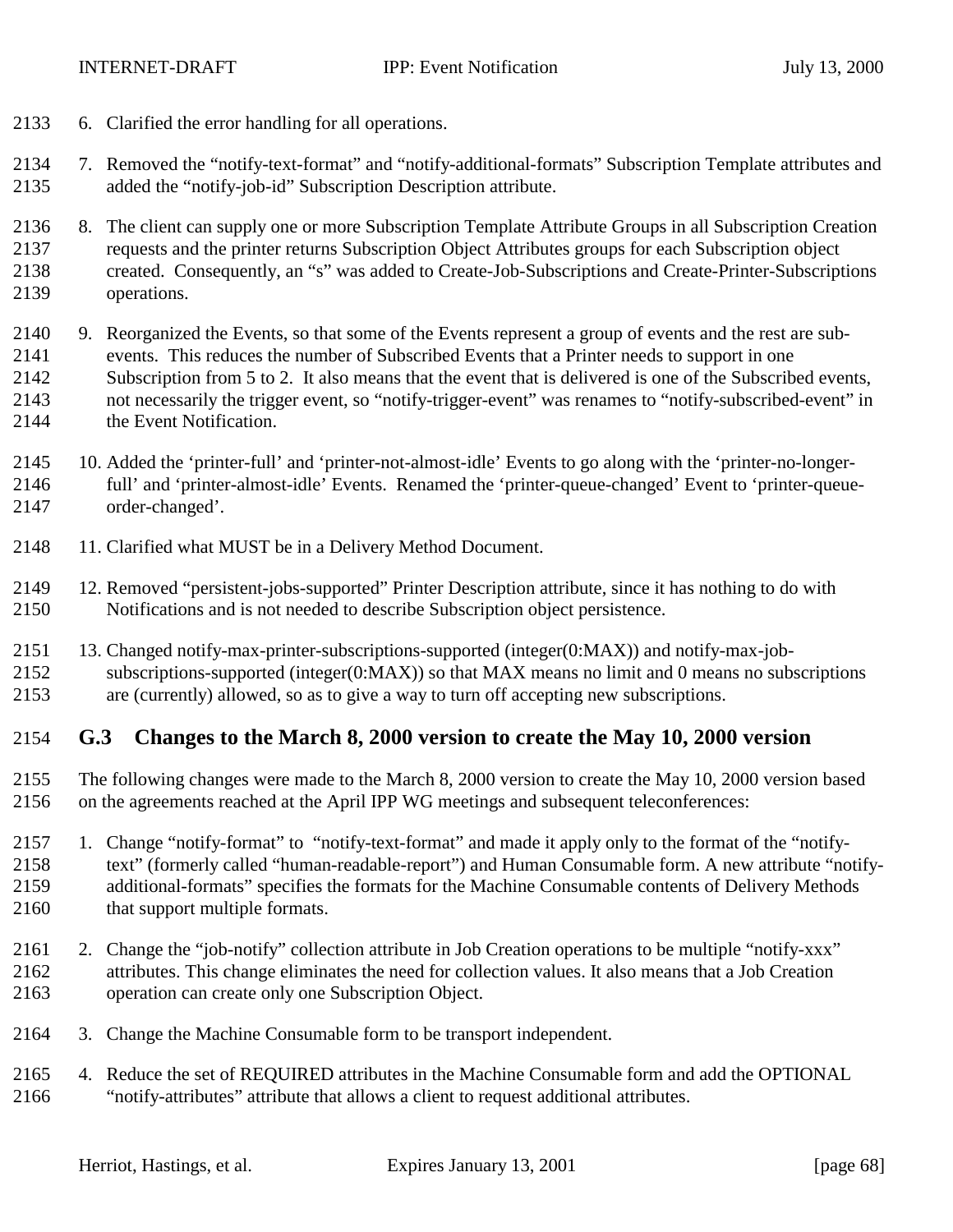5. Specify the information that SHOULD be in the Human Consumable form

### **G.4 Changes to the March 6, 2000 version to create the March 8, 2000 version**

- The following changes were made to the March 6, 2000 version to create the March 8, 2000 version based on the agreements reached on the mailing list:
- 1. Changed the name of the SNMP Delivery Method from 'snmp' to 'snmpnotify', since the Notification Recipient isn't an SNMP agent.
- 2. Clarified that an implementation with only a single value for persistent-jobs-supported (boolean) or persistent-subscriptions-supported (boolean) MAY make it settable to the single value or make it not-settable.

#### **G.5 Changes to the February 2, 2000 version to create the March 6, 2000 version**

- The following changes were made to the February 2, 2000 version to create the March 6, 2000 version based on the agreements reached on the mailing list, at the February IPP WG meetings, and reflected in the minutes:
- 1. Clarified that this extension is intended as an extension to IPP/1.0, IPP/1.1, and future versions.
- 2. Allocated the operation-id 0x0016 to 0x001B values for the Notification operations defined in the document.
- 3. Pre-pended the word "subscription-" on the front of the "request-id" Subscription Object attribute to distinguish it from the "request-id" parameter that is sent in every request and response.
- 4. Added the term "settable" for describing attributes that are not READ-ONLY.
- 5. Added the term "Subscription Creation Operation" to stand for any operation that can create a Subscription Object: Job Creation operations (Create-Job, Print-Job, and Print-URI), Create-Job-Subscriptions, and Create-Printer-Subscriptions.
- 6. Changed the "subscriber-user-name" (name(MAX)) Subscription Object attribute from OPTIONAL to REQUIRED.
- 7. Changed the name and semantics of "notify-printer-up-time(integer(1:MAX)) to notify-server-up-time so that it can be either the Printer's uptime or a Notification Delivery Service uptime.
- 8. Added the 'ipp:', 'indp:', 'mailto:, and 'snmp:' notification delivery schemes to the definition of the "notify-recipients" to indicate possible schemes.
- 9. Changed the name and semantics of "notify-text-format" (mimeMediaType) to "notify-format" so that it can be used to specify either Human Consumable or Machine Consumable formats where the implementation supports both. Clarified that this attribute controls whatever variable Notification Content that the implementation supports, which may be an attachment to the fixed content format or the contents of the "human-readable-report" (text(MAX)) attribute. Clarified that an implementation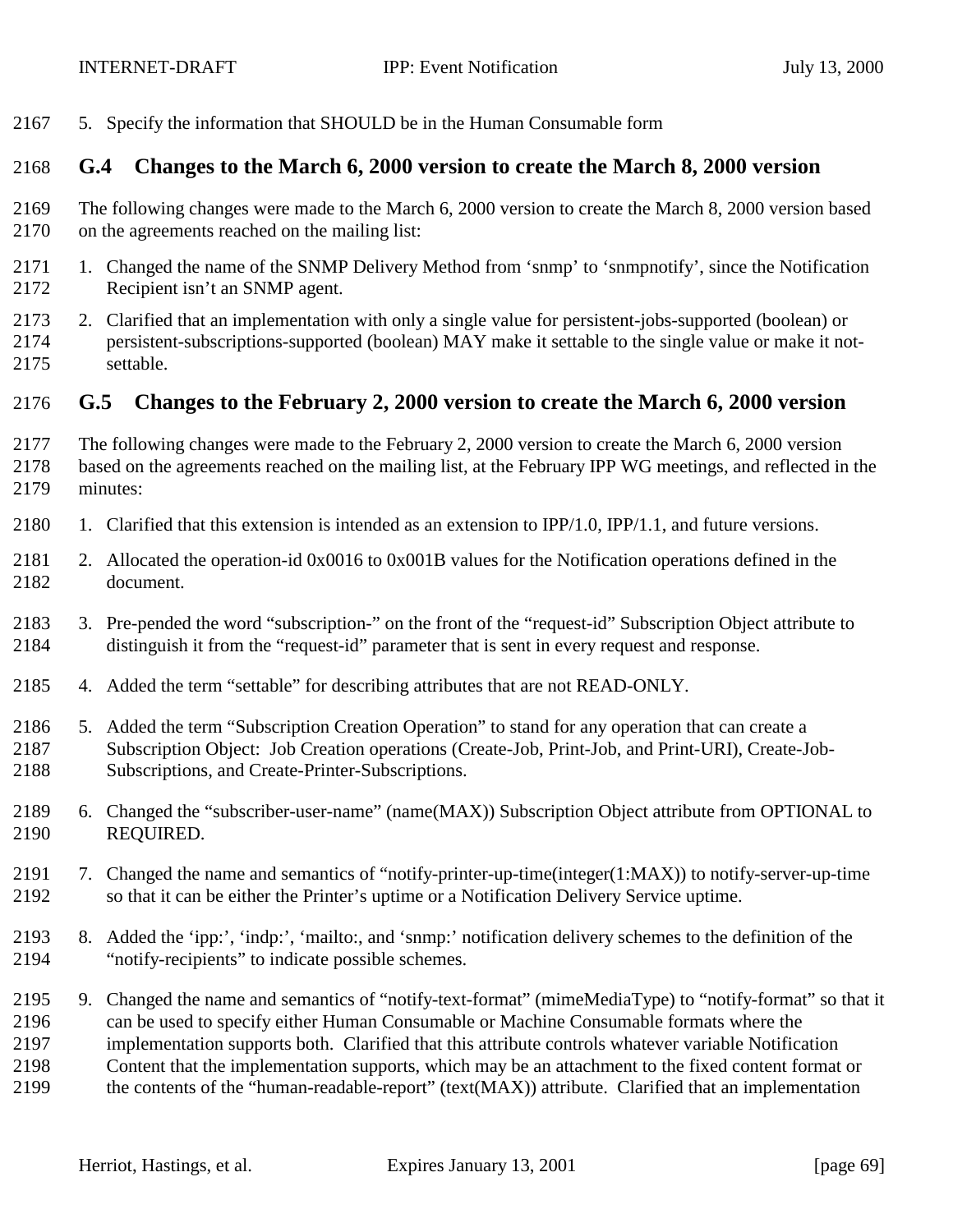- NEED NOT support all of its supported Notification Content formats with all of its supported Delivery Methods.
- 10. Added 'text/xml', 'application/ipp', 'application/postscript', and 'image/tiff' and additional example MIME media types for "notify-format" (mimeMediaType).
- 11. Clarified that the recommend way for a client to determine whether or not a Printer supports Per-Job Subscriptions is to query the Printer's "notify-max-job-subscriptions-supported" attribute, since Create-Job-Subscriptions is an OPTIONAL operation.
- 2207 12. Clarified that the recommend way for a client to determine whether or not a Printer supports Per-Printer Subscriptions is to query the Printer's "operations-supported" attribute to see if the Create-Printer-Subscriptions operations is supported, since this is the usual way to determine a Printer's capabilities.
- 13. Clarified that if "persistent-jobs-supported" (boolean) and "persistent-subscriptions-supported" (boolean) are settable, then setting them must affect whether or not jobs and subscriptions are persistent.
- 14. Allowed Delivery Methods to send operations with or without a response, depending on the definition of the Delivery Method.
- 15. Indicated that a deliver method definition is free to REQUIRE that the client supply the "notify-user-data" attribute.
- 16. Required that the Printer support the "job-uri" operation attribute as a target, in addition to "printer-uri" & "job-id", i.e., keep consistent with all Job operations.
- 2218 17. Changed the 'none' out-of-band value to be a reference to the collection document [ipp-coll], since the use for it in this document is with the 'collection' attribute syntax.
- 18. Clarified that a conforming implementation MUST support the 'collection' attribute syntax, since that is required in Job Creation operations.
- 19. Allocated the values to the new status codes defined in this document.
- 20. Allocated the [ipp-pro] subscription-attributes-tag and notification-attributes-tag delimiter tags to delimit Subscription attributes and Notification Content attributes in requests and responses.
- 21. Changed the 'server-error-too-many-subscriptions' and 'server-error-too-many-events' to be client errors, i.e., 'client-error-too-many-subscriptions' and 'client-error-too-many-events', since other errors of this type are client errors.

## **G.6 Changes to the October 14, 1999 version to create the February 2, 2000 version**

 The following changes were made to the October 14, 1999 version to create the February 2, 2000 version based on the agreements reached at the October and December IPP WG meetings and reflected in the

minutes: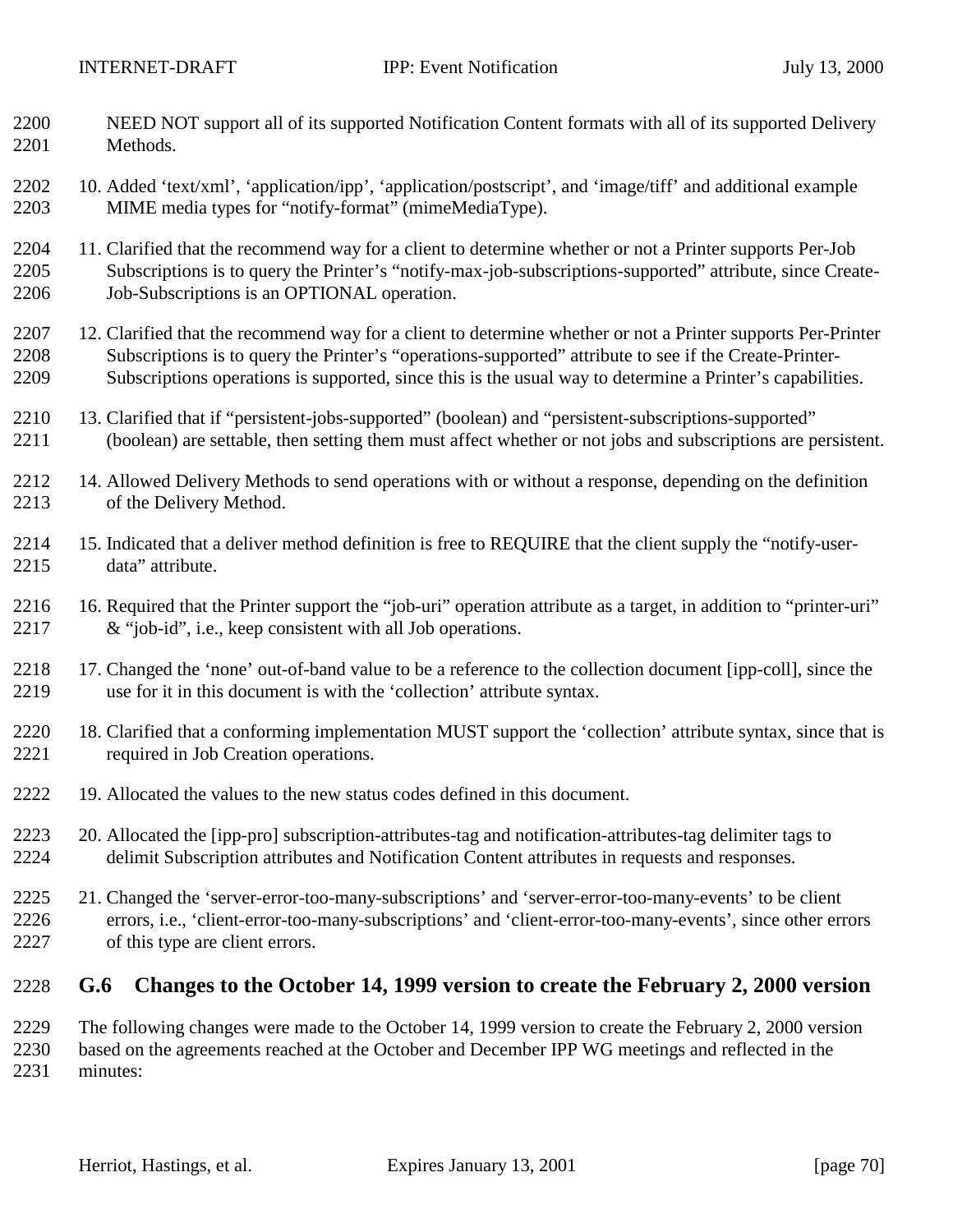- 1. Added a Java Listener as an example of a Notification Recipient.
- 2. Clarified the object relationships.
- 3. Clarified how job Events differ for Per-Job versus Per-Printer Subscriptions.
- 4. Added the ability for the Machine Consumable form to contain a Human Readable "human-readable-report" (text) attribute so that both forms could be sent in the same Notification.
- 5. Clarified that the 'none' value for notify-text-format (mimeMediaType) has to be out-of-band, not the text string 'none' as a mimeMediaType.
- 6. Clarified that 'none' means send the Machine Consumable form without the "human-readable-report" (text) attribute, if it is defined.
- 7. Clarified that Notification Recipients MUST be able to accept unrecognized attributes.
- 8. Allowed the notification Delivery Method definition to be modeled as (1) a request with an operation code without a response, (2) a request with a operation code with a response or (3) a response with a status code.
- 9. Added "notify-text-format" (mimeMediaType) and "human-readable-report" (text(MAX)) to be able to be sent in a Notification content, if the notification Delivery Method Document permits it.
- 10. Added "job-k-octets" (integer(0:MAX)), "job-impressions" (integer(0:MAX)), and "job-media-sheets" (integer(0:MAX)) as OPTIONAL for Notification content for use in job-progress Events to show the target values so that the Notification Recipient can show a thermometer.
- 11. Added a Subscription Attributes Group (and subscription-attributes tag) the Create-Job-Subscriptions and Create-Printer-Subscriptions requests and responses.
- 12. Added the 'none' out-of-band value for use with "notify-text-format" (mimeMediaType) attribute.
- 13. Changed the job progress attributes from using -2 to mean 'unknown' as in the PWG Job Monitoring MIB, to use the 'unknown' out-of-band value.